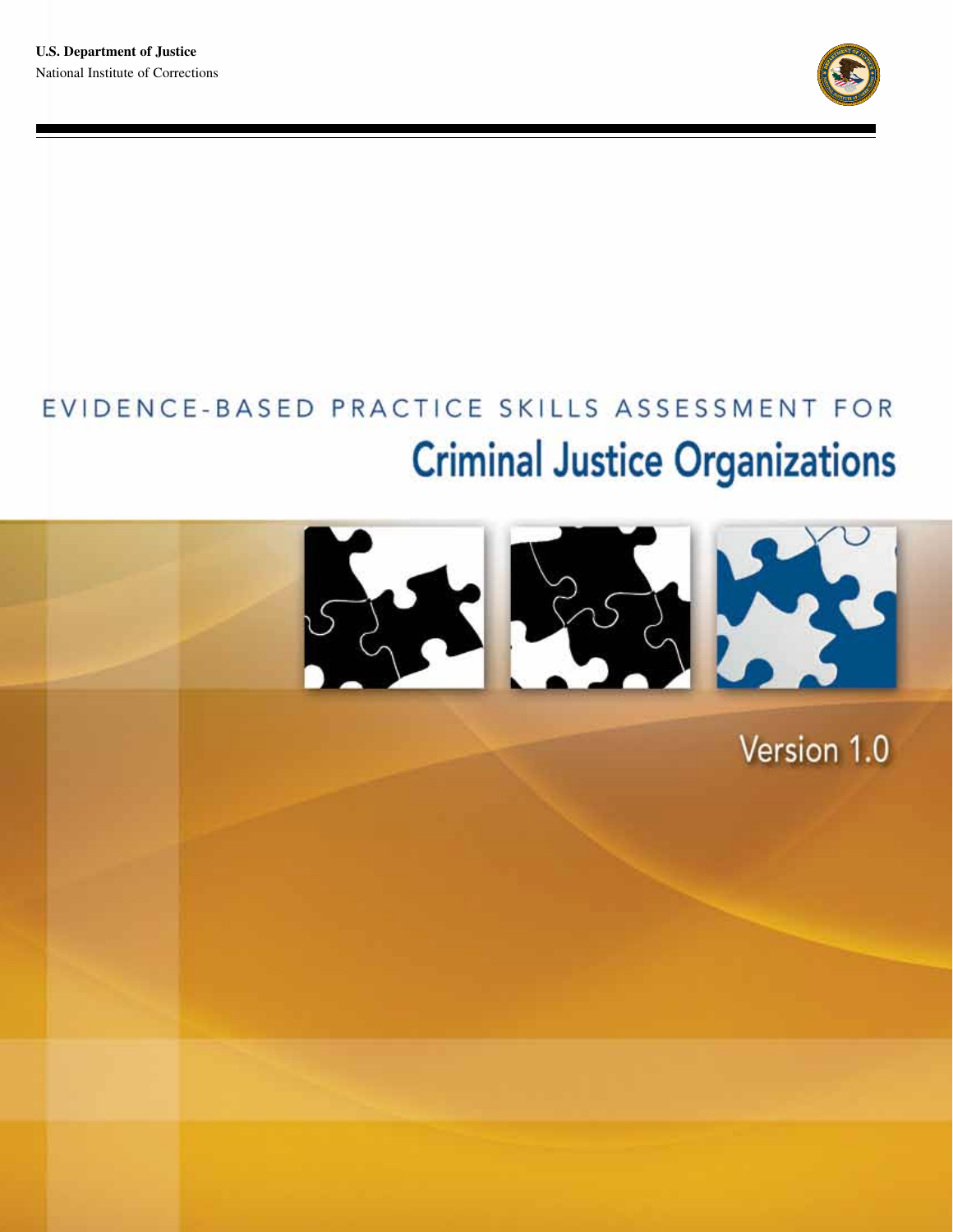**U.S. Department of Justice National Institute of Corrections 320 First Street, NW Washington, DC 20534** 

> **Morris L. Thigpen**  *Director*

**Thomas J. Beauclair**  *Deputy Director* 

**George M. Keiser**  *Chief, Community Corrections Division* 

> **Dot Faust**  *Project Manager*

**National Institute of Corrections**  *www.nicic.gov*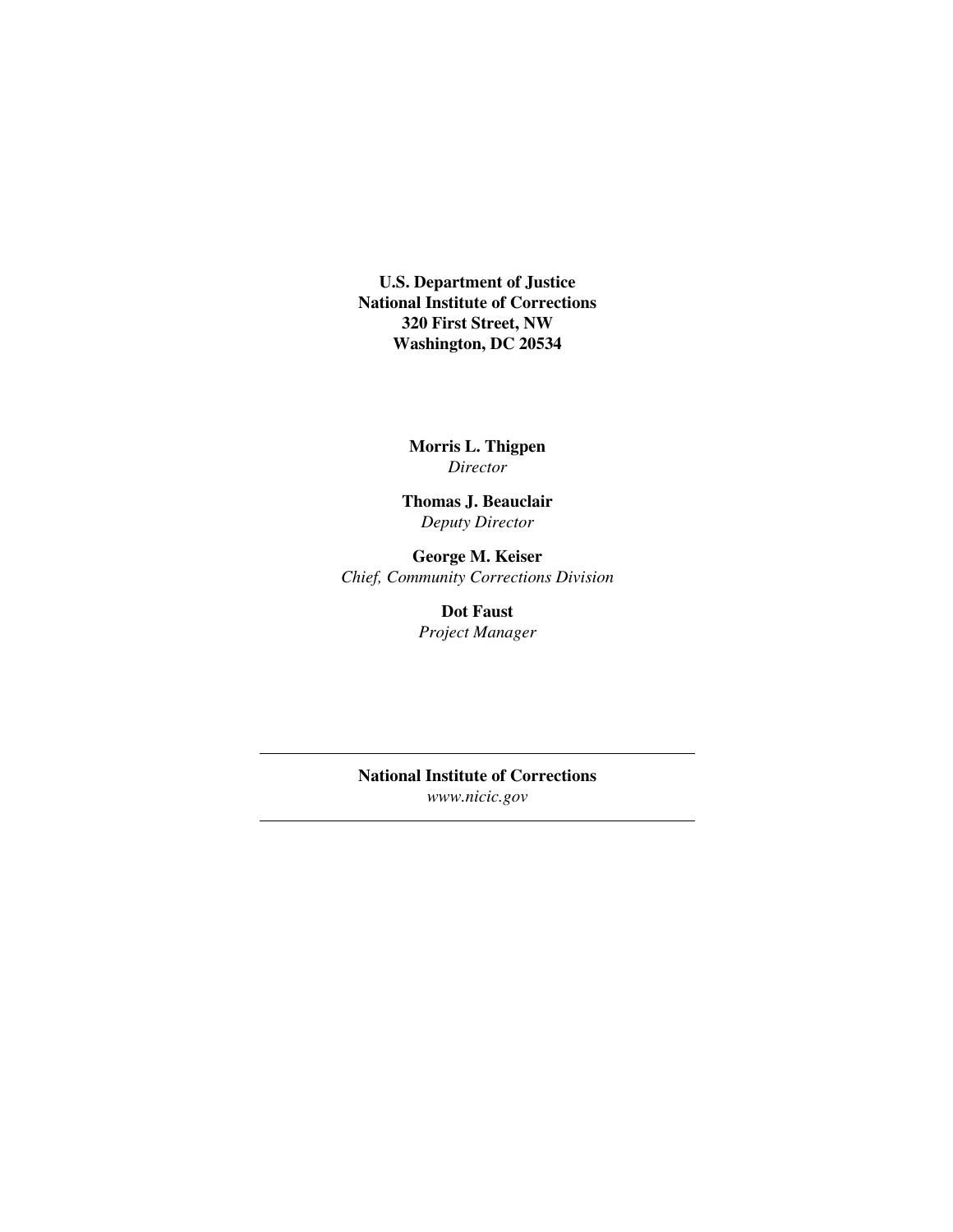## EVIDENCE-BASED PRACTICE SKILLS ASSESSMENT FOR **Criminal Justice Organizations**

Version 1.0



Christine Ameen, Ed.D., Author Jennifer Loeffler-Cobia, Author Elyse Clawson, Executive Director, Crime and Justice Institute at CRJ Meghan Guevara, Project Manager, Crime and Justice Institute at CRJ

NIC Accession Number 024397



A Project of the National Institute of Corrections in Partnership with the Crime and Justice Institute at Community Resources for Justice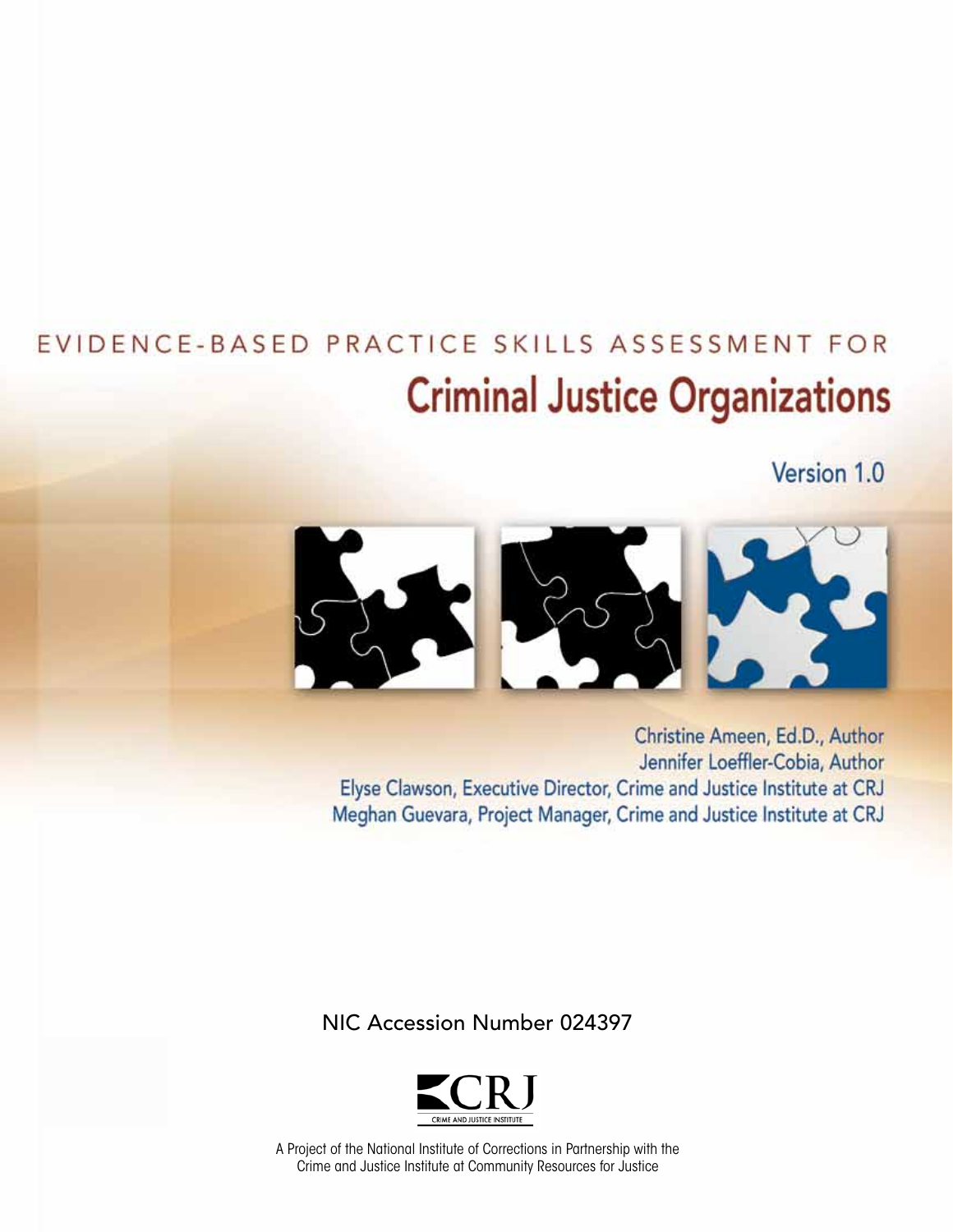# Evidence-Based Practice Skills Assessment (EBPSA) for Criminal Justice Organizations

## (Version 1.0)

**A Project of the National Institute of Corrections** 

**In partnership with the Crime and Justice Institute at Community Resources for Justice** 

**2010**

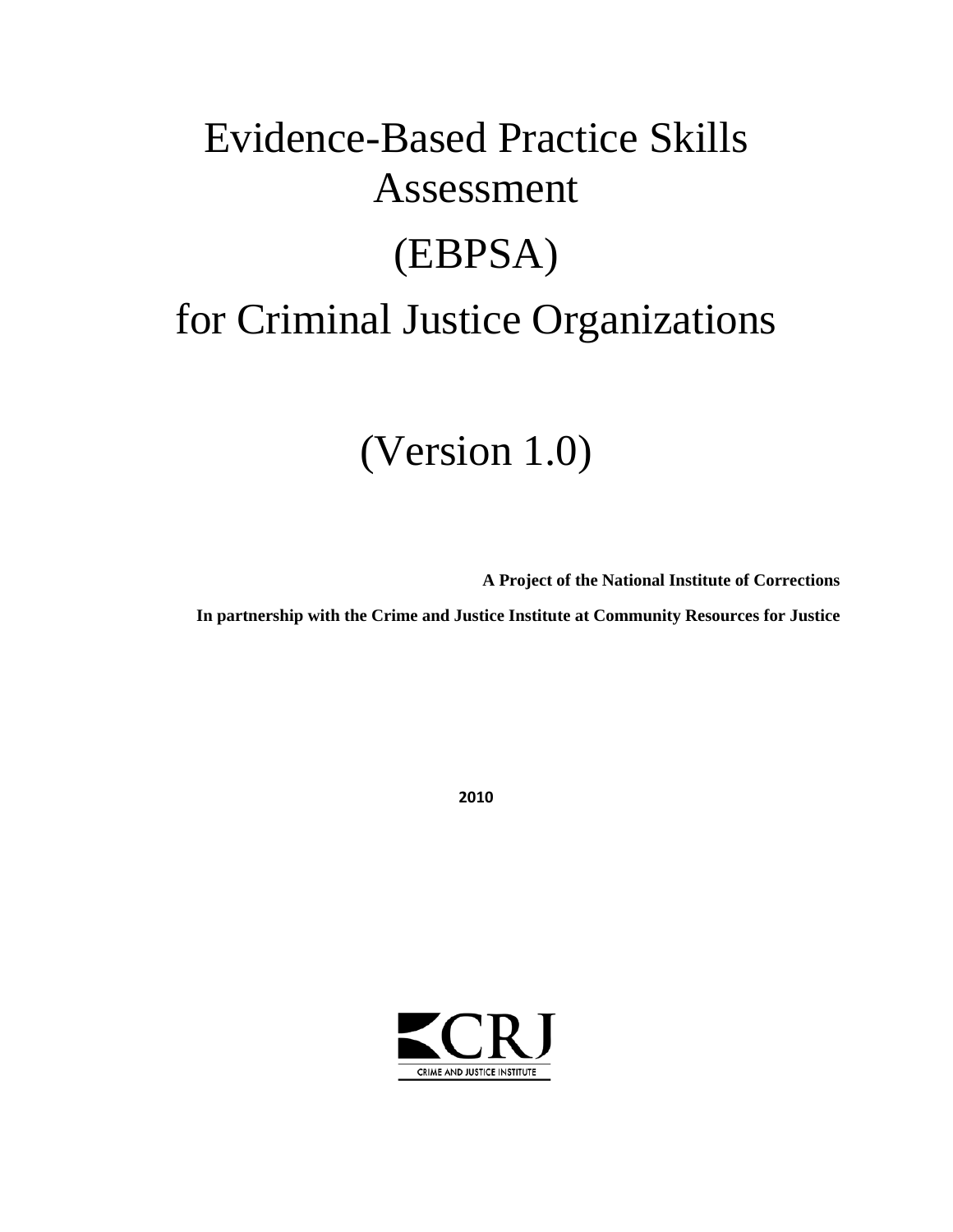This guide was developed under a cooperative agreement award from the National Institute of Corrections, Community Corrections Division, and U.S. Department of Justice. Points of view in this document are those of the authors and do not necessarily represent the official position of the US Department of Justice.

 ©2010 by the Crime and Justice Institute at Community Resources for Justice. The National Institute others to publish and use all or any part of the copyrighted material contained in this publication. of Corrections reserves the right to reproduce, publish, translate, or otherwise use and to authorize

 Some material contained in the assessment has been reprinted with permission from the Texas Christian University Survey or Organizational Functioning and Organizational Readiness for Change Survey.

#### *Suggested Citation:*

Crime and Justice Institute at Community Resources for Justice, Christine A. Ameen and Jennifer Loeffler-Cobia (2010). *Evidence-Based Practices Skills Assessment for Criminal Justice Organizations*. Washington, DC: National Institute of Corrections.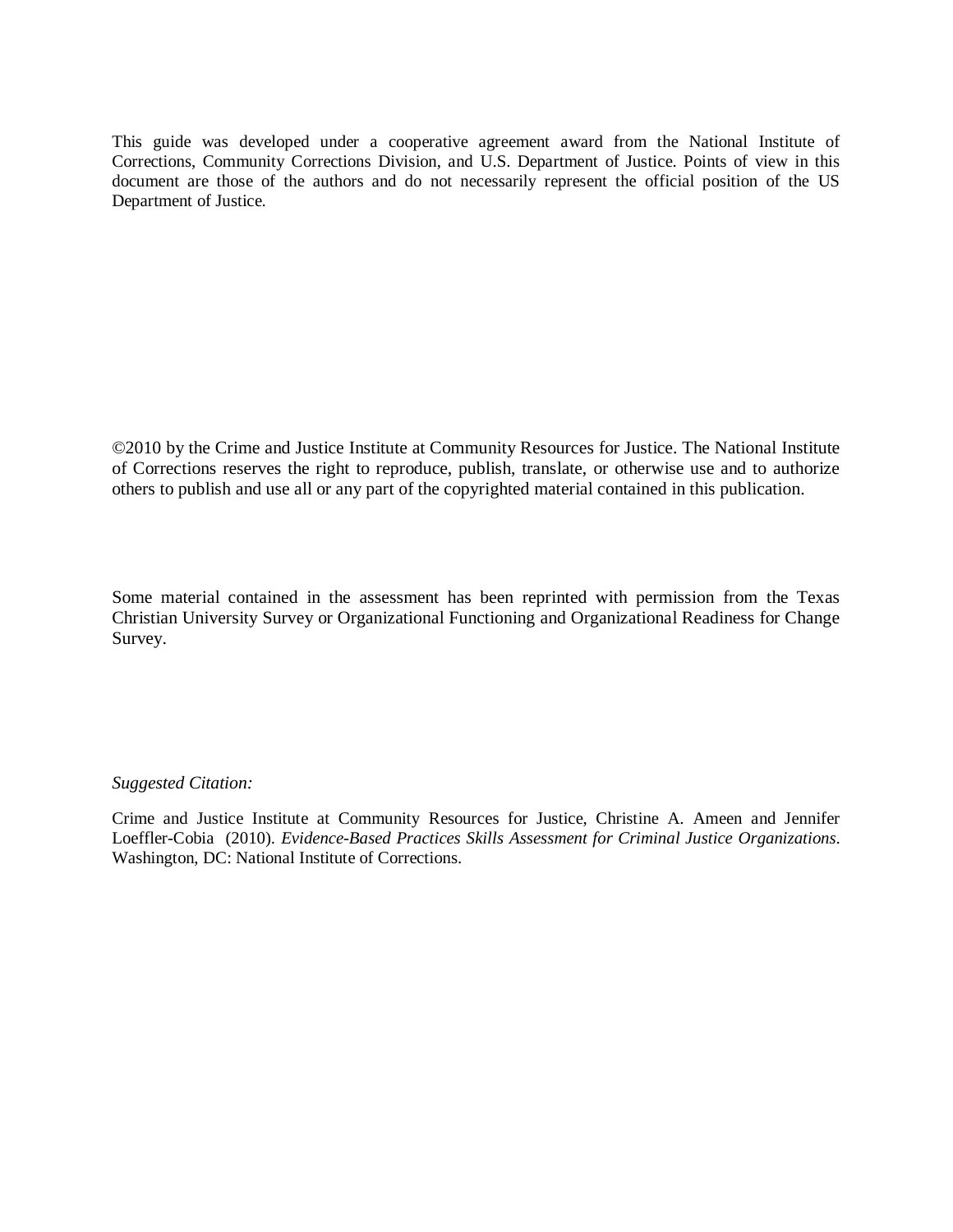#### **ACKNOWLEDGEMENTS**

 **The Crime and Justice Institute at Community Resources for Justice would like to Evidence-based Practice Skills Assessment and this guide: acknowledge the following individuals for their contributions to the development of the** 

#### **Authors and Psychometric Testing:**

Christine A. Ameen, Ed.D. Ameen Consulting & Associates

Jennifer Loeffler-Cobia, M.S. Community Resources for Justice Assistant Project Manager, Crime and Justice Institute

### **Contributors:**

Elyse Clawson Community Resources for Justice Executive Director, Crime and Justice Institute

Meghan Guevara, M. P.H. Community Resources for Justice Senior Project Manager, Crime and Justice Institute

Judith Sachwald Community Resources for Justice Senior Policy Analyst, Crime and Justice Institute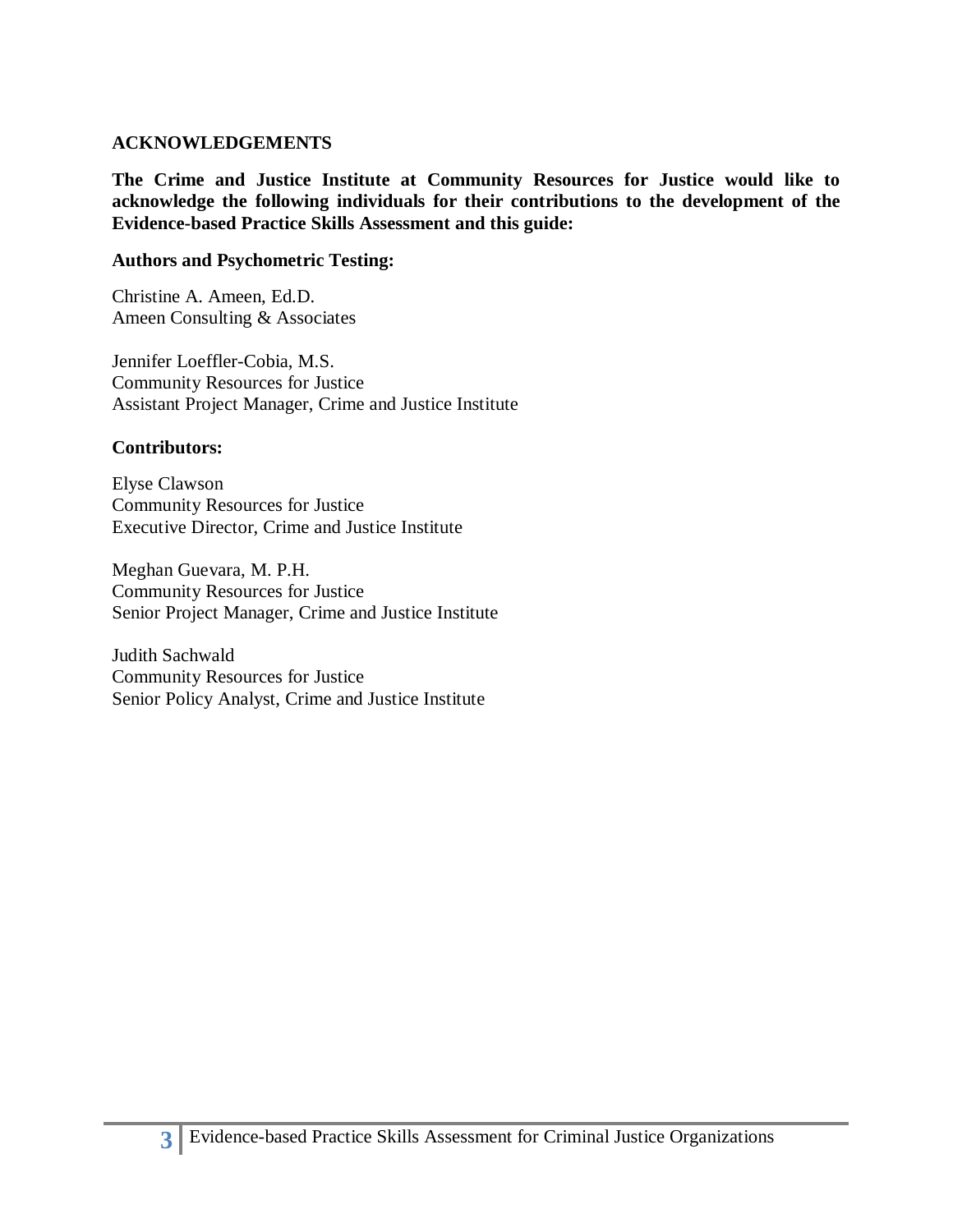## **Table Of Contents**

| L.  |                                                                                                                                                                                                                                                                                                                                                                                                                                                                                                    |  |
|-----|----------------------------------------------------------------------------------------------------------------------------------------------------------------------------------------------------------------------------------------------------------------------------------------------------------------------------------------------------------------------------------------------------------------------------------------------------------------------------------------------------|--|
|     |                                                                                                                                                                                                                                                                                                                                                                                                                                                                                                    |  |
|     |                                                                                                                                                                                                                                                                                                                                                                                                                                                                                                    |  |
| П.  | $\label{eq:reli} \textbf{Reliability}.\textcolor{red}{\textbf{}}\textcolor{red}{\textbf{}}\textcolor{red}{\textbf{}}\textcolor{red}{\textbf{}}\textcolor{red}{\textbf{}}\textcolor{red}{\textbf{}}\textcolor{red}{\textbf{}}\textcolor{red}{\textbf{}}\textcolor{red}{\textbf{}}\textcolor{red}{\textbf{}}\textcolor{red}{\textbf{}}\textcolor{red}{\textbf{}}\textcolor{red}{\textbf{}}\textcolor{red}{\textbf{}}\textcolor{red}{\textbf{}}\textcolor{red}{\textbf{}}\textcolor{red}{\textbf{}}\$ |  |
|     | $\emph{Internal Consistency} \textit{} \textit{} \textit{} \textit{} \textit{} \textit{} \textit{} \textit{} \textit{} \textit{} \textit{} \textit{} \textit{} \textit{} \textit{} \textit{} \textit{} \textit{} \textit{} \textit{} \textit{} \textit{} \textit{} \textit{} \textit{} \textit{} \textit{} \textit{} \textit{} \textit{} \textit{} \textit{} \textit{} \textit{} \textit{} \text$                                                                                                  |  |
| Ш.  |                                                                                                                                                                                                                                                                                                                                                                                                                                                                                                    |  |
| IV. |                                                                                                                                                                                                                                                                                                                                                                                                                                                                                                    |  |
| V.  |                                                                                                                                                                                                                                                                                                                                                                                                                                                                                                    |  |
|     |                                                                                                                                                                                                                                                                                                                                                                                                                                                                                                    |  |
|     |                                                                                                                                                                                                                                                                                                                                                                                                                                                                                                    |  |
|     |                                                                                                                                                                                                                                                                                                                                                                                                                                                                                                    |  |
|     |                                                                                                                                                                                                                                                                                                                                                                                                                                                                                                    |  |
|     |                                                                                                                                                                                                                                                                                                                                                                                                                                                                                                    |  |
|     |                                                                                                                                                                                                                                                                                                                                                                                                                                                                                                    |  |
|     |                                                                                                                                                                                                                                                                                                                                                                                                                                                                                                    |  |
|     | <b>Exhibits</b>                                                                                                                                                                                                                                                                                                                                                                                                                                                                                    |  |
|     |                                                                                                                                                                                                                                                                                                                                                                                                                                                                                                    |  |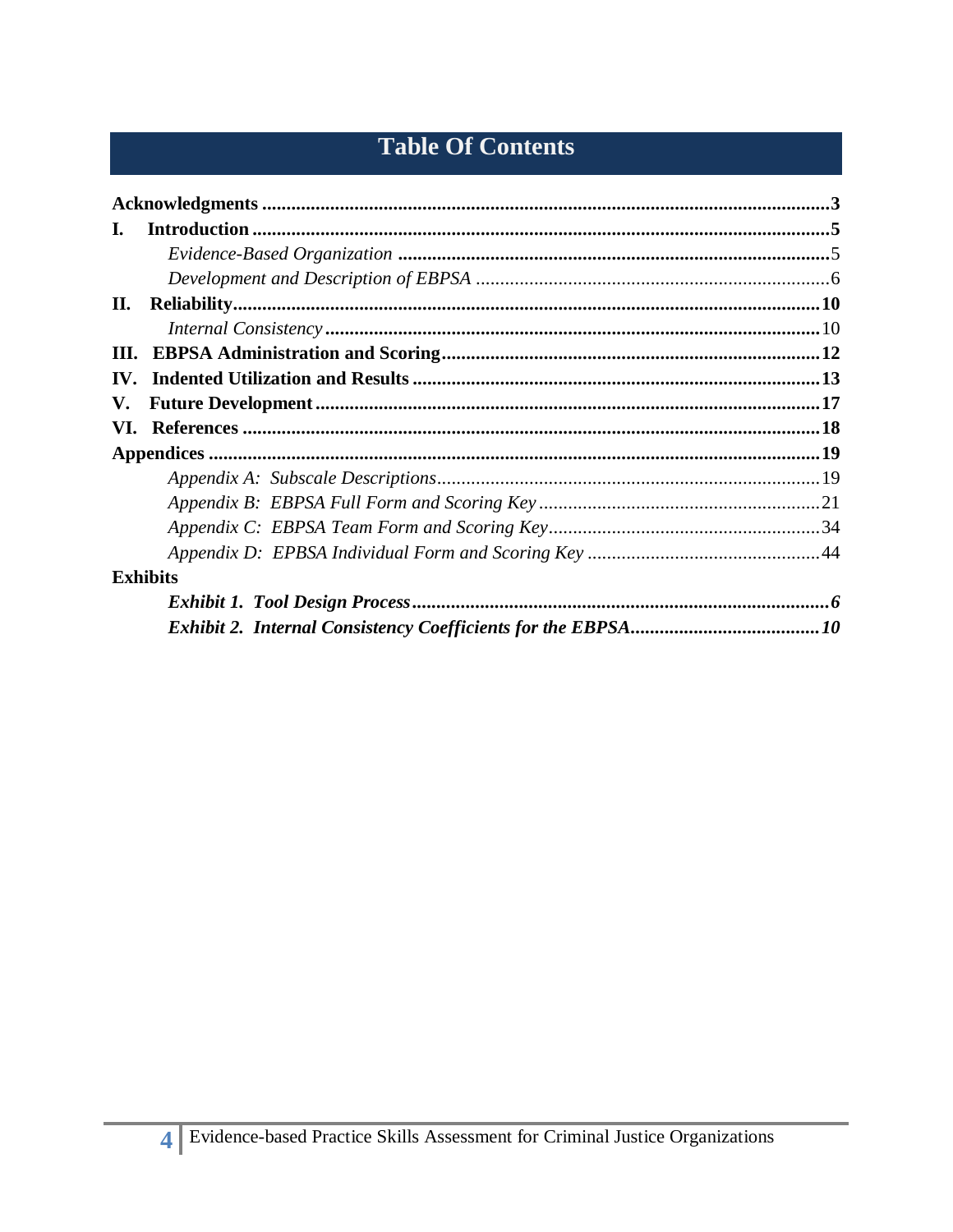## **OVERVIEW**

 successfully implement Evidence-based Practices (EBP). Three forms of the tool have been developed. This guide will summarize how the EBPSA enhances an organization's ability to development of the EBPSA. Additional sections address reliability analysis, scoring keys for The Evidence-based Practice Skills Assessment (EBPSA) is a self-report measurement tool designed to gauge the extent to which correctional staff demonstrate the skills necessary to become a more effective evidence-based organization. A brief overview will describe the each EBPSA form and how to utilize the information obtained from the assessments.

## **I. INTRODUCTION**

### *Evidence-based Organizations*

 An evidence-based organization (EBO) consistently demonstrates the ability to achieve outcomes through effective problem solving and decision-making. As the name implies, such an decisions and develop innovative approaches to delivering services. For criminal justice organizations, this strengthens public safety by reducing recidivism. organization simultaneously uses evidence to achieve its outcomes and corroborates those outcomes through measurement and exhaustive communication. An EBO uses data to drive

 Part of becoming an EBO is ensuring that staff either have or acquire the skills necessary to achieving its desired outcomes. However, it is often difficult to identify staff members' current The EBPSA has been designed to address this need; using the tool will help organizations identify the EBP knowledge, skill strengths, and needs of their staff, and to continue the learning process and enhance training, coaching, and feedback mechanisms. implement evidence-based practices. This allows an organization to increase the prospect of skill level, what skills need to be enhanced, and what type of training is needed to assist staff.

 *Practices* developed by the Crime and Justice Institute at Community Resources for Justice, For more information on creating an EBO, implementing EBP, and other assessment resources please see *Putting the Pieces Together: Practical Strategies for Implementing Evidence-Based*  [http://www.cjinstitute.org.](http://www.cjinstitute.org/)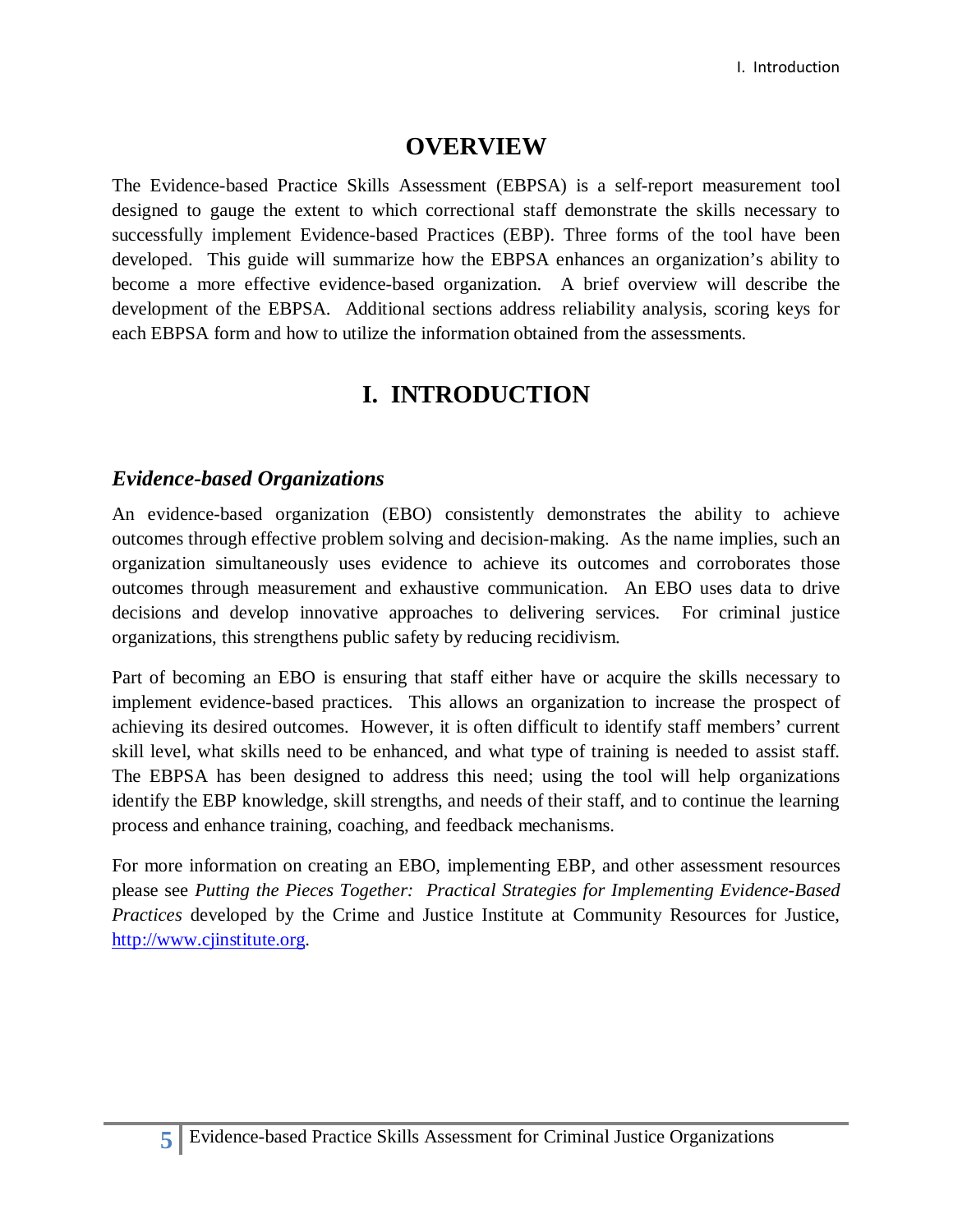## *Development and Description the EBPSA*

### *EBPSA Development*

This assessment was constructed based on the question, "What skills do staff need to possess to effectively implement EBP"? Several skill areas identified were based on practical experience with EBP implementation and relevant literature. From there, the development of the EBPSA followed the steps outlined in *Exhibit 1: Tool Design Process.* 



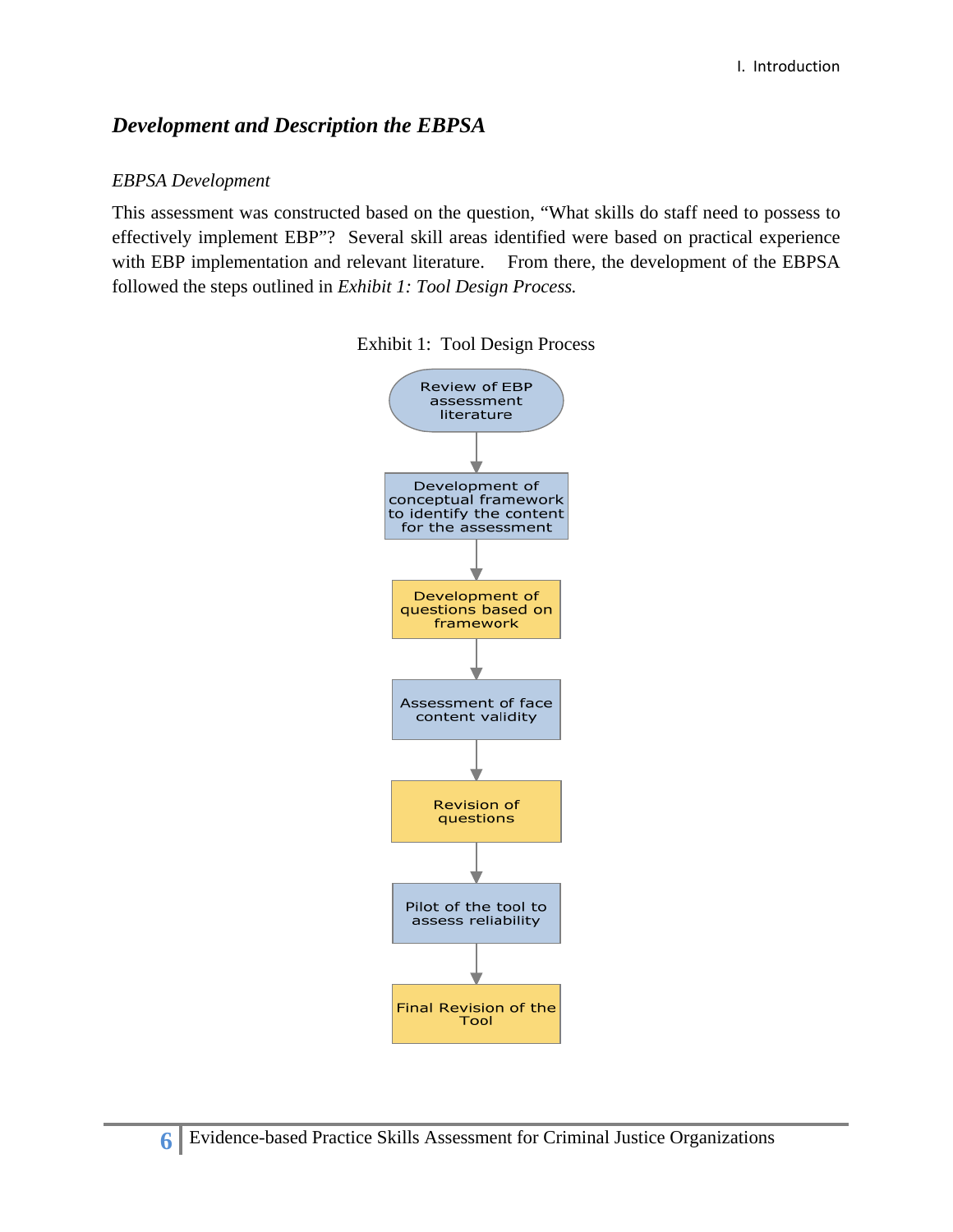The process began with a review of the literature on EBP. This initial step produced a conceptual framework for the content of the assessment tool. This framework contained the following skill sets:

- retaining and applying the skills necessary to implement a specific EBP; 1. **Skills specific to the evidence-based practice being implemented**: respondents are
- developing final solutions; 2. **Analytical thinking:** respondents are identifying problems and their cause, formulating potential solutions, collecting information, analyzing information and
- 3. **Communication skills:** respondents are applying effective listening, reflective listening, effective supporting and effective differing;
- 4. **Critical thinking:** respondents demonstrate open-mindedness, are well informed, explanations, and listen for all opinions and ideas; judge for credibility, clarify with questioning, seek information, seek all possible
- 5. Ethics: respondents uphold the law, are firm and fair, support humane custody, maintain confidentiality, are not using power or authority for personal gain, and are not discriminating against another;
- not discriminating against another;<br>6. **Interviewing skills:** respondents express empathy, avoid labeling and blaming, believe a client can change, believe a client is responsible for choice, and uses "change talk";
- 7. **Readiness for change:** respondent identifies the readiness of both the individual and the organization to undertake change process, to adapt, and to use new skills and technology to better serve clients;
- 8. **Strength-based approach to working with clients (attitude/philosophy):**  community; and looks for the client to participate in planning; respondent identifies strengths of the client, uses strengths to motivate clients, accepts that solutions are different for each client; looks for strengths in client family and
- 9. **Teamwork skills:** respondent demonstrates decision-making, conflict resolution, pursuit of professional development, and accountability to the team; and
- 10. **Use of positive reinforcement techniques:** respondent uses four positives to every negative; provides genuine feedback; and catches clients when their behavior is acceptable.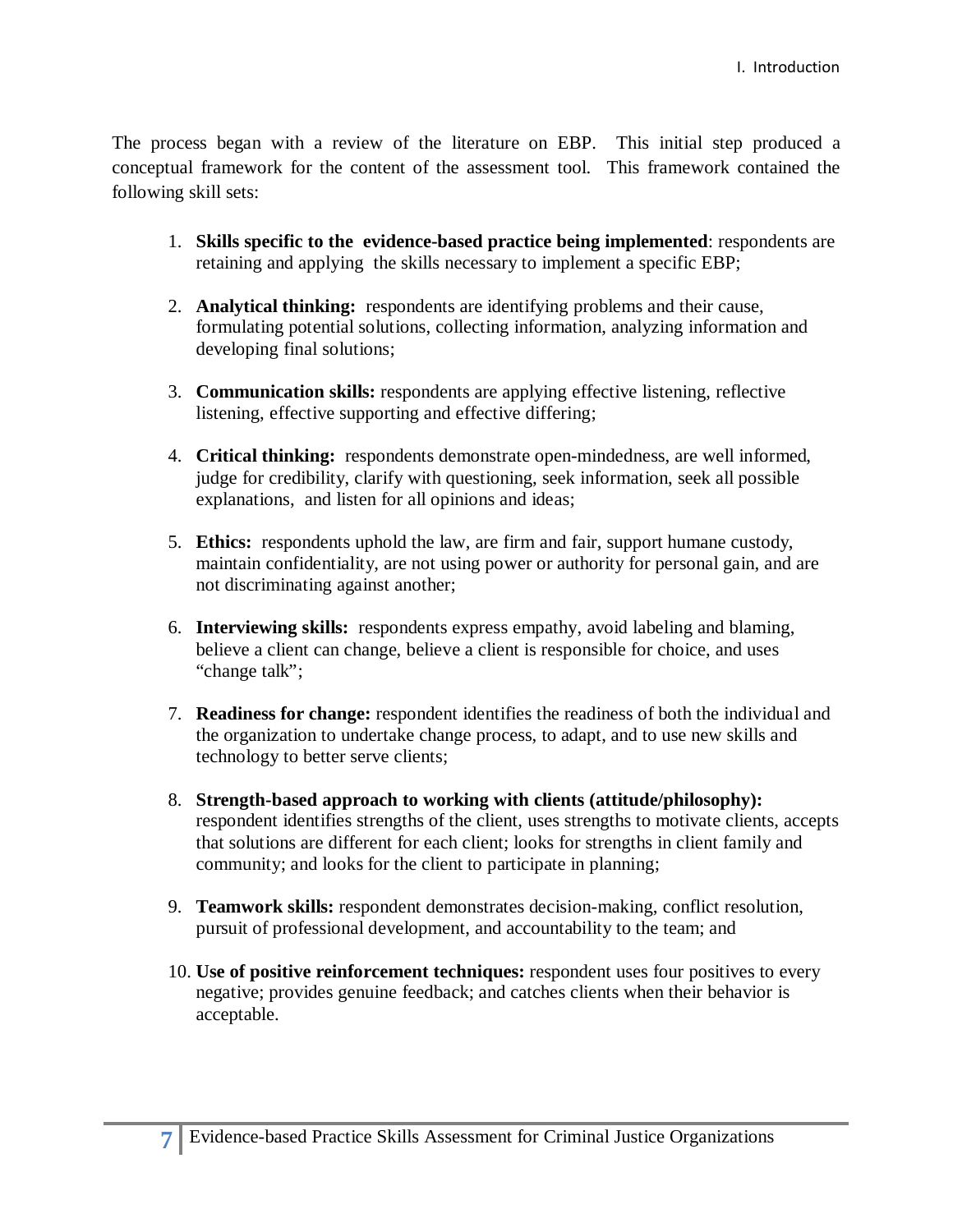Where appropriate, the tool utilizes pre-existing scales developed by others. For example, substance abuse studies by the Institute of Behavioral Research at Texas Christian University have resulted in a tool called Organizational Readiness for Change. Subscales from this tool have been incorporated in the EBPSA with permission.

have been incorporated in the EBPSA with permission. Further work by the tool developers resulted in the identification of 11 original subscales: a. Support for Evidence-based Practices;

- 
- b. Strength-based Approaches;
- c. Interviewing Skills;
- d. Analytical Thinking;
- e. Critical Thinking;
- f. Communication;
- g. Ethics;
- h. Adaptability;
- i. Growth;
- j. Teamwork; and
- k. Use of Positive Reinforcement Techniques.

 behaviors observed amongst a respondent's working team (The respondent can define "team" as "tested" to establish face validity. No items were eliminated during this step. The testing phase of the tool included questions that pertained to individual behavior, and is appropriate to their organizational structure.) A total of 160 items were developed and

 for the internal consistency of each of the subscales/items. Based upon this work, three forms of the tool were developed. Details of the psychometric testing can be found in the *Reliability*  Once face validity was established, the EBPSA was tested with three correctional organizations section of this guide.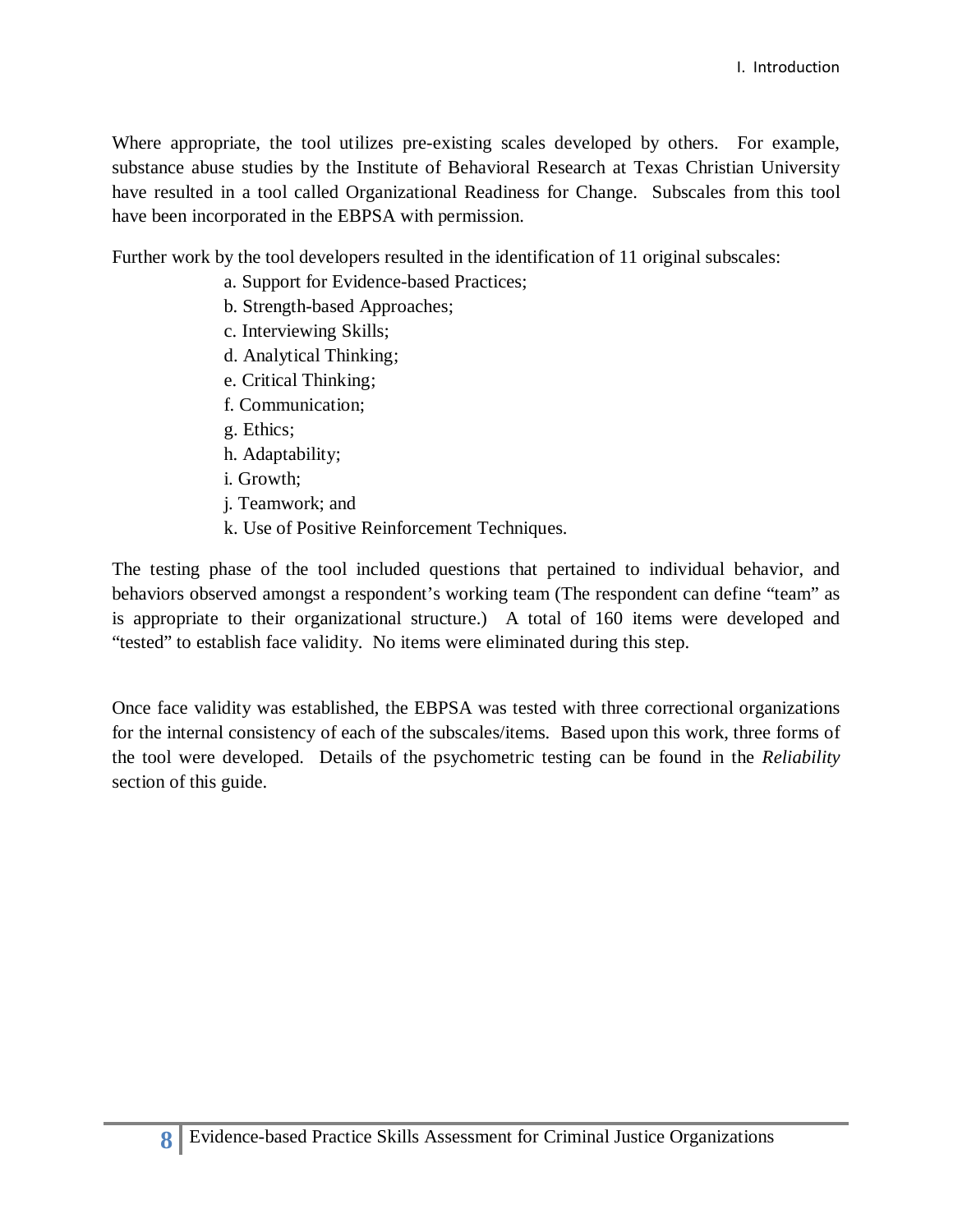### *Description of the EBPSA*

 The EBP Skills Assessment is designed to determine how often correctional staff demonstrate the skills deemed necessary to successfully implement EBP. The assessment is to be administered to correctional supervisors and line staff and is intended to be used as a group measure. The results of the assessment are reported at a team level and are to be used to identify the following:

- The skill sets staff already demonstrate that support EBP implementation; and
- implementation of EBP. The gaps in skills that staff are experiencing that may inhibit successful

implementation of EBP.<br>The EBPSA includes ten subscales. The first three subscales are (1) Organizational Support, (2) capture skill sets from both a team and individual perspective. These scales are (1) Analytical Teamwork and (7) Use of Positive Reinforcement. Please see the *Subscale Descriptions*  Strength-Based Approach and (3) Interviewing Skills. The other seven subscales are designed to Skills, (2) Critical Thinking Skills, (3) Communication Skills, (4) Ethics, (5) Growth, (6) (Appendix A) for skills definitions.

 fit their needs and organizational structure. The three forms are: The EBPSA has three forms designed to provide correctional organizations with options that best

> **(1) EBPSA – Full Form** – Includes ten subscales with both a team and individual perspective, 139 items, and an average of eight items/scale (Appendix B);

> **(2) EBPSA – Team Form** – Includes ten subscales with a team perspective only, 102 items, and an average of ten items/scale (Appendix C); and

> **(3) EBPSA – Individual Form** – Includes nine subscales with an individual perspective only, 90 items, and an average of ten items/scale (Appendix D).

It should be noted that the EBPSA is not to be used to generate individual-level results. All three forms are to be used to create team or organizational results.

 More information about the administration of the EBPSA can be found in the *Administration and Scoring* section.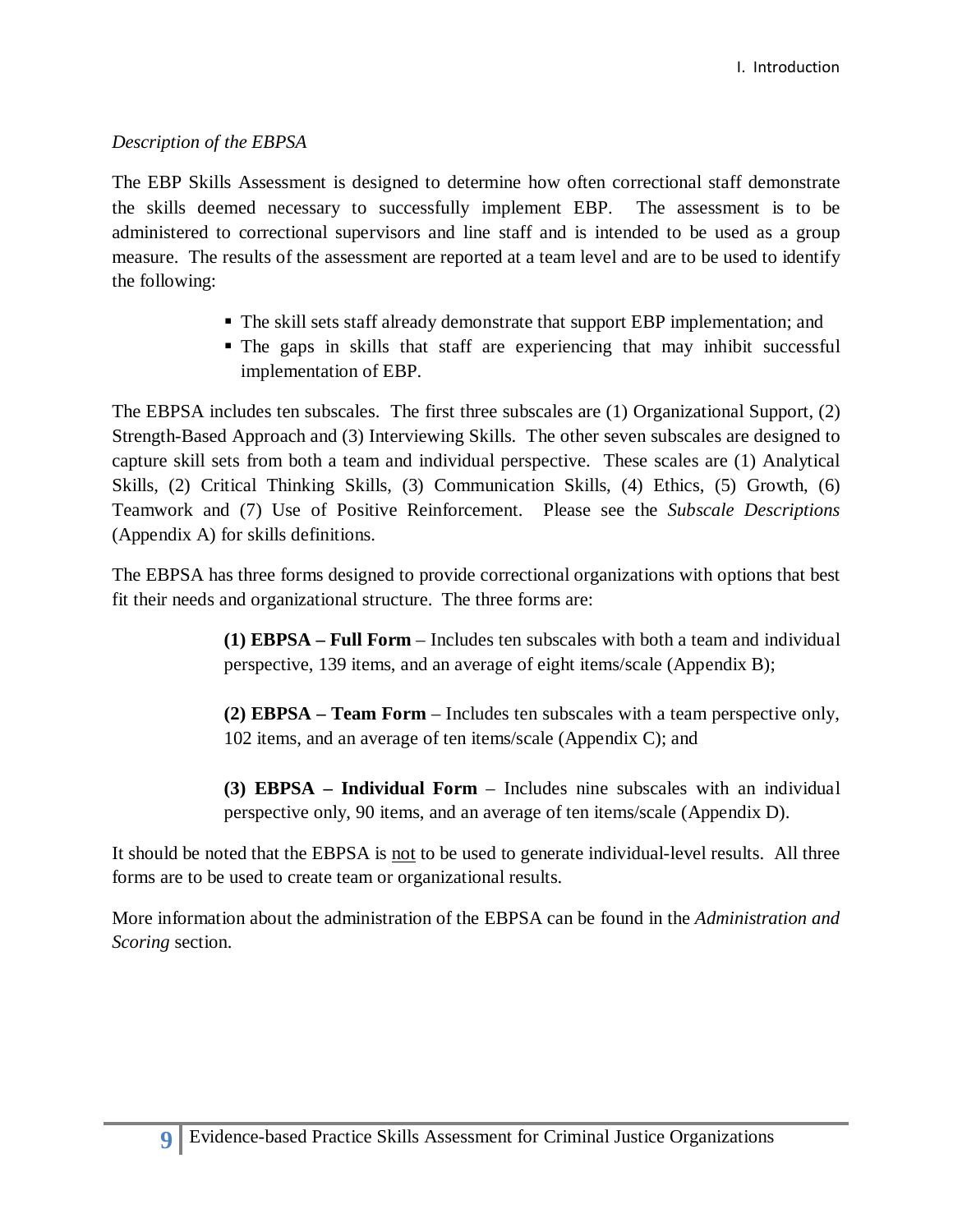## **II. RELIABILTY**

 Reliability of survey instruments (e.g., skills assessment), is a measure of consistency of reliability that was tested for EBPSA was internal consistency, which identifies the extent that the tool consistently measures its content the same way each time it is used. different subscales/items intended to measure the same characteristic(s). The general category of

## *Internal Consistency*

 Two of the more commonly employed measures of internal consistency are Cronbach's alpha coefficient and the inter-correlations between items on a scale, both of which were used with respect to the EPBSA.

 A sample of 364 probation line officers and supervisors from Kansas Department of Corrections County Arizona Adult Probation Department were used to establish the reliability of the EBPSA. The overall response rate was 55% (N=203) of the eligible participants. The overall response rate was  $55\%$  (N=203) of the eligible participants. Community Corrections Division, Grant County Indiana Corrections Services and Yavapai

 EBPSA, summarizing general psychometric evidence for the reliability of this assessment. *Exhibit 2. Internal Consistency Coefficients for the EBPSA* provides the probation line staff/supervisor coefficient alpha and mean score for each scale as it pertains to each form of the

| $\blacksquare$ .  consistency coopperents for the $\blacksquare$ |              |             |                                   |                                         |      |                               |              |             |  |
|------------------------------------------------------------------|--------------|-------------|-----------------------------------|-----------------------------------------|------|-------------------------------|--------------|-------------|--|
| <b>EBPSA - Full Form Reliabilities</b>                           |              |             | <b>EBPSA - Team Reliabilities</b> | <b>EBPSA</b> – Individual Reliabilities |      |                               |              |             |  |
| <b>Subscales</b>                                                 | <b>Alpha</b> | <b>Mean</b> | <b>Subscales</b>                  | <b>Alpha</b>                            | Mean | <b>Subscales</b>              | <b>Alpha</b> | <b>Mean</b> |  |
| <b>Organizational Support</b>                                    | .91          | 3.5         | Organizational Support            | .91                                     | 3.5  | <b>Organizational Support</b> | .91          | 3.5         |  |
| <b>Strength-Based Approach</b>                                   | .79          | 4.1         | Strength Based Approach           | .79                                     | 4.1  | <b>Strength Based</b>         | .79          | 4.1         |  |
| <b>Interviewing Skills</b>                                       | .92          | 4.1         | <b>Interviewing Skills</b>        | .92                                     | 4.1  | <b>Interviewing Skills</b>    | .92          | 4.1         |  |
| <b>Analytical Thinking</b>                                       | .86          | 3.7         | <b>Analytical Thinking</b>        | .81                                     | 3.5  | <b>Analytical Thinking</b>    | .80          | 3.9         |  |
| Critical Thinking                                                | .83          | 3.8         | Critical Thinking                 | $.80\,$                                 | 3.7  | Critical Thinking             | .76          | 4.0         |  |
| Communication                                                    | .85          | 3.6         | Communication                     | .85                                     | 3.6  | Ethics                        | .76          | 4.4         |  |
| Ethics                                                           | .81          | 4.2         | Ethics                            | .74                                     | 4.0  | Growth                        | .70          | 3.3         |  |
| Growth                                                           | .85          | 3.3         | Growth                            | .80                                     | 3.3  | Teamwork                      | $.87\,$      | 3.9         |  |
| Teamwork                                                         | .99          | 3.6         | Teamwork                          | .93                                     | 3.8  | Use of Positive               | .77          | 4.1         |  |
| Use of Positive                                                  | .84          | 3.8         | Use of Positive                   | .81                                     | 3.7  | Reinforcements                |              |             |  |
| Reinforcements                                                   |              |             | Reinforcements                    |                                         |      |                               |              |             |  |

*Exhibit 2. Internal Consistency Coefficients for the EBPSA*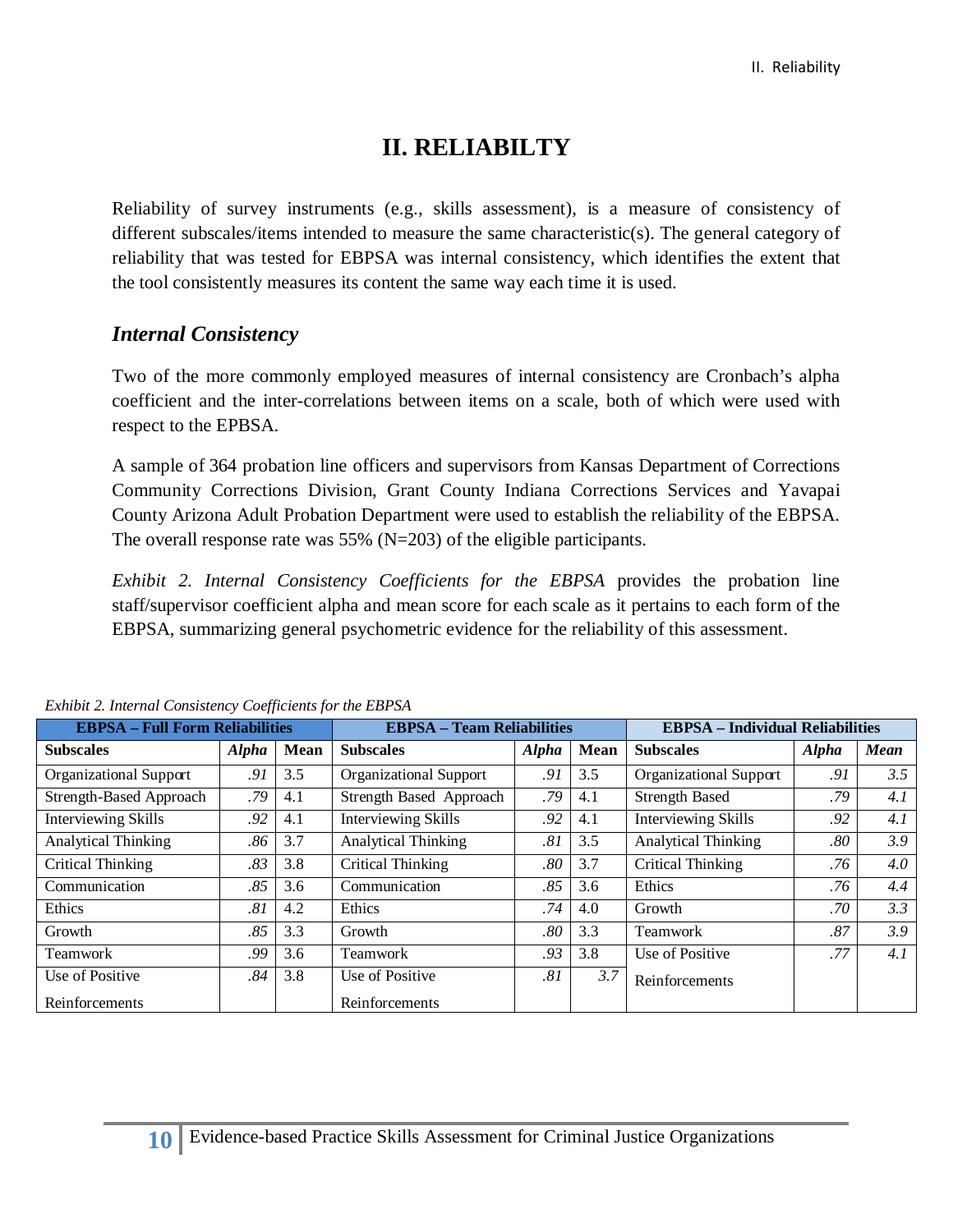### *Elimination of Subscales and Items*

 Not all of the original subscales/items are included in the final forms of the EPBSA. This is due to the findings of the reliability analysis. Some subscales/items were found to be poor performing (i.e., those items that showed low internal consistency/reliability). For instance, adaptability was one of the original skills identified by the project advisory committee as an important skill to possess for the implementation of EBP. However, reliability analysis of this of the EBPSA. This does not mean that adaptability and communication are not important skills for EBP subscale showed that the developed items did not reliably measure the targeted skill for all forms Adaptability was therefore eliminated from all forms of the EBPSA. Communication was also eliminated from the *EBPSA – Individual Form,* due to low reliability. implementation, but rather for the initial development of the EBPSA the items developed did not measure these skills in a reliable manner.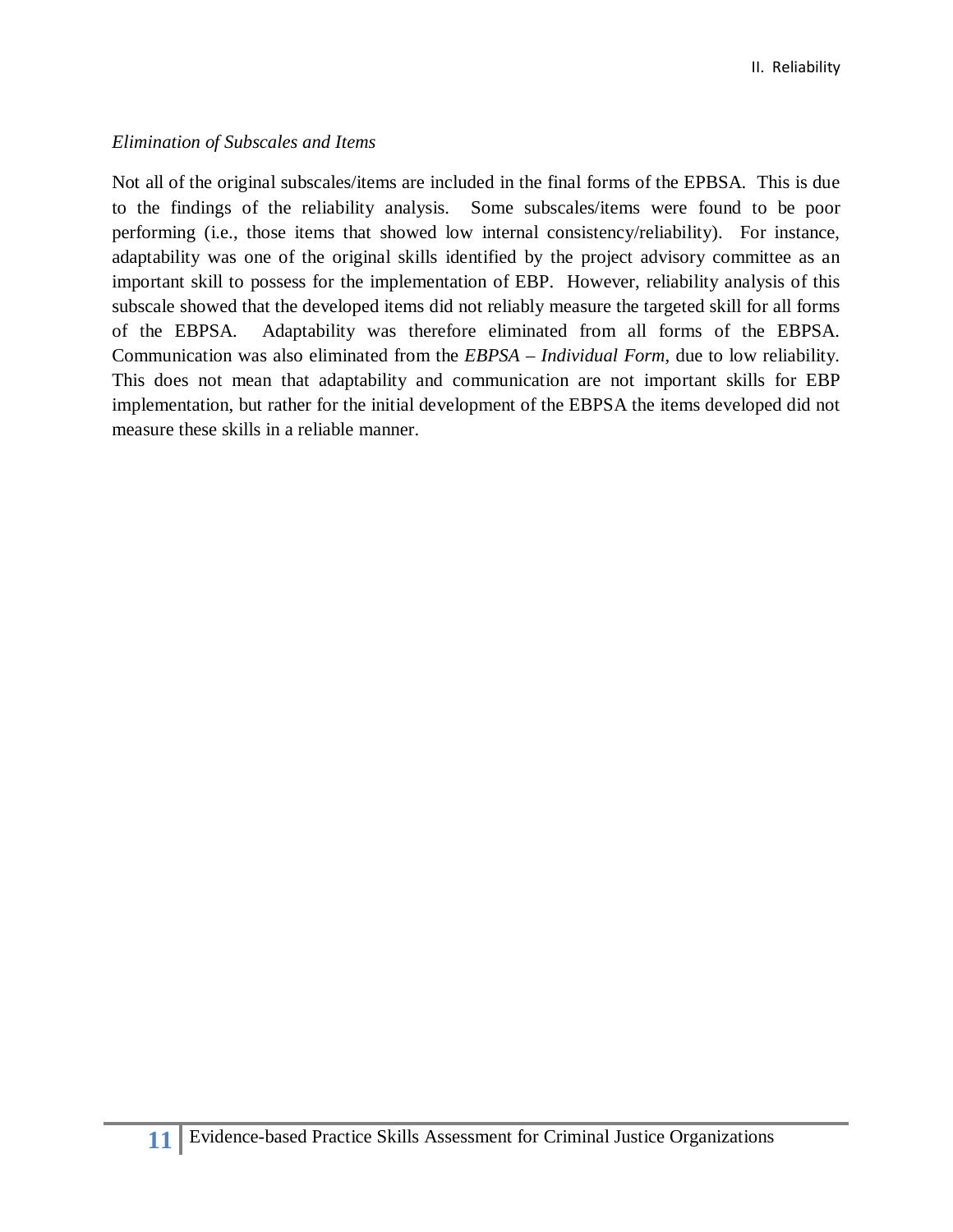## **III. ADMINISTRATION AND SCORING**

## *Administration*

 juvenile and adult corrections. The EBPSA assumes respondents are either correctional staff providing direct services to offenders, probation/parole officers, or supervisors overseeing The EBPSA is self-administered and is designed to target front line staff and supervisors in both correctional/probation/parole staff.

respondents will finish each form of the EBPSA in approximately 20 to 30 minutes. There is no time limit for completion of the assessment. However, under normal circumstances

 respondents will finish each form of the EBPSA in approximately 20 to 30 minutes. The response to each question on the tool is chosen from a five-point scale indicating how often the individual or the team displays the specific skill. The scale is as follows:

> 1= Not At All 2=Rarely 3=Sometimes 4=Most of the Time 5=Always

## *Scoring*

 Appendices (B, C, and D) or it can be electronically scored using a computer program. When hand-scoring the EBPSA it is imperative that all subscales be scored in a positive direction so that "Always" responses receive five raw score points, "Most of the Time" responses four raw points and "Not At All" responses one raw score point. Utilization of scores and information Each form of the EBPSA can be hand-scored using the scoring key found in the corresponding score points, "Sometimes" responses three raw score points, "Rarely" responses two raw score obtained from the EBPSA will be discussed in the *Intended Utilization and Results* section of the guide*.*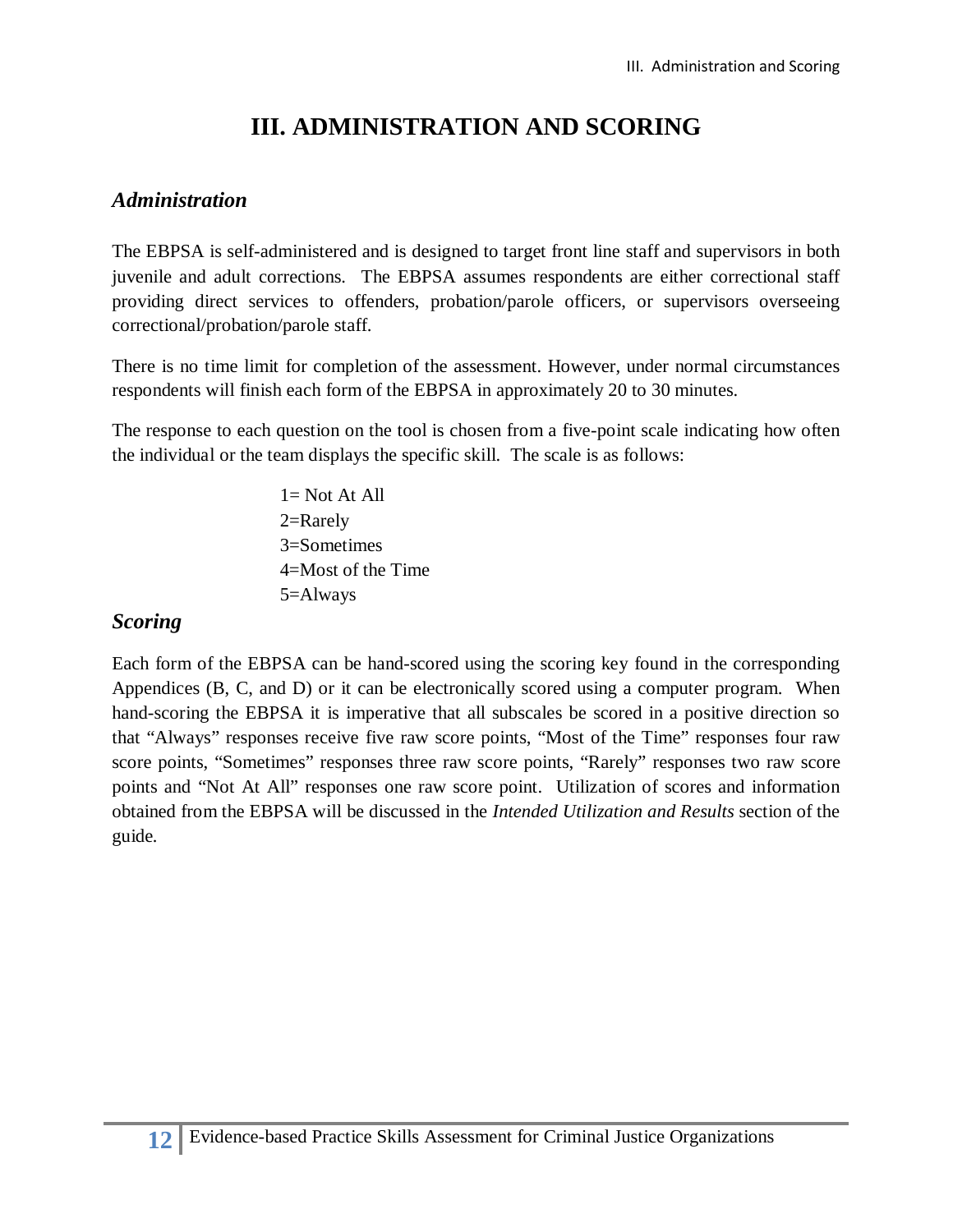## **IV. INTENDED UTLIZATION AND RESULTS**

## *EBPSA Utilization*

 The tool is to be used to assess staff readiness to implement EBP. Any employee group will demonstrate strength in some skills and opportunities for growth in others. Using the tool will provide the feedback necessary to identify those strengths and opportunities.

 As with any assessment tool, it is important for the organization's leadership to respond to the results in a constructive way, and that this tool is not used punitively. Doing so will signal to the staff that it is not safe to express concerns or doubts about the work being done or to ask for help. to develop a plan to address need areas. Here are some examples: When reviewing the results, consider how they can be used to positively reinforce strengths, and

 (1) The assessment results for Organization A indicate that staff lack the communication skills necessary to implement EBP. A potential response to this finding is providing issues as active listening, supportive differing, reflective listening and so forth. training about interpersonal team communication skills. The content might address such

 issues as active listening, supportive differing, reflective listening and so forth. (2) The assessment results for Organization B indicate that certain teams lack the interviewing skills necessary when initially meeting with a client to assess needs and develop service delivery plans. A potential response is providing individual observation and coaching to staff about how to conduct interviews where the interviewer expresses empathy, asks clarifying questions, avoids blaming and fully engages the client in the process.

 prepared to implement EBP. For example, one team reports it does a great job in interviewing clients; the remaining teams do not. A helpful next step here is arranging for the exemplar team to conduct some training with other teams about their approach, (3) The assessment results for Organization C indicate that some teams are better the specific tools they use and so forth.

 over time is appropriate. However, the user is cautioned that only face validity has been Because the tool has strong reliability, using it as a pre-post measure or a multiple measurement established at this time.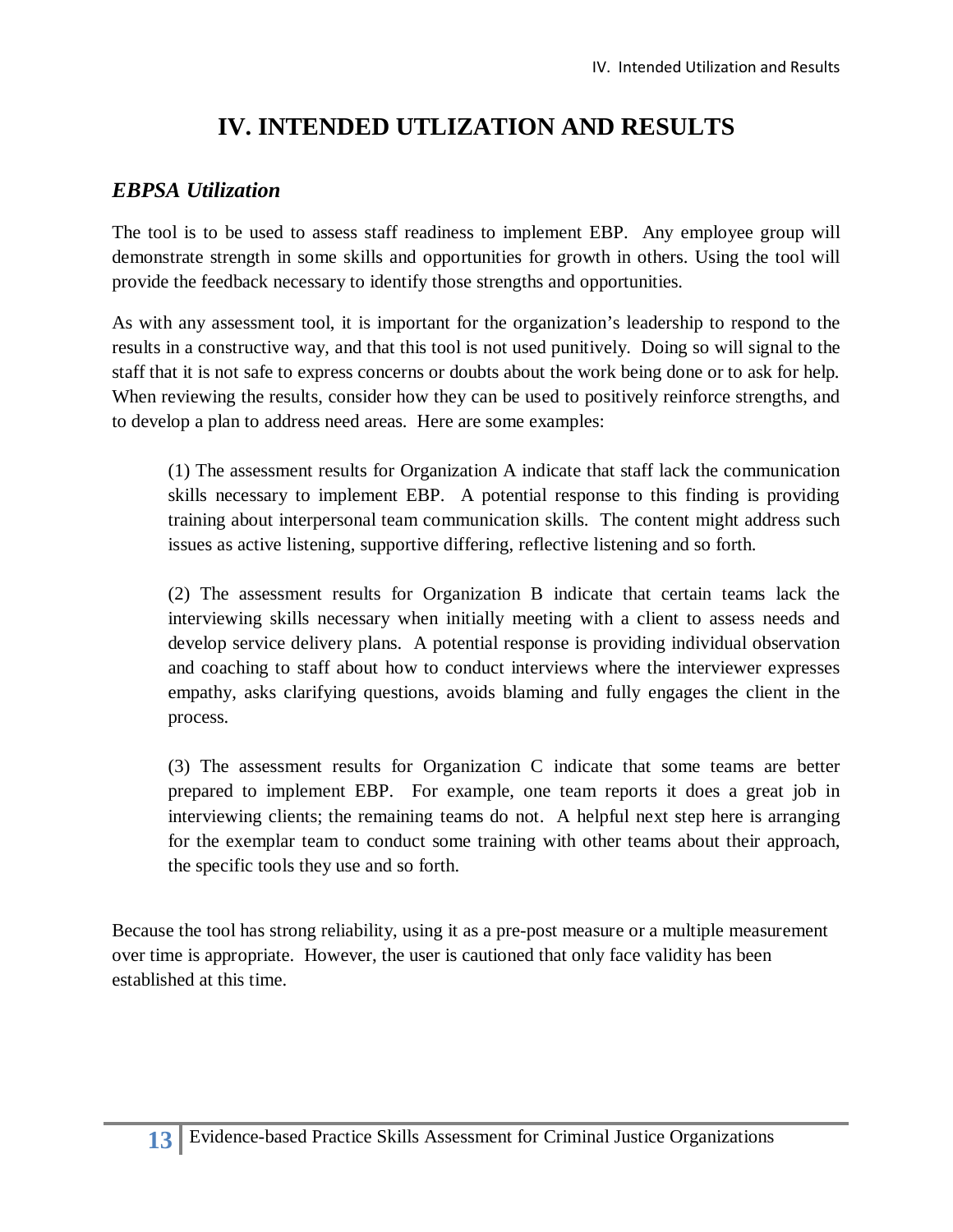## *EBPSA Results*

 respond to those results in ways that will increase the probability that staff and teams will be able Depending upon the size of the organization, a variety of results may emerge. It is essential to to successfully implement and sustain EBP.

### *A Specific Example*

 entire organization, depending upon the organizational structure. Below is a sample report that The results of the assessment should be generated for individual teams, sets of teams, and the can be generated for an individual team:

| <b>EBPSA Subscales</b>            | <b>Average Team Score</b> |
|-----------------------------------|---------------------------|
| <b>Organizational Support</b>     | 3.5                       |
| 2. Strength-based Approach        | 3.7                       |
| 3. Interviewing Skills            | 4.3                       |
| 4. Analytical Skills              | 3.7                       |
| 5. Critical Thinking Skills       | 3.9                       |
| 6. Communication Skills           | 3.6                       |
| Ethics                            | 4.4                       |
| Growth<br>8.                      | 4.5                       |
| 9. Teamwork                       | 4.2                       |
| 10. Use of Positive Reinforcement | 3.6                       |

Another way of looking at these results is via a graphic presentation as shown below:



#### **Average Scale Scores**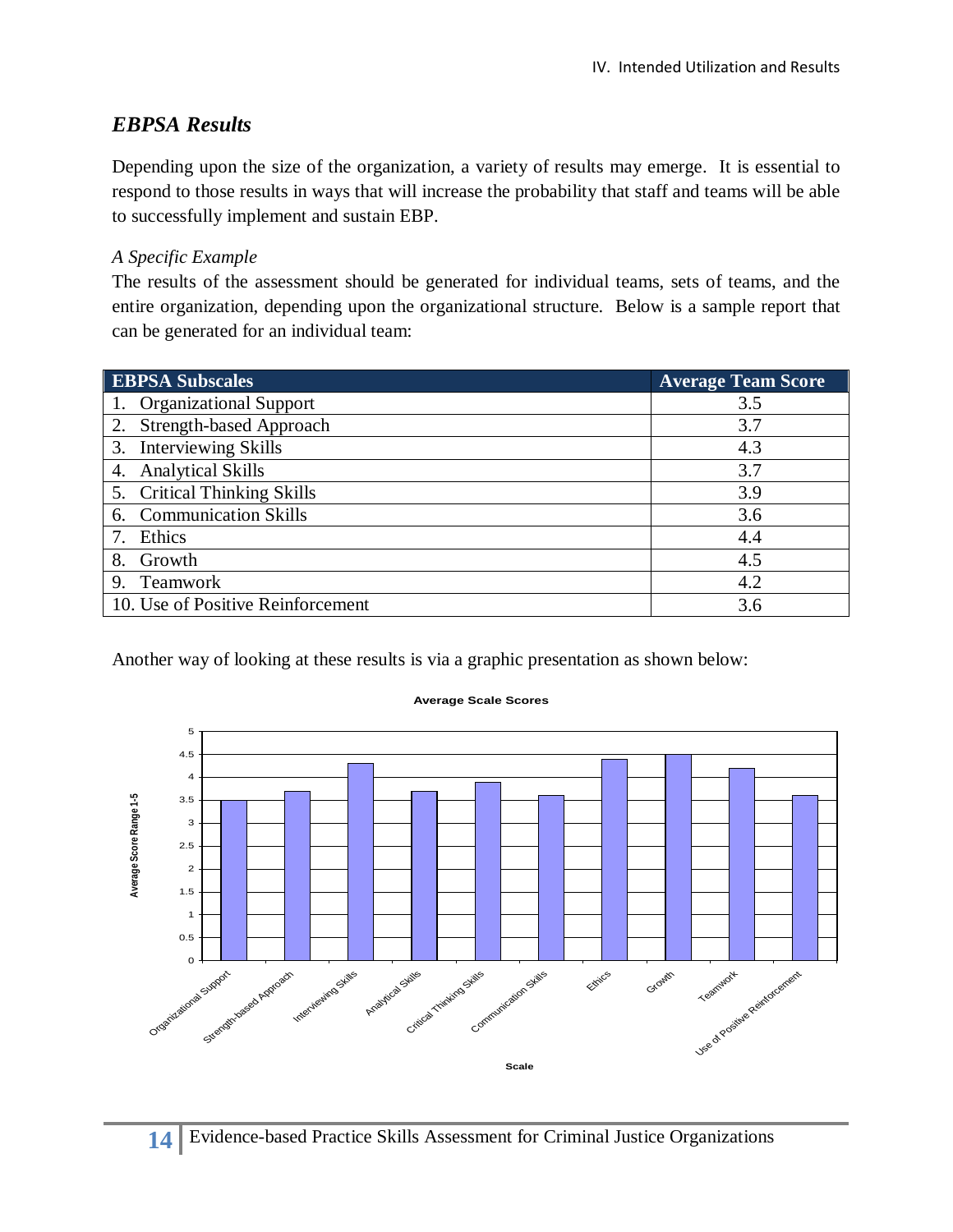These results suggest this particular team sees its strengths in the following subscales: Growth, Ethics, Interviewing Skills and Teamwork. Opportunities for further skill development are in the following areas: Organizational Support, Strength-based Approach, Communication Skills, Use of Positive Reinforcement, and Analytical Skills.

 Item analysis is also a tool that can bring further understanding to the subscale scores. An example for the subscale Strength-based Approach is shown below.

| Items Measuring: Strength-based approach to working with clients                                                    | <b>Average</b>    |
|---------------------------------------------------------------------------------------------------------------------|-------------------|
|                                                                                                                     | <b>Team Score</b> |
| 1. All clients have strengths and assets.                                                                           | 3.5               |
| Clients should take part in planning what treatment or services they will receive.<br>2.                            | 3.1               |
| 3.<br>Clients are more motivated if they've been involved in decisions about their<br>treatment.                    | 3.0               |
| The approach to clients must be flexible because they vary in what they need.<br>4.                                 | 4.1               |
| Clients have knowledge and skill that can be tapped to resolve issues.<br>5.                                        | 3.6               |
| Helping clients to see their strengths gives them confidence in addressing their<br>6.<br>issues in a positive way. | 4.1               |
| 7.<br>Focusing on the strengths and assets of our clients helps to find ways to engage                              | 3.8               |
| clients in their programs.                                                                                          |                   |
| It is important for us to understand the aspirations of our clients.<br>8.                                          | 4.1               |
| The work with clients should be solution-focused.<br>9.                                                             | 4.1               |

**Strength-based Approach to Working with Clients: Average score: 3.7** 

 A strength-based approach to working with clients is a key skill that staff need to effectively implement EBP. In the above example, the team completing the assessment generated an average scale score of 3.7. This average falls on the scale as shown below:

| Not At All |  |  | Always |
|------------|--|--|--------|
|            |  |  |        |

 This may be judged as a relatively high score suggesting the team sees itself as using a strength- based approach when working with clients. However, the analysis of the individual items suggests this team needs some training in how to engage clients in planning for treatment and services.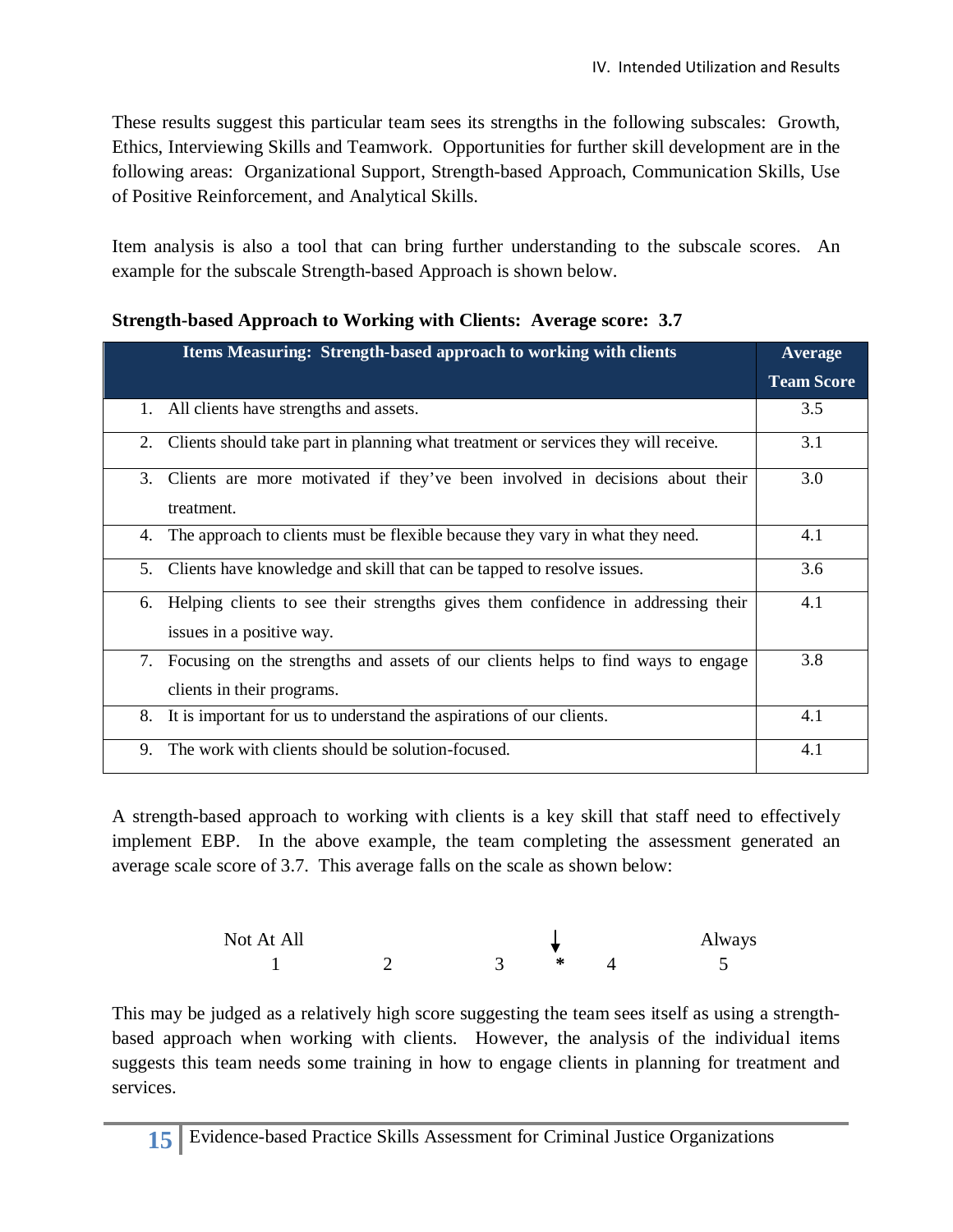Because the EBPSA is in its infancy in terms of tool development, norms are not available decide how their results will be interpreted prior to administration. For example, an average average score lower than 3.7 would then get attention for further analysis (item analysis) and potential professional development for the staff, while results over 3.7 would be cause for against which an organization can compare and contrast its results. However, organizations can scale score of 3.7 (out of a 5-point scale) could be set as a benchmark for performance. Any recognition and praise.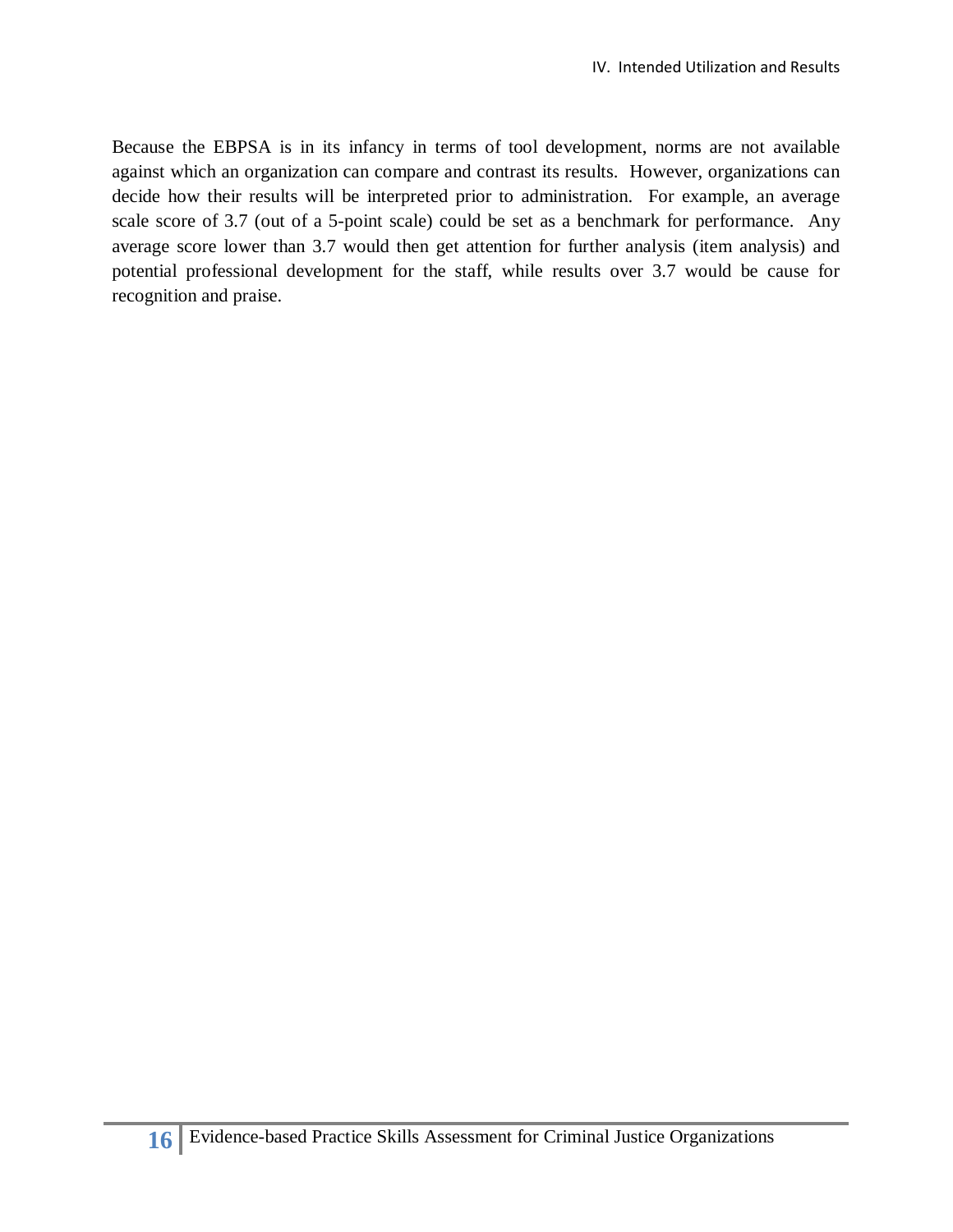## **V. FUTURE DEVELOPMENT**

 The EBPSA is in the early stages of the lifecycle of an assessment tool. The data presented here reliability analysis suggests the tool has internal consistency. Further use of the tool by other are based on a small number of professionals from three organizations. The preliminary organizations will allow additional testing of reliability.

 content as important to the implementation of EBP projects, giving the tool preliminary face validity. Further use of the tool by other organizations will provide more data and allow for further testing of validity. Content validity needs to be established for the EBPSA. Tool developers and contributors see its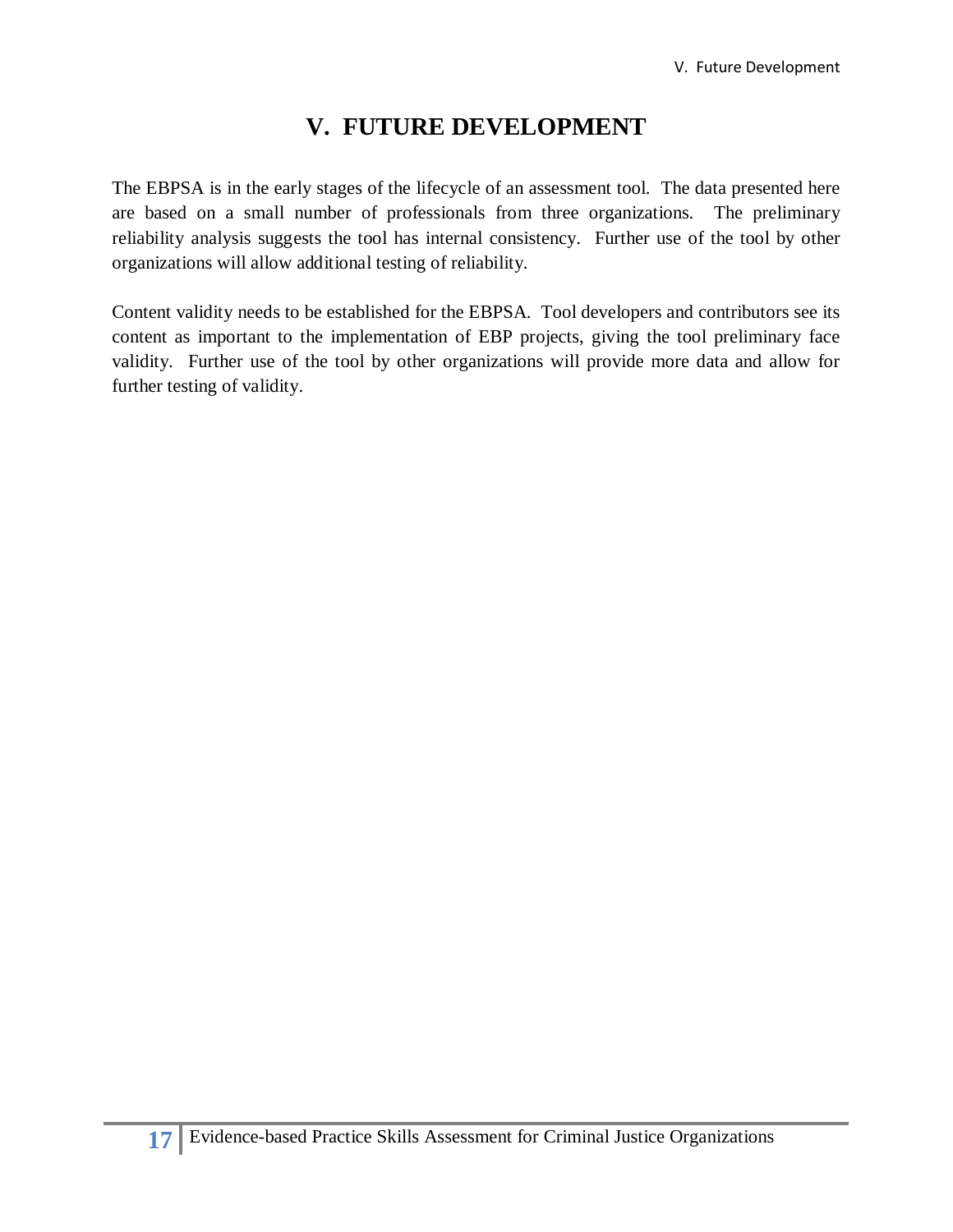## **VI. REFERENCES**

The work of the following professionals and organizations contributed to the development of the EBPSA:

 Ameen, Christine A. based upon the work of: Schreiner, Laurie. 2007. *A Strengths- Based Approach to the First-Year Experience: Evidence for Engaged Learning*, a training session by Dr. Laurie Schreiner, Noel Academy for Strengths-Based Leadership and Education at the Azusa Pacific University, Azusa, CA.

 Ameen, Christine A. 2009. Based upon her unpublished tool entitled *Team and Self Assessment*, used in her consulting practice Ameen Consulting & Associates.

 Evans, Matt H. 2009. *A Course on Analytical Thinking.* A resource available from his consulting practice known as exinfm.

Student Services of the Anglia Ruskin University, Cambridge, England: *On-line Guide for Critical and Analytical Thinking*, undated.

 Texas Department of Criminal Justice. *Code of Ethics*. Available from their website, undated.

 The Organizational Readiness for Change – Treatment Staff Version (TCU ORC-S) was developed as part of NIDA Grant R37 DA13093, *Transferring Drug Abuse Treatment and Assessment Resources*.

 The Survey of Organizational Functioning (TCU SOF) was developed as part of NIDA Grants R37 DA13093, *Transferring Drug Abuse Treatment and Assessment Resources*, and R01 DA014468, *Organizational and Resource Assessments for Treatment Providers*.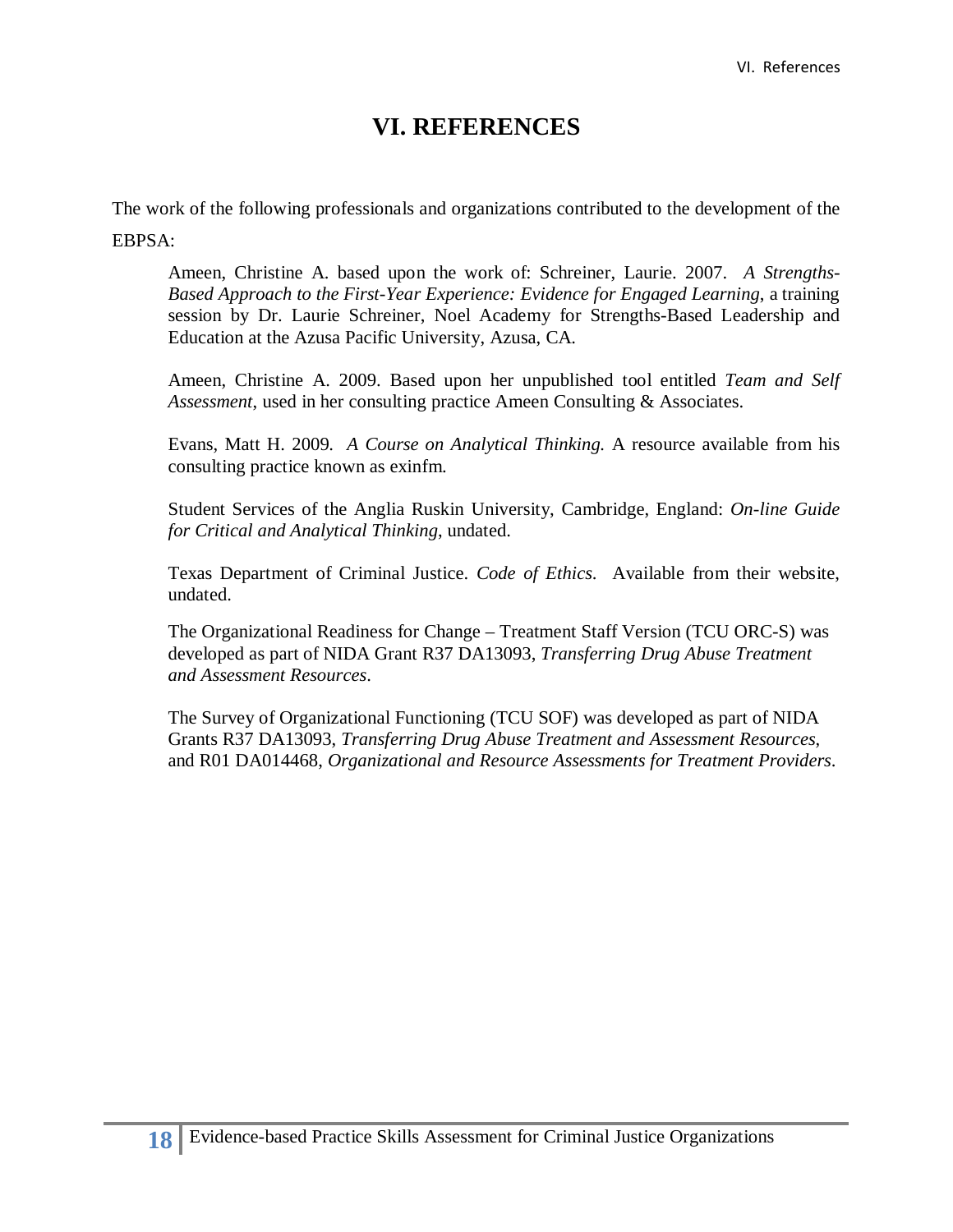## **APPENDIX A Subscale Description**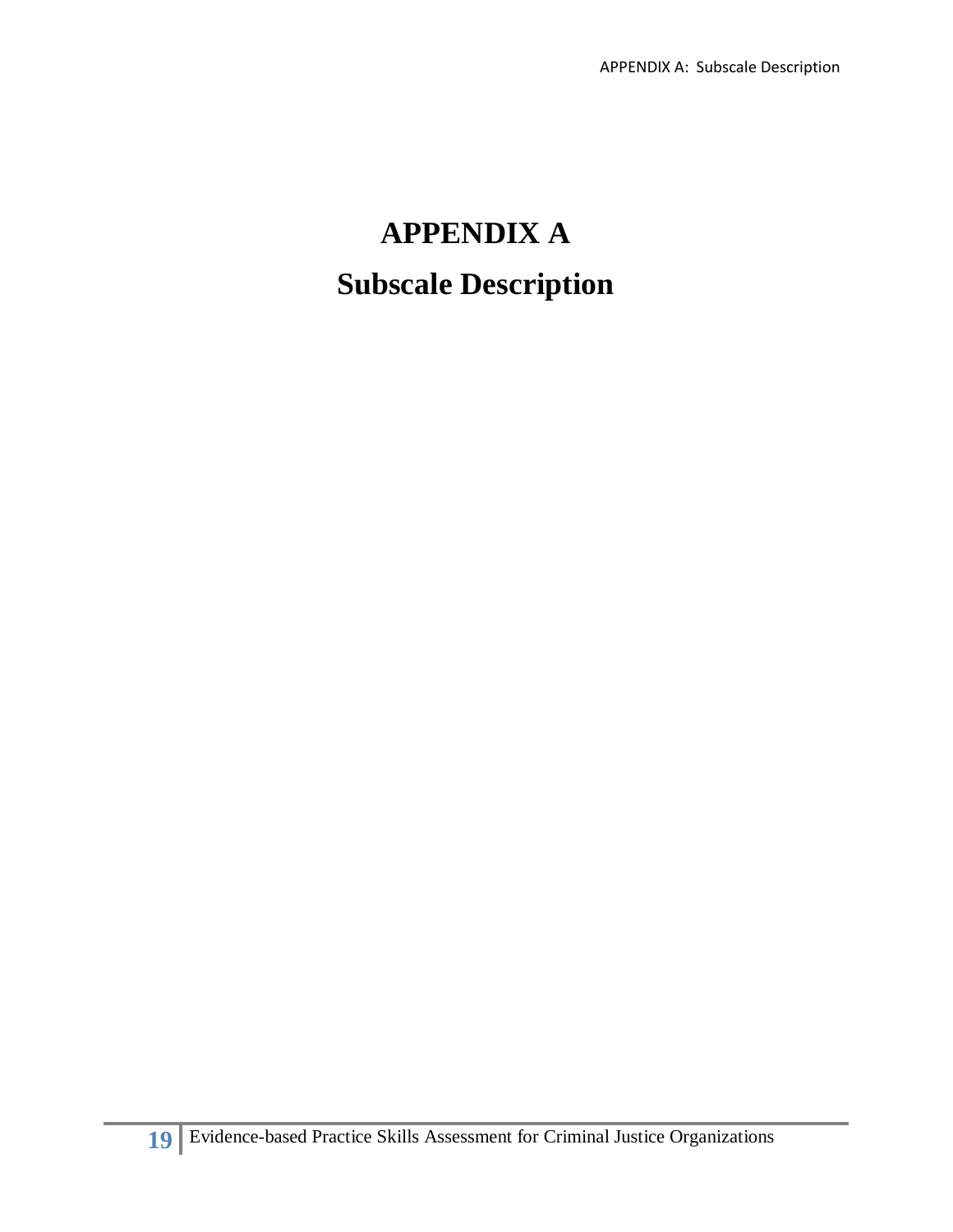## **Subscale Descriptions**

- 1. **Organizational support:** Items relate to how the organization is perceived by the individual in terms of support for evidence-based practices, open communication, change, cohesion, peer collaboration, readiness to change and collective responsibility.
- are designed to measure the attitude reflected by a strength-based approach. 2. **Strength-based approach to working with offenders (attitude/philosophy):** Items
- are designed to measure the attitude reflected by a strength-based approach.<br>3. **Interviewing Skills:** Items include expressing empathy, avoid labeling and blaming, believing client can change, believing client is responsible for choice, and using "change talk".
- developing final solutions. 4. **Analytical thinking**: Items include problem identification, root cause analysis, formulating potential solutions, collecting information, analyzing information and
- 5. Critical thinking: Items include open-mindedness, being well informed, judging for credibility, clarifying with questioning, seeking information, seeking all possible explanations, and listening for all opinions and ideas.
- 6. **Communication skills:** Items include effective listening, reflective listening, effective supporting and effective differing.
- 7. **Ethics:** Items include upholding the law, being firm and fair, supporting humane custody, maintaining confidentiality, not using power or authority for personal gain, and not discriminating against another.
- 8. **Growth:** Items include encouraging professional growth, keeping current on new research and techniques and identifying opportunities for skill enhancement.
- 9. **Teamwork skills:** Items include decision-making, conflict resolution, pursuit of professional development, and accountability to the team.
- 10. **Use of positive reinforcement techniques:** Items include four positives to every negative; genuine feedback; and catching clients when they're behavior is acceptable.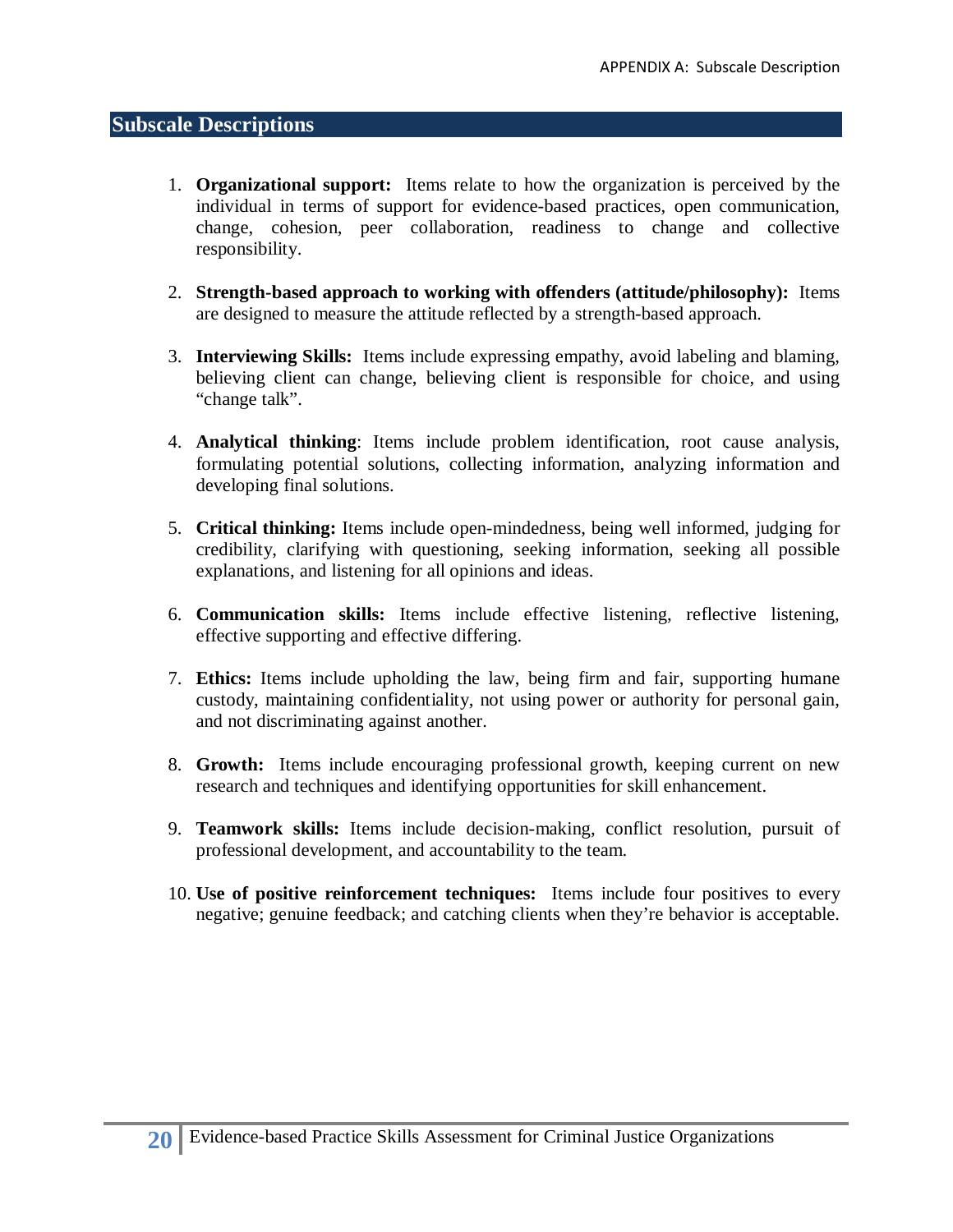# **EBPSA – Full Form APPENDIX B And Scoring Key**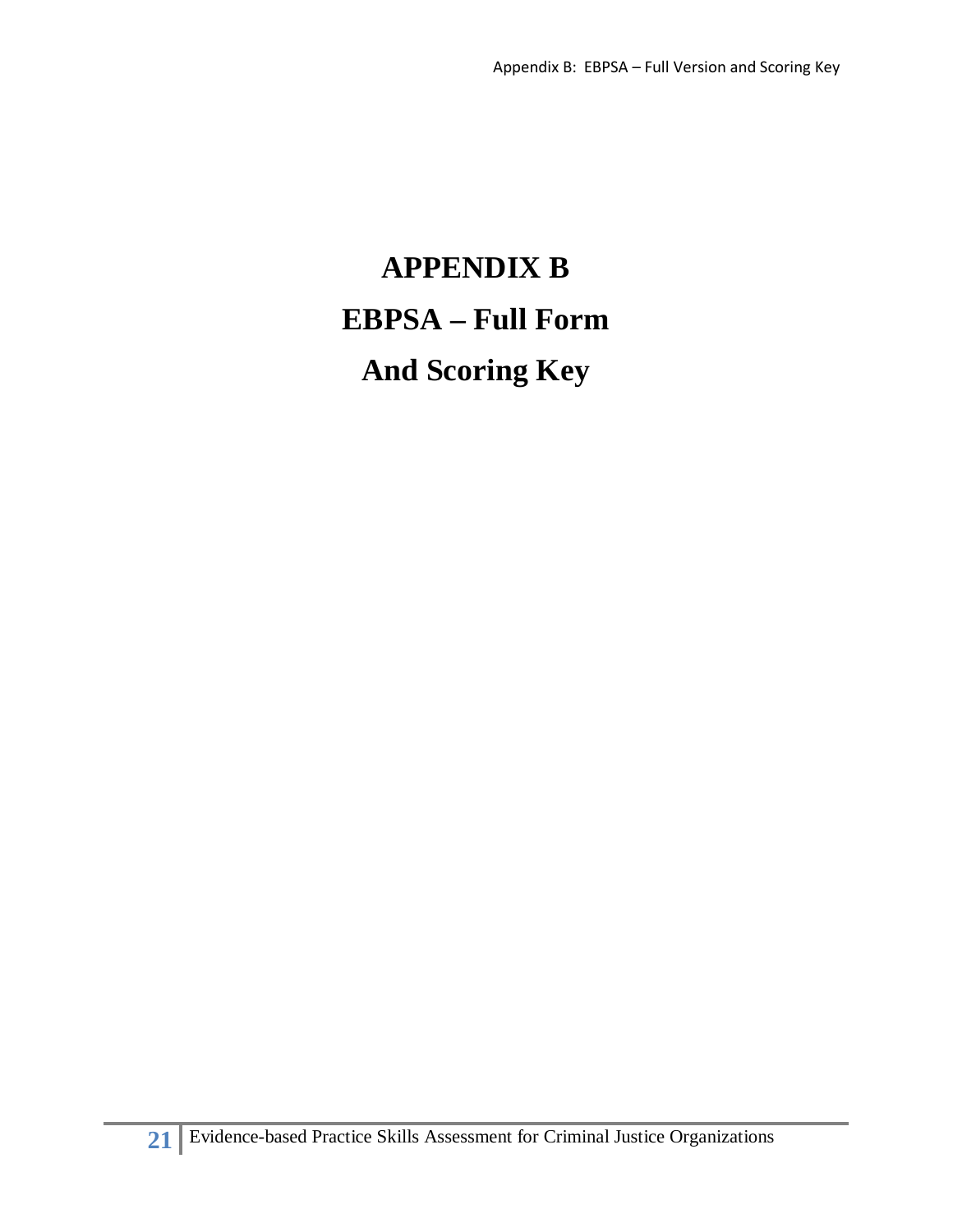|                                  | <b>Evidence-Based Practice Skills Assessment (EBPSA)</b><br><b>Full Form</b> |         |   |   |
|----------------------------------|------------------------------------------------------------------------------|---------|---|---|
| Name/ID:                         |                                                                              | Date:   |   |   |
| Years in Working in Corrections: | Age:                                                                         | Gender: | М | F |

 We want to learn more about you, so we can provide better training opportunities that will help you in your day-to-day interactions with offenders and implementing evidence-based practices. Using the scale to the right please circle the number that reflects how often the following statements happen by either you or your team members.

| <b>Question</b>                                                                                        | Not At All   | <b>Rarely</b>  | <b>Sometimes</b> | <b>Most</b><br>of the Time | <b>Always</b> |
|--------------------------------------------------------------------------------------------------------|--------------|----------------|------------------|----------------------------|---------------|
| 1. I rely on valid and reliable<br>information when making decisions.                                  | 1            | 2              | 3                | 4                          | 5             |
| 2. We test out our potential solutions<br>before fully implementing.                                   | 1            | $\overline{2}$ | 3                | $\overline{4}$             | 5             |
| 3. Our team does a good job of being<br>objective when listening to each other.                        | 1            | $\overline{2}$ | 3                | 4                          | 5             |
| 4. It is important for us to understand<br>the aspirations of our clients.                             | 1            | $\overline{2}$ | 3                | $\overline{4}$             | 5             |
| 5. The approach to clients must be<br>flexible because they vary in what<br>they need.                 | $\mathbf{1}$ | $\overline{2}$ | 3                | $\overline{4}$             | 5             |
| 6. Staff here are always quick to help<br>one another when needed.                                     | 1            | $\overline{2}$ | 3                | 4                          | 5             |
| 7. I end my interviews by asking<br>clients if they have anything else they<br>want to say or clarify. | 1            | $\overline{2}$ | 3                | $\overline{4}$             | 5             |
| 8. We are firm but fair in how we<br>conduct our work.                                                 | 1            | $\overline{2}$ | 3                | $\overline{4}$             | 5             |
| 9. I rephrase or repeat back to a client<br>to make sure I heard what they said.                       | 1            | $\overline{2}$ | 3                | $\overline{4}$             | 5             |
| 10. Our team does a good job of<br>resolving team conflict.                                            | 1            | $\overline{2}$ | 3                | 4                          | 5             |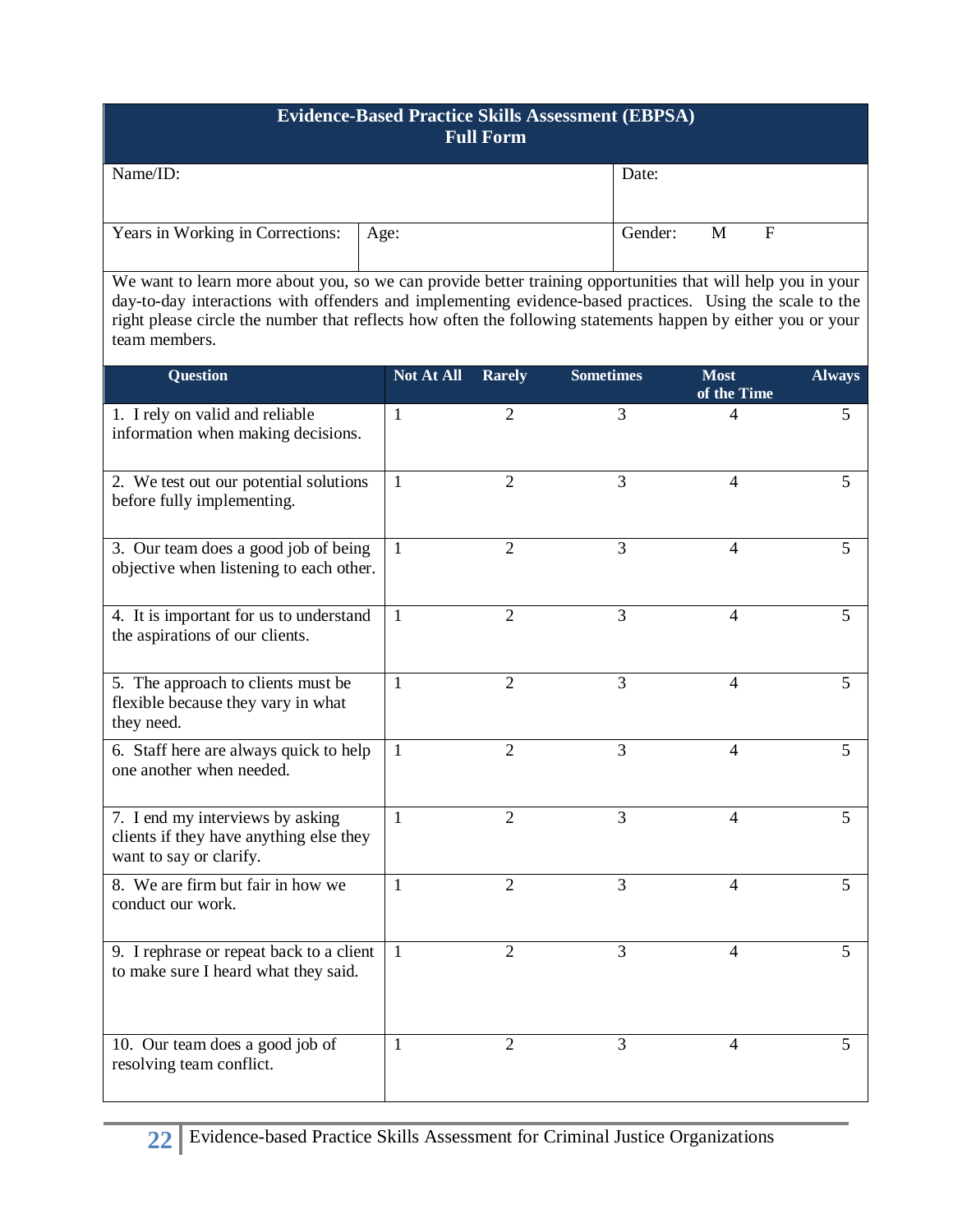| <b>Question</b>                                                                                            | <b>Not At All</b> | <b>Rarely</b>  | <b>Sometimes</b> | <b>Most</b><br>of the Time | <b>Always</b> |
|------------------------------------------------------------------------------------------------------------|-------------------|----------------|------------------|----------------------------|---------------|
| 11. I do a good job of giving positive<br>feedback to my clients.                                          | 1                 | 2              | 3                | 4                          | 5             |
| 12. There is a high level of trust<br>between me and my team mates.                                        | 1                 | $\overline{2}$ | 3                | 4                          | 5             |
| 13. This program encourages and<br>supports professional growth.                                           | 1                 | 2              | 3                | 4                          | 5             |
| 14. I maintain the highest standards<br>of honesty and integrity.                                          | 1                 | $\overline{2}$ | 3                | 4                          | 5             |
| 15. I reflect back to the client what I<br>think she or he is feeling.                                     | 1                 | $\overline{2}$ | 3                | 4                          | 5             |
| 16. Many staff in this program take<br>responsibility for improving the<br>program.                        | 1                 | 2              | 3                | 4                          | 5             |
| 17. Program staff are always kept<br>well informed.                                                        | 1                 | $\overline{2}$ | 3                | 4                          | 5             |
| 18. Our team members accept<br>responsibility for our team's goals.                                        | 1                 | $\overline{2}$ | 3                | 4                          | 5             |
| 19. I am willing to offer help to my<br>team mates.                                                        | 1                 | $\overline{2}$ | 3                | 4                          | 5             |
| 20. We rely on valid and reliable<br>information when making decisions.                                    | 1                 | $\overline{2}$ | 3                | 4                          | 5             |
| 21. I pay attention to statements that<br>clients make that tell me they<br>recognize they have a problem. | 1                 | 2              | 3                | 4                          | 5             |
| 22. We ask a lot of questions to<br>clarify what we mean when<br>communicating with each other.            | 1                 | $\overline{2}$ | 3                | 4                          | 5             |
| 23. I pay attention to my body<br>language when I'm interacting with<br>clients.                           | 1                 | $\overline{2}$ | 3                | 4                          | 5             |
| 24. Our team reads about new<br>techniques and treatment information<br>each month.                        | 1                 | 2              | 3                | 4                          | 5             |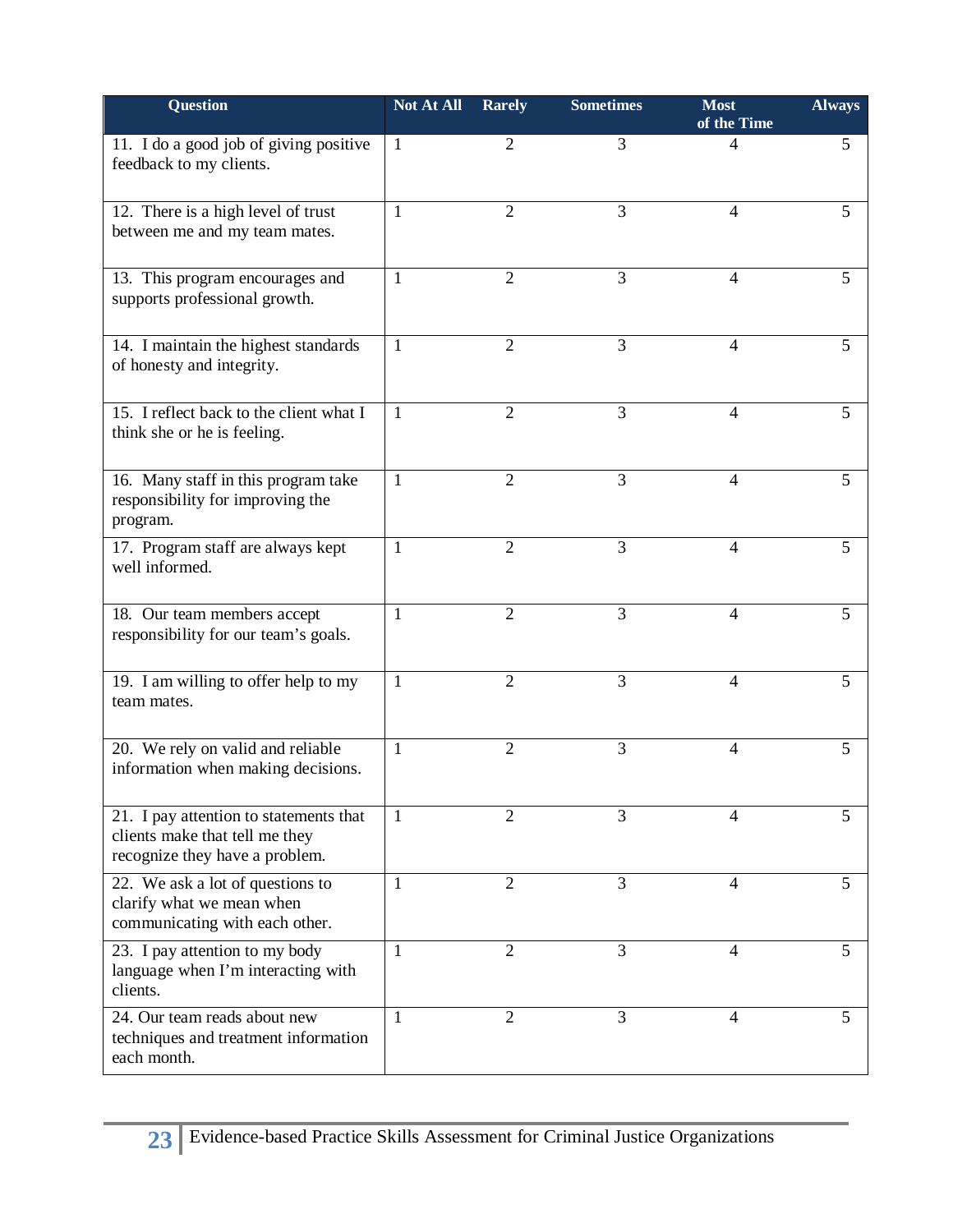| <b>Question</b>                                                                            | Not At All   | <b>Rarely</b>  | <b>Sometimes</b> | <b>Most</b><br>of the Time | <b>Always</b> |
|--------------------------------------------------------------------------------------------|--------------|----------------|------------------|----------------------------|---------------|
| 25. Our team uses feedback to<br>facilitate discussing issues and<br>problems.             | 1            | $\overline{2}$ | 3                | 4                          | 5             |
| 26. I look at all possible alternatives<br>when looking at issues.                         | 1            | 2              | 3                | 4                          | 5             |
| 27. Our team does a good job of<br>giving positive feedback to our<br>clients.             | 1            | $\overline{2}$ | 3                | 4                          | 5             |
| 28. We don't condone discrimination<br>or harassment against any person.                   | 1            | 2              | 3                | 4                          | 5             |
| 29. We actively listen to one another<br>when communicating with each other.               | 1            | $\overline{2}$ | 3                | $\overline{4}$             | 5             |
| 30. Our team does a good job of<br>holding each other accountable for<br>commitments made. | 1            | 2              | 3                | 4                          | 5             |
| 31. You have enough opportunities to<br>keep your professional skills up-to-<br>date.      | $\mathbf{1}$ | 2              | 3                | 4                          | 5             |
| 32. Our team would never use power<br>or authority inappropriately.                        | $\mathbf{1}$ | $\overline{2}$ | 3                | 4                          | 5             |
| 33. Our team regularly reads<br>professional journal articles or books<br>about our work.  | 1            | $\overline{2}$ | 3                | 4                          | 5             |
| 34. Most staff at this program are<br>cordial.                                             | 1            | $\overline{2}$ | 3                | $\overline{4}$             | 5             |
| 35. Trying out new ideas is<br>encouraged.                                                 | 1            | 2              | 3                | 4                          | 5             |
| 36. I clarify what a client means if I<br>don't understand what she or he said<br>to me.   | $\mathbf{1}$ | $\overline{2}$ | 3                | $\overline{4}$             | 5             |
| 37. I am willing to ask my team<br>mates for help.                                         | 1            | $\overline{2}$ | 3                | 4                          | 5             |
| 38. We take our time to carefully<br>analyze information when problem-<br>solving.         | 1            | 2              | 3                | 4                          | 5             |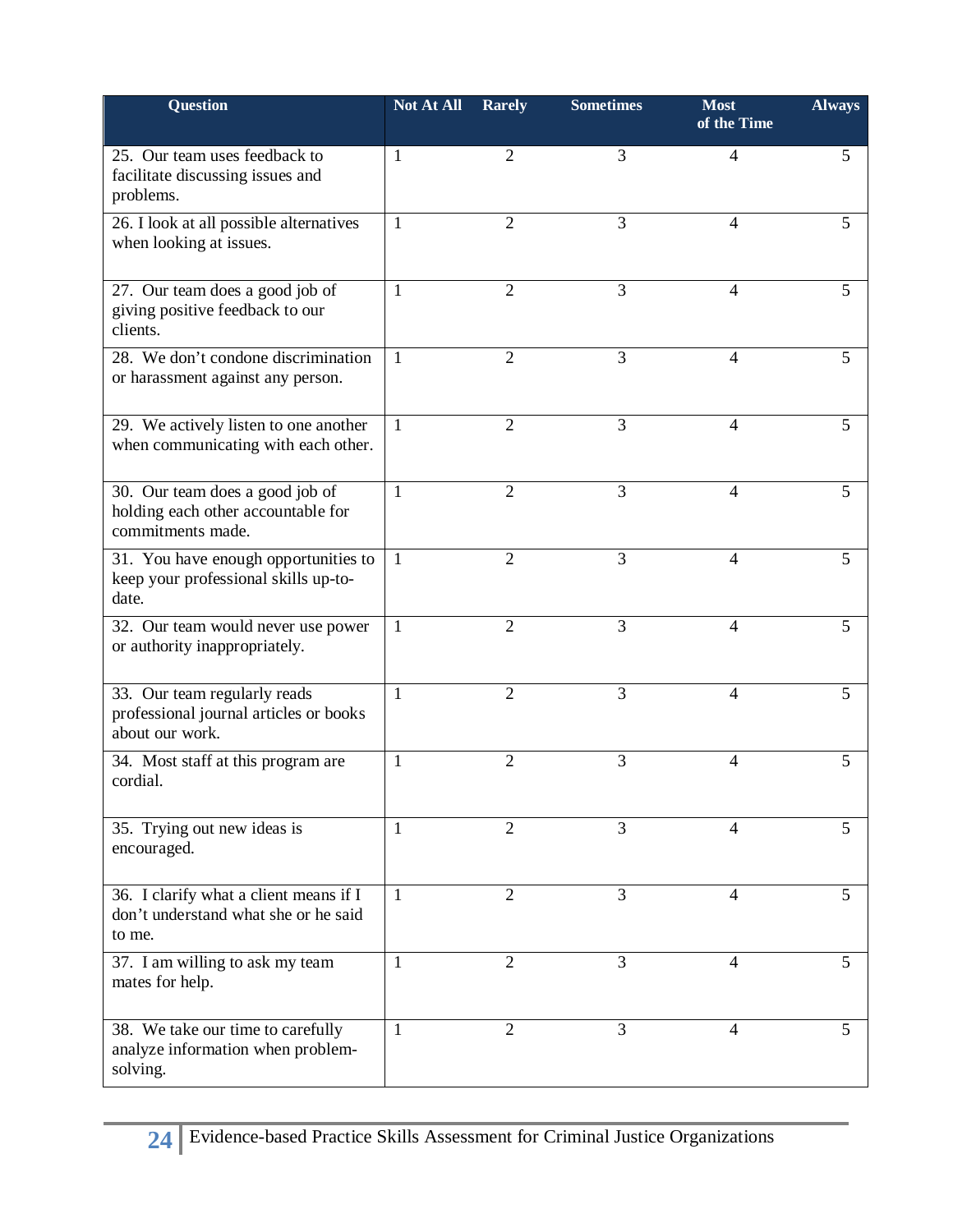| <b>Question</b>                                                                                                                      | Not At All   | <b>Rarely</b>  | <b>Sometimes</b> | <b>Most</b><br>of the Time | <b>Always</b> |
|--------------------------------------------------------------------------------------------------------------------------------------|--------------|----------------|------------------|----------------------------|---------------|
| 39. If a client is ambivalent, I try to<br>present both sides of the issue for<br>clarification.                                     | 1            | $\overline{2}$ | 3                | 4                          | 5             |
| 40. I am willing to accept feedback<br>from my team mates.                                                                           | 1            | $\overline{2}$ | 3                | 4                          | 5             |
| 41. I take enough time to consider all<br>of the information when making<br>decisions.                                               | 1            | $\overline{2}$ | 3                | 4                          | 5             |
| 42. The general attitude here is to use<br>new and changing technology.                                                              | Ι.           | $\overline{2}$ | 3                | 4                          | 5             |
| 43. I am willing to offer feedback to<br>my team mates.                                                                              | 1            | 2              | 3                | 4                          | 5             |
| 44. I listen for statements that tell me<br>a client is willing to change their<br>behavior.                                         | 1            | $\overline{2}$ | 3                | 4                          | 5             |
| 45. I don't condone discrimination or<br>harassment against any person.                                                              | 1            | $\overline{2}$ | 3                | 4                          | 5             |
| 46. The director, staff, and staff<br>collaborate to make this program run<br>effectively.                                           | 1            | $\overline{2}$ | 3                | $\overline{4}$             | 5             |
| 47. I would never use power or<br>authority inappropriately.                                                                         | 1            | $\overline{2}$ | 3                | 4                          | 5             |
| 48. I believe our work is more<br>effective when we emphasize the<br>positive behavior my clients achieve.                           | 1            | $\overline{2}$ | 3                | 4                          | 5             |
| 49. I do a good job at resolving<br>conflicts with others.                                                                           | 1            | $\overline{2}$ | 3                | 4                          | 5             |
| 50. When I interview clients, I<br>summarize what they're saying from<br>time to time to make sure I understand<br>what I'm hearing. | 1            | $\overline{2}$ | 3                | 4                          | 5             |
| 51. I keep well informed about trends<br>in the field.                                                                               | $\mathbf{1}$ | $\overline{2}$ | 3                | 4                          | 5             |
| 52. Many staff in this program set<br>high standards for themselves.                                                                 | 1            | $\overline{2}$ | 3                | 4                          | 5             |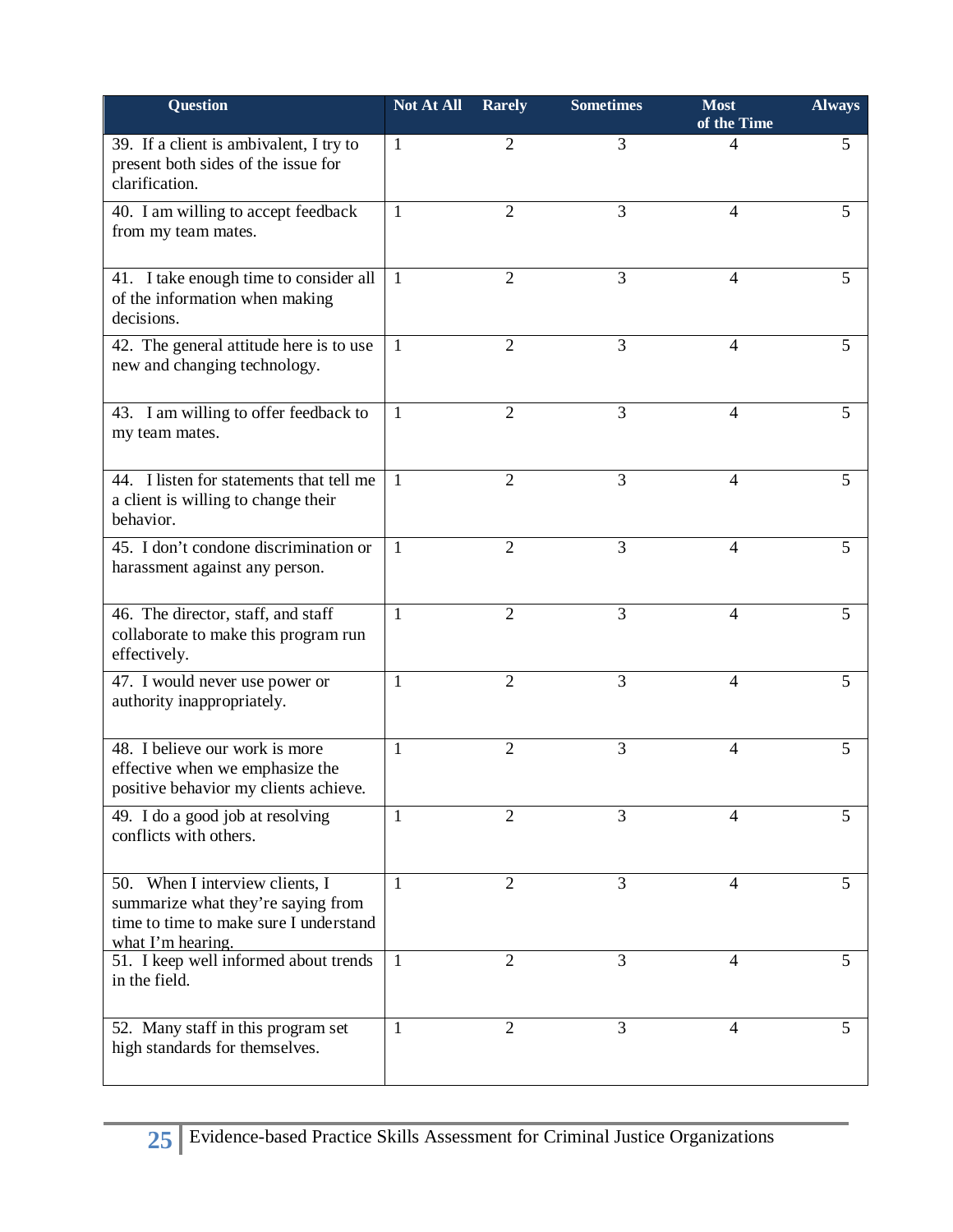| Question                                                                                                                          | Not At All   | <b>Rarely</b>  | <b>Sometimes</b> | <b>Most</b><br>of the Time | <b>Always</b> |
|-----------------------------------------------------------------------------------------------------------------------------------|--------------|----------------|------------------|----------------------------|---------------|
| 53. I consciously use body language<br>to let clients know I am listening.                                                        | 1            | $\overline{2}$ | 3                | $\overline{4}$             | 5             |
| 54. Staff members always feel free to<br>ask questions and express concerns in<br>this program.                                   | 1            | $\overline{2}$ | 3                | 4                          | 5             |
| 55. At the end of any interview, I<br>summarize the major points to make<br>sure the client and I have the same<br>understanding. | 1            | $\overline{2}$ | 3                | $\overline{4}$             | 5             |
| 56. I value the different ideas,<br>opinions and work styles our team<br>has.                                                     | 1            | $\overline{2}$ | 3                | 4                          | 5             |
| 57. I am able to brainstorm effectively<br>when trying to solve problems.                                                         | -1           | $\overline{2}$ | 3                | 4                          | 5             |
| 58. Many staff in this program feel<br>responsible to help each other do their<br>best.                                           | $\mathbf{1}$ | $\overline{2}$ | 3                | 4                          | 5             |
| 59. When new ideas are introduced, a<br>rationale for the idea is given.                                                          | -1           | 2              | 3                | 4                          | 5             |
| 60. The work with clients should be<br>solution-focused.                                                                          | $\mathbf{1}$ | 2              | 3                | 4                          | 5             |
| 61. I know where to go to get<br>pertinent information when solving<br>problems.                                                  | 1            | $\overline{2}$ | 3                | 4                          | 5             |
| 62. We know where to go to get<br>pertinent information when solving<br>problems.                                                 | 1            | $\overline{2}$ | 3                | 4                          | 5             |
| 63. When faced with a problem, we<br>can usually identify its root causes.                                                        | $\mathbf{1}$ | 2              | 3                | 4                          | 5             |
| 64. Our team members are willing to<br>ask other members for help.                                                                | 1            | 2              | 3                | 4                          | 5             |
| 65. Our team believes it is important<br>to affirm the positive things that our<br>clients do.                                    | $\mathbf{1}$ | $\overline{2}$ | 3                | $\overline{4}$             | 5             |
| 66. The staff here always work<br>together as a team.                                                                             | 1            | $\overline{2}$ | 3                | 4                          | 5             |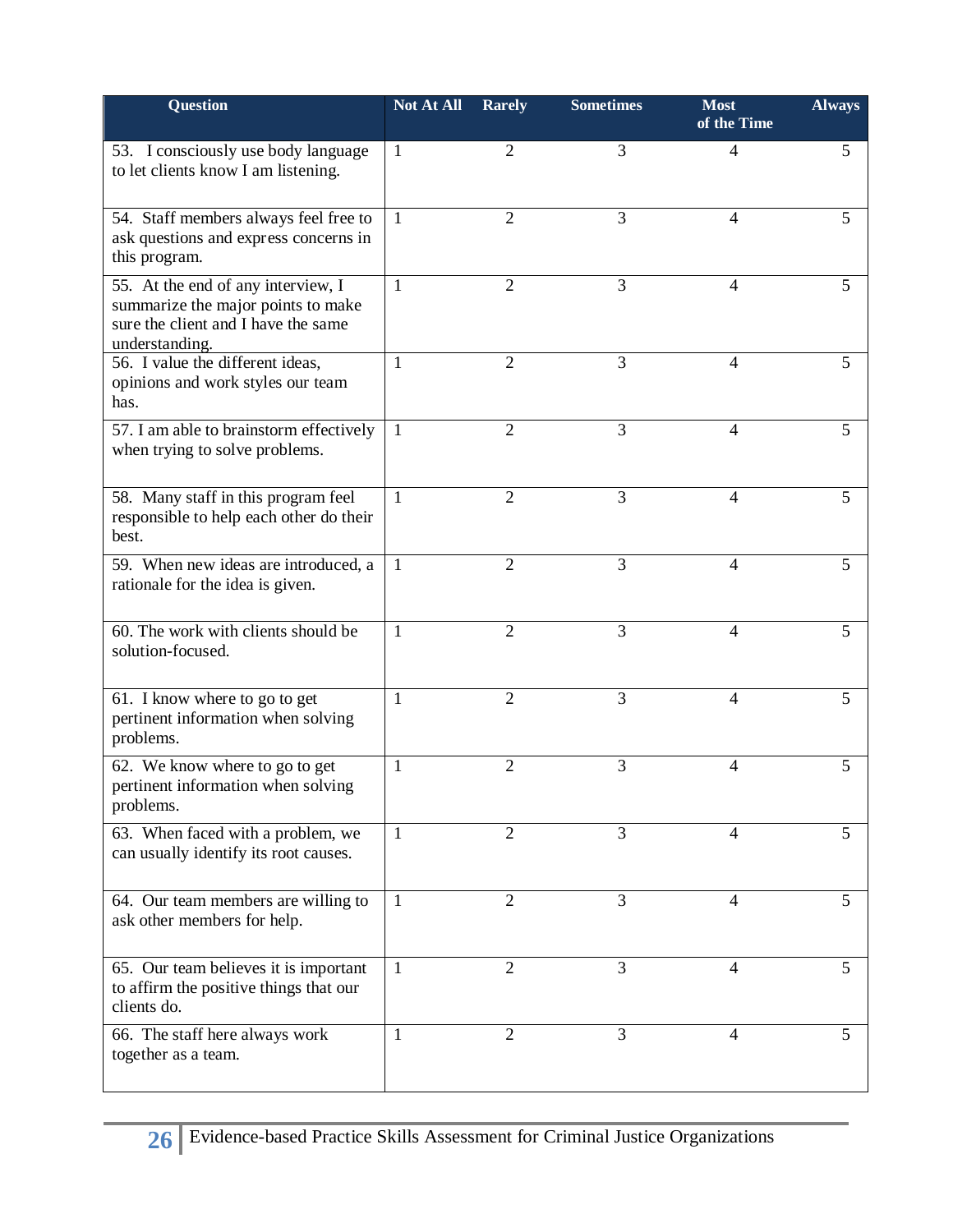| <b>Question</b>                                                                                          | <b>Not At All</b> | <b>Rarely</b>  | <b>Sometimes</b> | <b>Most</b><br>of the Time | <b>Always</b> |
|----------------------------------------------------------------------------------------------------------|-------------------|----------------|------------------|----------------------------|---------------|
| 67. I affirm the strengths of clients to<br>help give them confidence to tackle<br>the difficult issues. | 1                 | 2              | 3                | 4                          | 5             |
| 68. We look at all possible<br>alternatives when looking at issues.                                      | 1                 | $\overline{2}$ | 3                | 4                          | 5             |
| 69. Staff at this program make a<br>conscious effort to coordinate with<br>other service professionals.  | 1                 | 2              | 3                | 4                          | 5             |
| 70. I emphasize the positive things<br>clients do much more than focusing<br>on their mistakes.          | $\mathbf{1}$      | $\overline{2}$ | 3                | 4                          | 5             |
| 71. Our team members are respectful<br>in how they communicate with one<br>another.                      | $\mathbf{1}$      | $\overline{2}$ | 3                | 4                          | 5             |
| 72. Our team emphasizes the positive<br>things clients do much more than<br>focusing on their mistakes.  | 1                 | 2              | 3                | 4                          | 5             |
| 73. Ideas and suggestions from staff<br>get fair consideration by program<br>management.                 | 1                 | $\overline{2}$ | 3                | 4                          | 5             |
| 74. I am willing to address conflicts<br>that may arise within our team.                                 | 1                 | $\overline{2}$ | 3                | 4                          | 5             |
| 75. I am open to new ideas.                                                                              | 1                 | $\overline{2}$ | 3                | 4                          | 5             |
| 76. I accept responsibility for our<br>team's goals.                                                     | 1                 | $\overline{2}$ | 3                | 4                          | 5             |
| 77. All clients have strengths and<br>assets.                                                            | 1                 | 2              | 3                | 4                          | 5             |
| 78. We uphold our organization's<br>policies and procedures.                                             | 1                 | $\overline{2}$ | 3                | 4                          | 5             |
| 79. You frequently hear good staff<br>ideas for improving treatment.                                     | 1                 | $\overline{2}$ | 3                | 4                          | 5             |
| 80. I uphold our organization's<br>policies and procedures.                                              | 1                 | $\overline{2}$ | 3                | 4                          | 5             |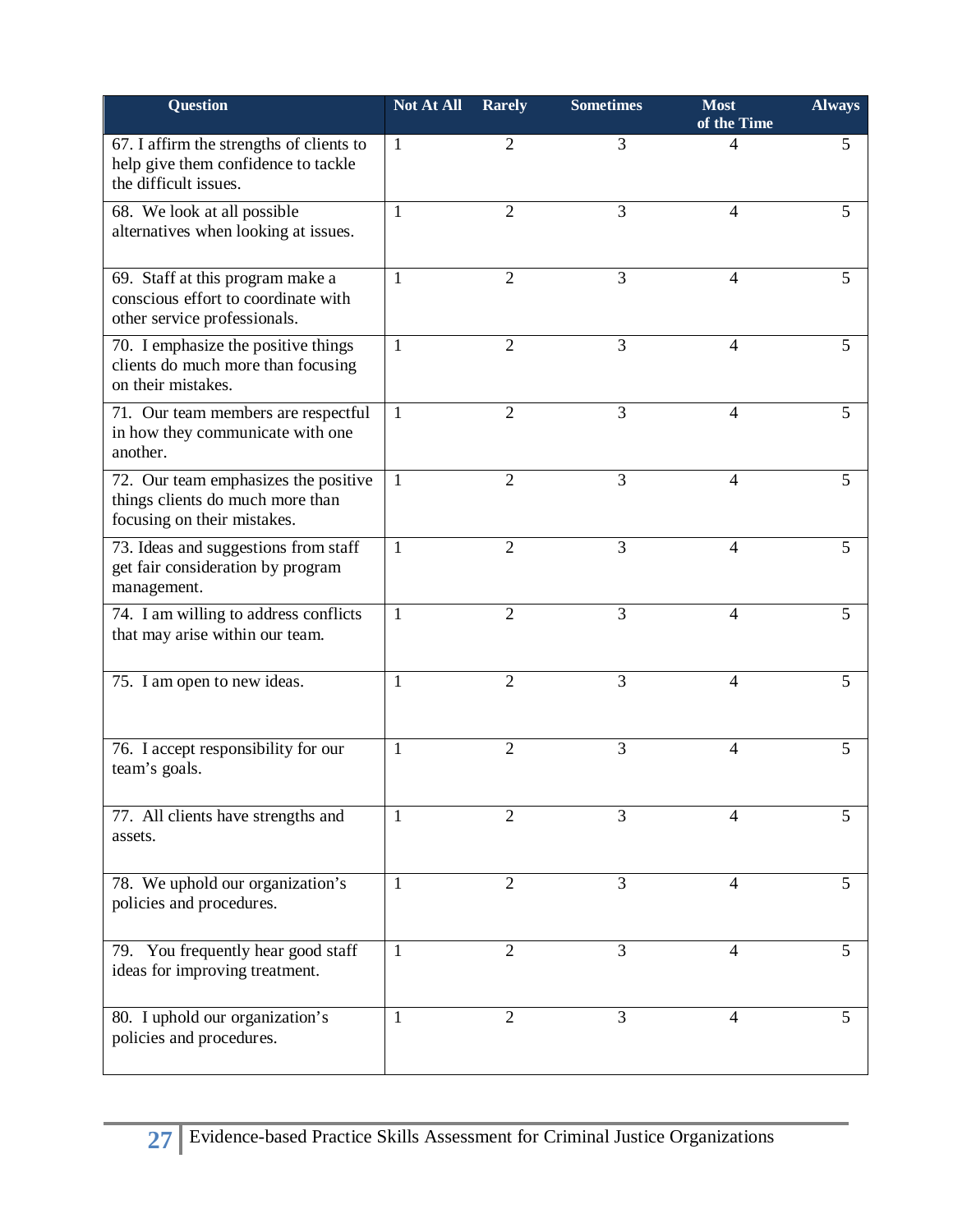| <b>Question</b>                                                                                               | <b>Not At All</b> | <b>Rarely</b>  | <b>Sometimes</b> | <b>Most</b><br>of the Time | <b>Always</b> |
|---------------------------------------------------------------------------------------------------------------|-------------------|----------------|------------------|----------------------------|---------------|
| 81. Mutual trust and cooperation<br>among staff in this program are<br>strong.                                | 1                 | 2              | 3                | $\overline{4}$             | 5             |
| 82. I am sincere when I give<br>compliments to clients about the<br>changes they are making.                  | 1                 | $\overline{2}$ | 3                | 4                          | 5             |
| 83. I am committed to implementing<br>team decisions/team goals.                                              | 1                 | $\overline{2}$ | 3                | 4                          | 5             |
| 84. Our team maintains the highest<br>standards of honesty and integrity.                                     | 1                 | 2              | 3                | 4                          | 5             |
| 85. Our team members are willing to<br>offer help to other members.                                           | 1                 | $\overline{2}$ | 3                | 4                          | 5             |
| 86. I ask questions that allow clients<br>to tell their story in their own words.                             | 1                 | $\overline{2}$ | 3                | 4                          | 5             |
| 87. There is a high level of trust<br>between team members.                                                   | 1                 | $\overline{2}$ | 3                | 4                          | 5             |
| 88. We use logic and objectivity<br>when thinking through issues.                                             | 1                 | $\overline{2}$ | 3                | 4                          | 5             |
| 89. We assume our team members<br>have useful ideas and perspectives.                                         | 1                 | $\overline{2}$ | 3                | 4                          | 5             |
| 90. Our team members are willing to<br>offer feedback to one another.                                         | 1                 | $\overline{2}$ | 3                | 4                          | 5             |
| 91. I believe it is important to affirm<br>the positive things that my clients do.                            | 1                 | 2              | 3                | 4                          | 5             |
| 92. You regularly read professional<br>journal articles or books about our<br>work.                           | $\mathbf{1}$      | $\overline{2}$ | 3                | 4                          | 5             |
| 93. Many staff in this program help<br>maintain discipline in the entire<br>program, not just their sessions. | 1                 | 2              | 3                | 4                          | 5             |
| 94. When we experience differences<br>of opinion on our team, each person<br>states their own opinions.       | 1                 | 2              | 3                | 4                          | 5             |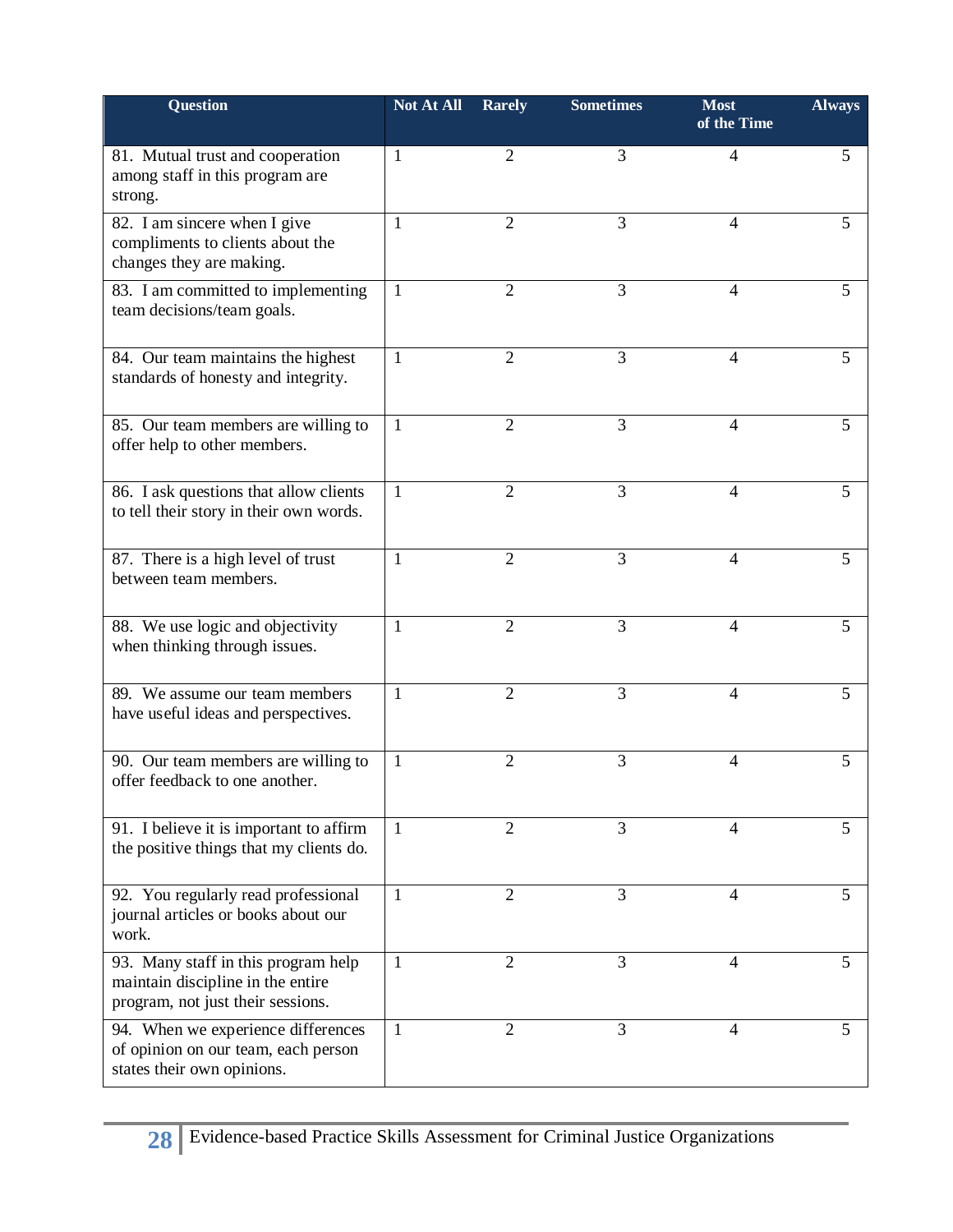| Question                                                                                                                | <b>Not At All</b> | <b>Rarely</b>  | <b>Sometimes</b> | <b>Most</b><br>of the Time | <b>Always</b> |
|-------------------------------------------------------------------------------------------------------------------------|-------------------|----------------|------------------|----------------------------|---------------|
| 95. Our team is open to new ideas.                                                                                      | 1                 | 2              | 3                | 4                          | 5             |
| 96. My team members are willing to<br>reassess their own views about their<br>work.                                     | 1                 | $\overline{2}$ | 3                | 4                          | 5             |
| 97. Our team values the different<br>ideas, opinions and different work<br>styles we have on our team.                  | $\mathbf{1}$      | $\overline{2}$ | 3                | 4                          | 5             |
| 98. Staff here design therapeutic<br>interventions together.                                                            | 1                 | $\overline{2}$ | 3                | 4                          | 5             |
| 99. Our team members are committed<br>to implementing team decisions/ team<br>goals.                                    | 1                 | $\overline{2}$ | 3                | 4                          | 5             |
| 100. The formal and informal<br>communication channels here work<br>very well.                                          | 1                 | $\overline{2}$ | 3                | 4                          | 5             |
| 101. You do a good job of regularly<br>updating and improving your skills.                                              | 1                 | 2              | 3                | 4                          | 5             |
| 102. I am able to define problems<br>very clearly.                                                                      | $\mathbf{1}$      | $\overline{2}$ | 3                | 4                          | 5             |
| 103. Clients are more motivated if<br>they've been involved in decisions<br>about their treatment.                      | 1                 | $\overline{2}$ | 3                | 4                          | 5             |
| 104. Our team members are willing<br>to accept feedback from one another.                                               | 1                 | $\overline{2}$ | 3                | 4                          | 5             |
| 105. Our team gives four positives<br>for every negative comment when we<br>give feedback to our clients.               | 1                 | 2              | 3                | 4                          | 5             |
| 106. I am willing to reassess my own<br>views about my work.                                                            | 1                 | $\overline{2}$ | 3                | 4                          | 5             |
| 107. Our team believes our work is<br>more effective when we emphasize<br>the positive behavior our clients<br>achieve. | $\mathbf{1}$      | $\overline{2}$ | 3                | $\overline{4}$             | 5             |
| 108. I am firm but fair in how I<br>conduct my work.                                                                    | 1                 | 2              | 3                | 4                          | 5             |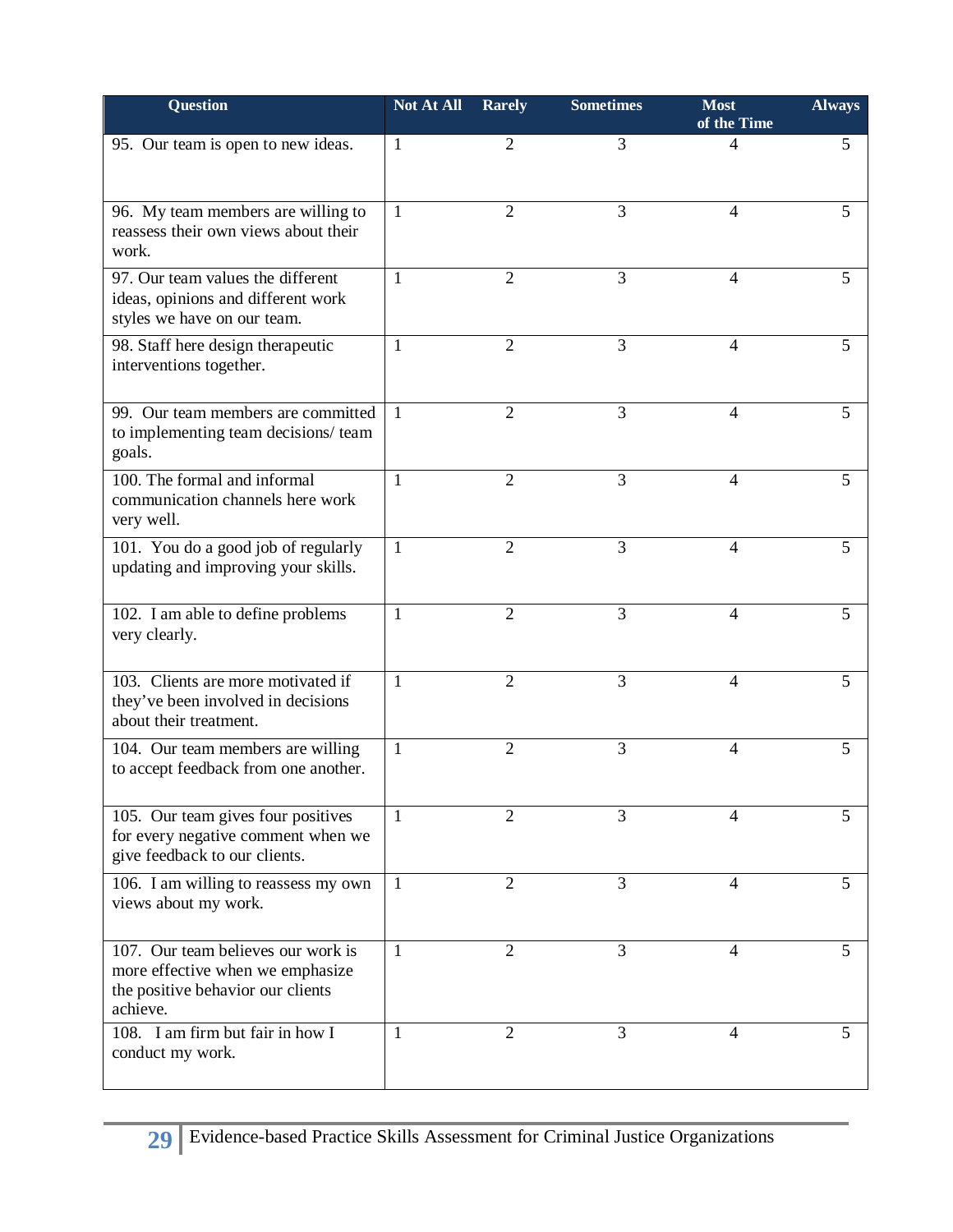| <b>Question</b>                                                                                                                 | <b>Not At All</b> | <b>Rarely</b>  | <b>Sometimes</b> | <b>Most</b><br>of the Time | <b>Always</b> |
|---------------------------------------------------------------------------------------------------------------------------------|-------------------|----------------|------------------|----------------------------|---------------|
| 109. Our team has enough<br>opportunities to keep our professional<br>skills up-to-date.                                        | 1                 | 2              | 3                | 4                          | 5             |
| 110. At this program, staff work<br>together to do what is "best for the<br>clients."                                           | 1                 | $\overline{2}$ | 3                | 4                          | 5             |
| 111. I keep information confidential.                                                                                           | 1                 | $\overline{2}$ | 3                | 4                          | 5             |
| 112. When new ideas are tried,<br>everyone is informed about it.                                                                | 1                 | $\overline{2}$ | 3                | $\overline{4}$             | 5             |
| 113. When I ask clients questions, I<br>make sure I word them so they have<br>to give me more than a "yes" or "no"<br>response. | 1                 | $\overline{2}$ | 3                | 4                          | 5             |
| 114. I give four positives for every<br>negative comment when I give<br>feedback to my clients.                                 | 1                 | $\overline{2}$ | 3                | 4                          | 5             |
| 115. I make sure I acknowledge with<br>clients when they make a positive<br>change, no matter how small it is.                  | 1                 | 2              | 3                | 4                          | 5             |
| 116. Our team is able to define<br>problems very clearly.                                                                       | 1                 | $\overline{2}$ | 3                | 4                          | 5             |
| 117. Our team keeps information<br>confidential.                                                                                | 1                 | $\overline{2}$ | 3                | 4                          | 5             |
| 118. Helping clients to see their<br>strengths gives them confidence in<br>addressing their issues in a positive<br>way.        | 1                 | $\overline{2}$ | 3                | 4                          | 5             |
| 119. I let clients know I'm listening<br>by nodding my head and keeping eye<br>contact.                                         | $\mathbf{1}$      | 2              | 3                | 4                          | 5             |
| 120. Our team is willing to address<br>team conflict.                                                                           | 1                 | $\overline{2}$ | 3                | 4                          | 5             |
| 121. Staff are encouraged here to try<br>new and different techniques.                                                          | 1                 | $\overline{2}$ | 3                | 4                          | 5             |
| 122. Focusing on the strengths and<br>assets of our clients helps to find ways<br>to engage clients in their programs.          | $\mathbf{1}$      | 2              | 3                | 4                          | 5             |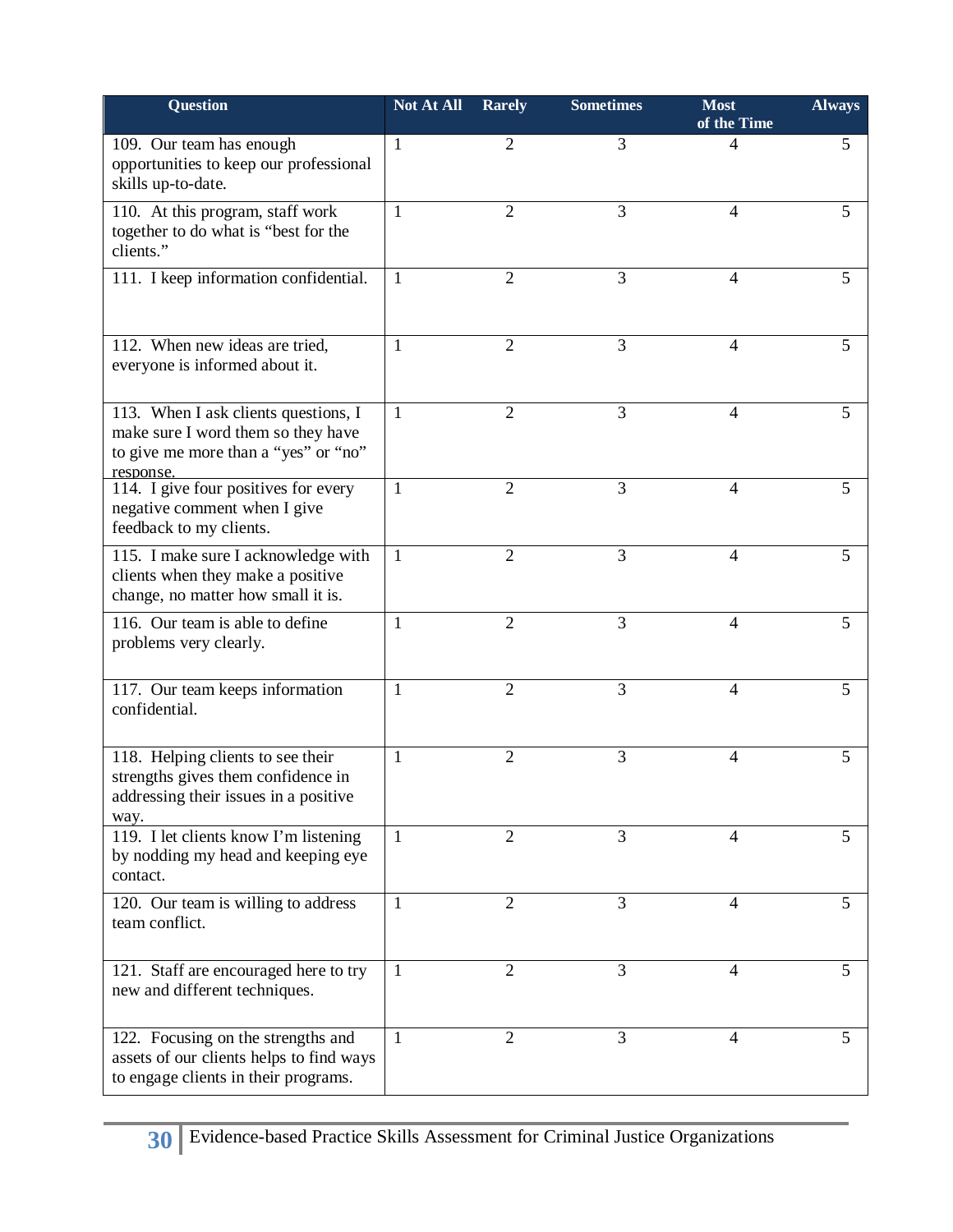| <b>Question</b>                                                                                   | <b>Not At All</b> | <b>Rarely</b>  | <b>Sometimes</b> | <b>Most</b><br>of the Time | <b>Always</b> |
|---------------------------------------------------------------------------------------------------|-------------------|----------------|------------------|----------------------------|---------------|
| 123. We take enough time to consider<br>all of the information when making<br>decisions.          | 1                 | 2              | 3                | 4                          | 5             |
| 124. I take my time to carefully<br>analyze information when problem-<br>solving.                 | 1                 | $\overline{2}$ | 3                | 4                          | 5             |
| 125. You read about new techniques<br>and treatment information each<br>month.                    | 1                 | 2              | 3                | 4                          | 5             |
| 126. Our team does a good job of<br>regularly updating and improving our<br>skills.               | 1                 | $\overline{2}$ | 3                | $\overline{4}$             | 5             |
| 127. It is easy to change procedures<br>here to meet new conditions.                              | 1                 | 2              | 3                | 4                          | 5             |
| 128. Clients have knowledge and<br>skill that can be tapped to resolve<br>issues.                 | 1                 | $\overline{2}$ | 3                | $\overline{4}$             | 5             |
| 129. I use logic and objectivity when<br>thinking through issues.                                 | 1                 | $\overline{2}$ | 3                | 4                          | 5             |
| 130. I learn a lot about clients by<br>asking open-ended questions.                               | 1                 | $\overline{2}$ | 3                | $\overline{4}$             | 5             |
| 131. Staff here all get along very<br>well.                                                       | 1                 | 2              | 3                | $\overline{4}$             | 5             |
| 132. We get good training for new<br>things we are going to be doing.                             | 1                 | $\overline{2}$ | 3                | 4                          | 5             |
| 133. Staff support the director in<br>enforcing program policies and rules.                       | $\mathbf{1}$      | $\overline{2}$ | 3                | $\overline{4}$             | 5             |
| 134. When faced with a problem, I<br>can usually identify its root causes.                        | 1                 | $\overline{2}$ | 3                | 4                          | 5             |
| 135. My team members keep well<br>informed about trends in the field.                             | 1                 | $\overline{2}$ | 3                | $\overline{4}$             | 5             |
| 136. I do a good job of holding other<br>team mates accountable for the<br>commitments they made. | 1                 | 2              | 3                | 4                          | 5             |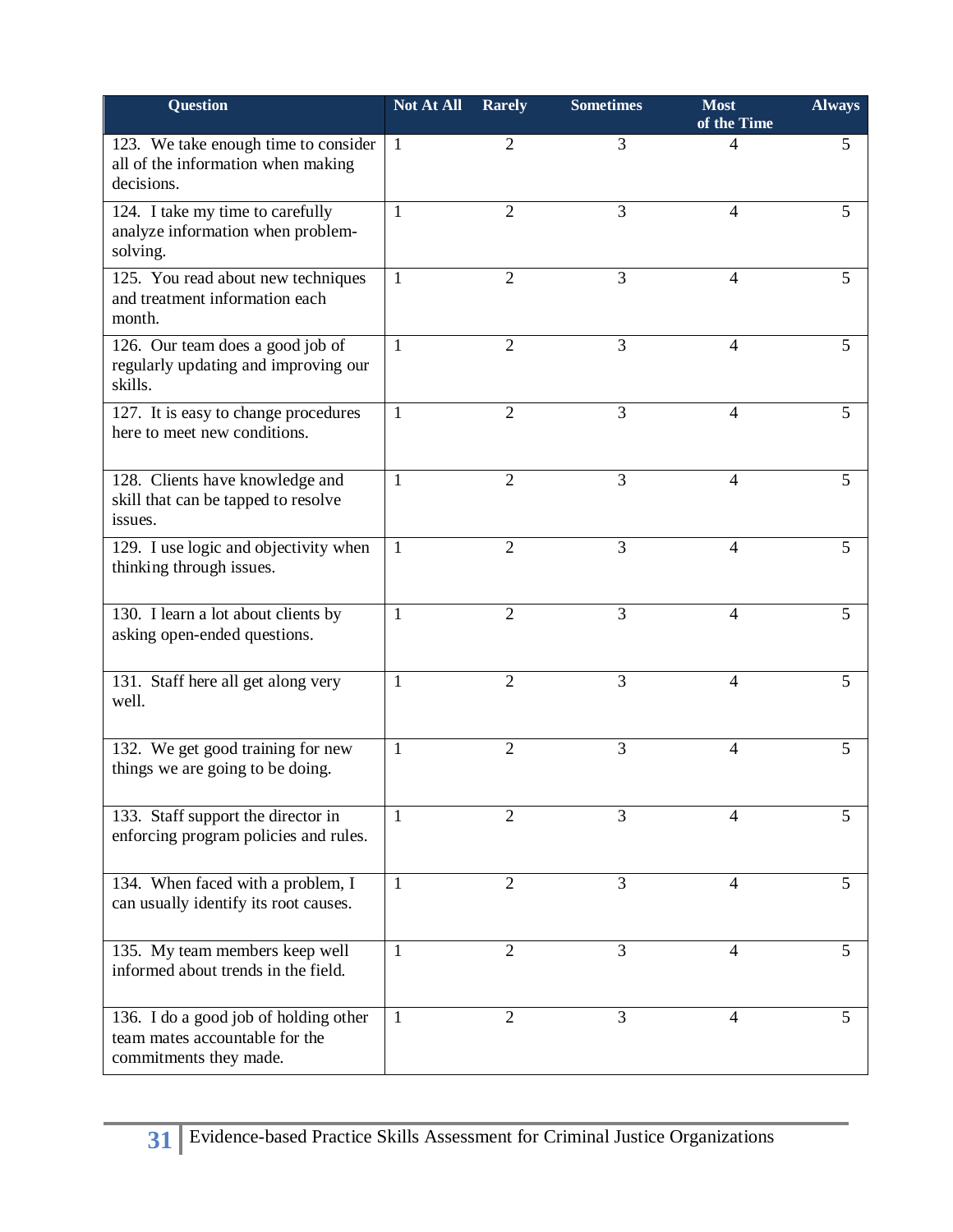| <b>Ouestion</b>                                                                                 | <b>Not At All</b> | <b>Rarely</b> | <b>Sometimes</b> | <b>Most</b><br>of the Time | <b>Always</b> |
|-------------------------------------------------------------------------------------------------|-------------------|---------------|------------------|----------------------------|---------------|
| 137. We are given enough time to<br>learn new skills before we integrate<br>them into our work. |                   |               | 3                |                            |               |
| 138. I let the client know I<br>understand what they're feeling.                                |                   |               | $\mathcal{R}$    | 4                          |               |
| 139. Clients should take part in<br>planning what treatment or services<br>they will receive.   |                   |               | 3                | 4                          |               |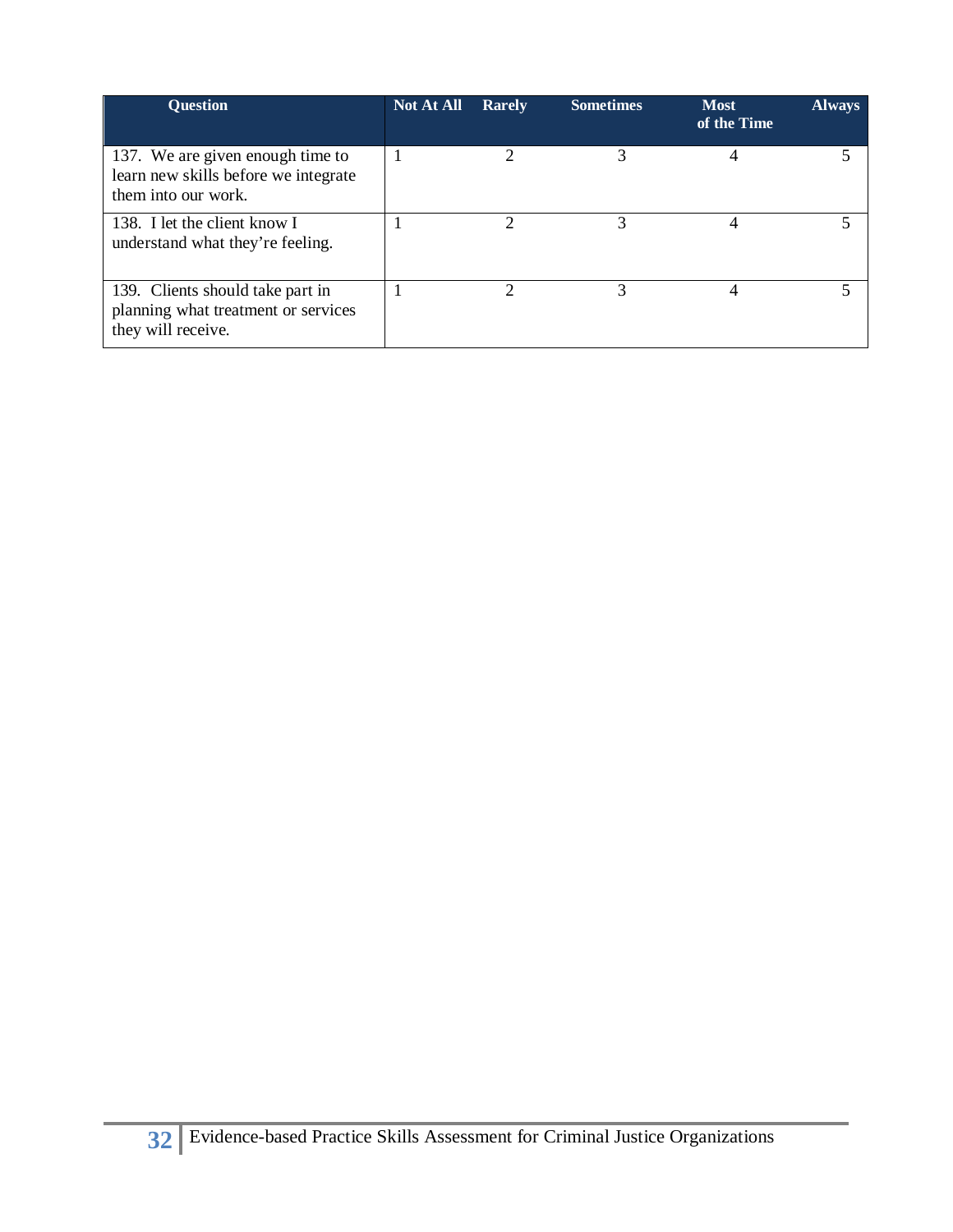## **Scoring Key for EBPSA Full Form**

| <b>SCALE</b>                                  | <b>QUESTIONS</b>                                                                                                      |
|-----------------------------------------------|-----------------------------------------------------------------------------------------------------------------------|
| <b>Organizational Support</b>                 | 6, 16, 17, 34, 35, 42, 46, 52, 54, 58, 59, 66, 69, 73, 79, 81, 93, 98,<br>100, 110, 112, 121, 127, 131, 132, 133, 137 |
| <b>Strength-Based Approach</b>                | 4, 5, 60, 77, 103, 118, 122, 128, 139                                                                                 |
| <b>Interviewing Skills</b>                    | 7, 9, 15, 21, 23, 36, 39, 44, 50, 53, 55, 67, 82, 86, 113, 115, 119,<br>130, 138                                      |
| Individual: Analytical<br>Thinking            | 57, 61, 102, 124, 134                                                                                                 |
| Individual: Critical<br>Thinking              | 1, 26, 41, 51, 75, 106, 129                                                                                           |
| Individual: Ethics                            | 14, 45, 47, 80, 108, 111                                                                                              |
| Individual: Growth                            | 31, 92, 101, 125                                                                                                      |
| Individual: Teamwork<br>Skills                | 12, 19, 37, 40, 43, 49, 56, 74, 76, 83, 136                                                                           |
| Individual: Use of Positive<br>Reinforcements | 11, 48, 70, 91, 114                                                                                                   |
| Team: Analytical Thinking                     | 2, 38, 62, 63, 116                                                                                                    |
| Team: Communication                           | 3, 22, 25, 29, 71, 89, 94                                                                                             |
| Team: Critical Thinking                       | 20, 68, 88, 95, 96, 123, 135                                                                                          |
| Team: Ethics                                  | 8, 32, 28, 78, 84, 117                                                                                                |
| Team: Growth                                  | 13, 24, 33, 109, 126                                                                                                  |
| Team: Teamwork Skills                         | 10, 18, 30, 64, 85, 87, 90, 97, 99, 104, 120                                                                          |
| Team: Use of Positive<br>Reinforcements       | 27, 65, 72, 105, 107                                                                                                  |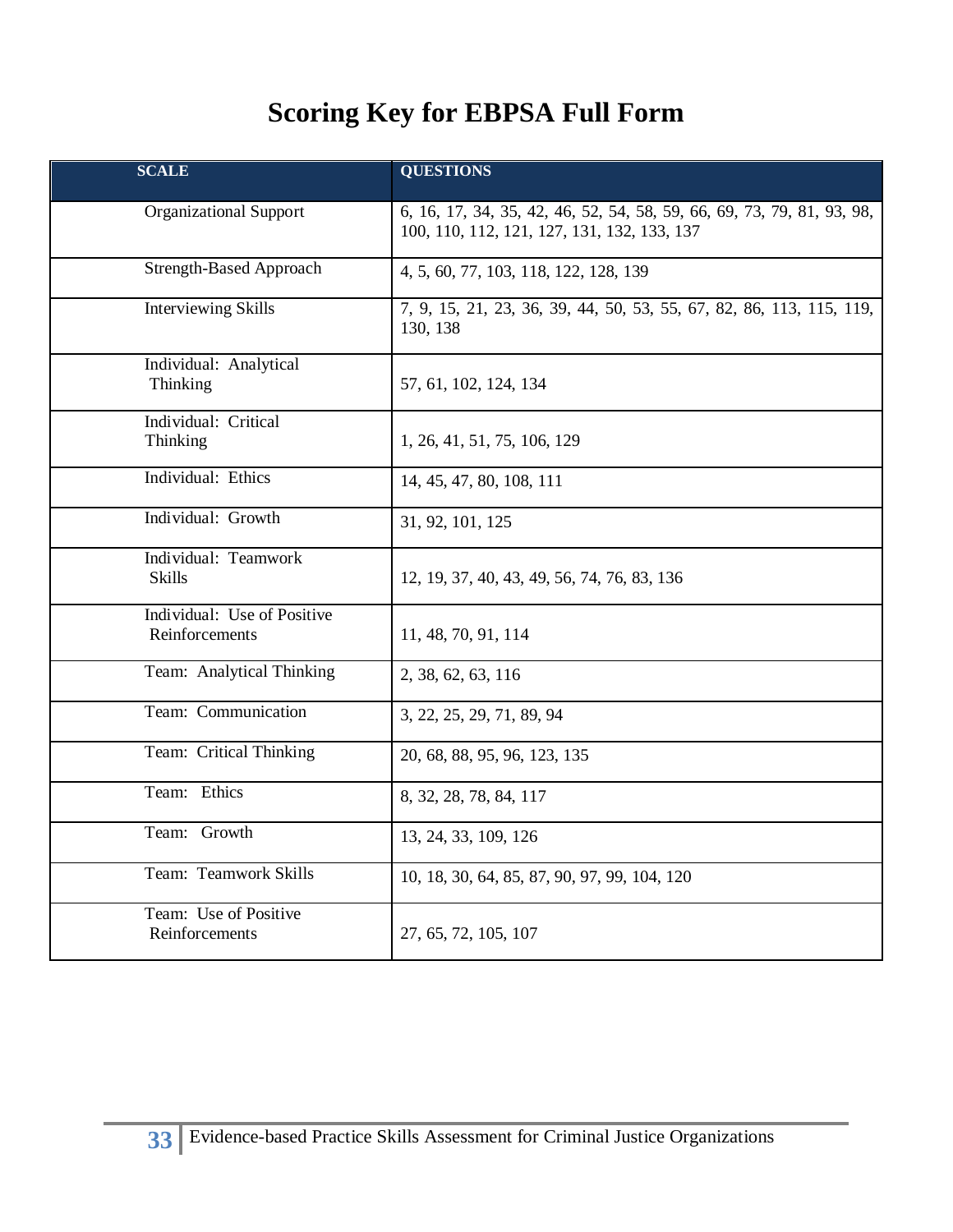## **APPENDIX C EBPSA – Team Form And Scoring Key**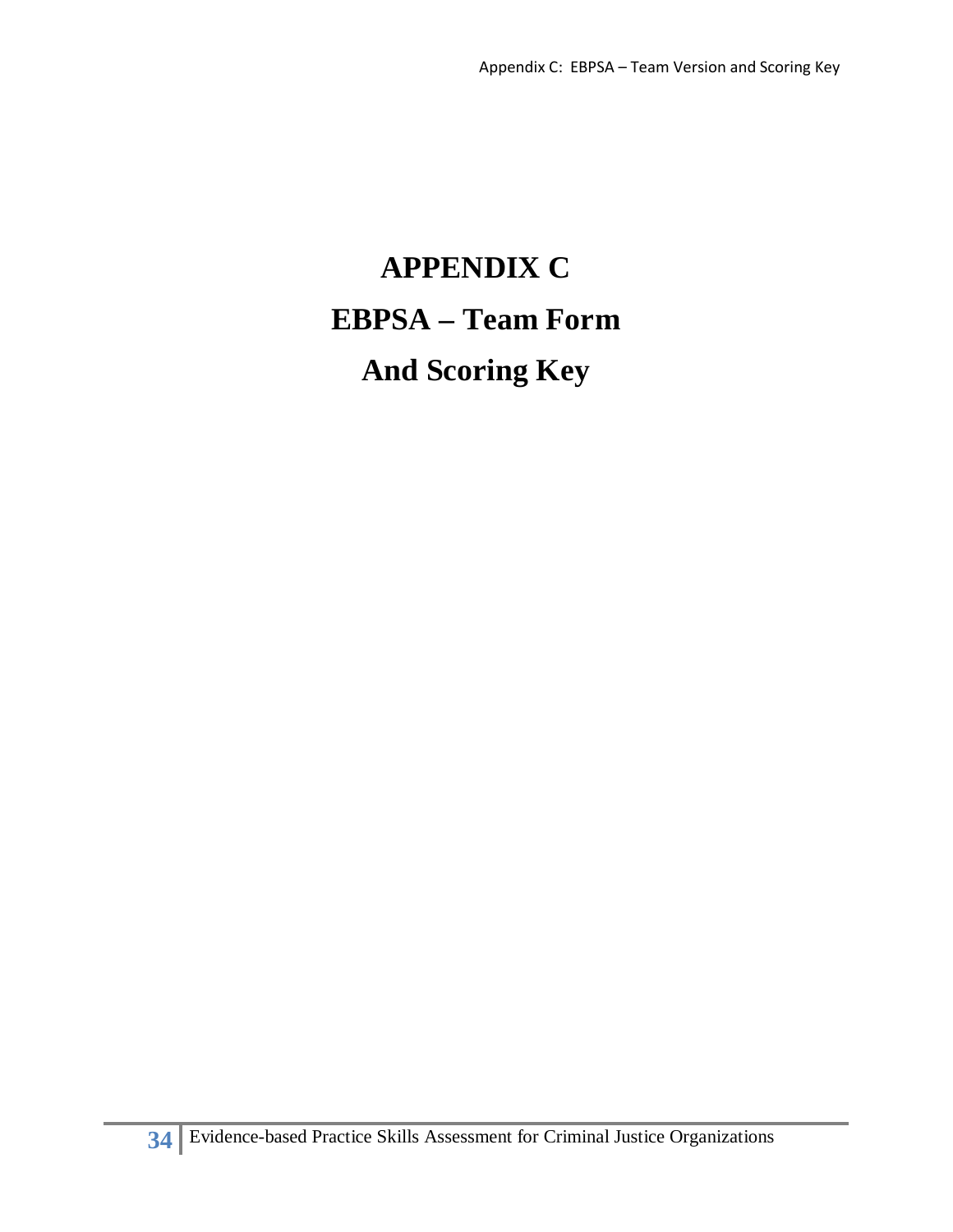#### **Evidence-Based Practice Skills Assessment (EBPSA) Team Form**

| Name/ID:                                | Date:   |   |   |
|-----------------------------------------|---------|---|---|
|                                         |         |   |   |
|                                         |         |   |   |
| Years in Working in Corrections:   Age: | Gender: | M | F |
|                                         |         |   |   |

 We want to learn more about you, so we can provide better training opportunities that will help you in your day-to-day interactions with offenders and implementing evidence-based practices. Using the scale to the right please circle the number that reflects how often the following statements happen.

| <b>Question</b>                                                                                                        | Not At All   | <b>Rarely</b>  | <b>Sometimes</b> | <b>Most</b><br>of the Time | <b>Always</b> |
|------------------------------------------------------------------------------------------------------------------------|--------------|----------------|------------------|----------------------------|---------------|
| 1. Clients are more motivated if<br>they've been involved in decisions<br>about their treatment.                       | 1            | $\overline{2}$ | 3                | 4                          | 5             |
| 2. Many staff in this program feel<br>responsible to help each other do their<br>best.                                 | 1            | $\overline{2}$ | 3                | $\overline{4}$             | 5             |
| 3. Helping clients to see their<br>strengths gives them confidence in<br>addressing their issues in a positive<br>way. | 1            | $\overline{2}$ | 3                | 4                          | 5             |
| 4. Our team emphasizes the positive<br>things clients do much more than<br>focusing on their mistakes.                 | 1            | 2              | 3                | 4                          | 5             |
| 5. Staff are encouraged here to try<br>new and different techniques.                                                   | 1            | $\overline{2}$ | 3                | 4                          | 5             |
| 6. My team members are willing to<br>reassess their own views about their<br>work.                                     | 1            | $\overline{2}$ | 3                | 4                          | 5             |
| 7. If a client is ambivalent, I try to<br>present both sides of the issue for<br>clarification.                        | 1            | $\overline{2}$ | 3                | 4                          | 5             |
| 8. All clients have strengths and<br>assets.                                                                           | 1            | $\overline{2}$ | 3                | $\overline{\mathcal{L}}$   | 5             |
| 9. Staff here are always quick to help<br>one another when needed.                                                     | 1            | $\overline{2}$ | 3                | 4                          | 5             |
| 10. Clients have knowledge and skill<br>that can be tapped to resolve issues.                                          | 1            | $\overline{2}$ | 3                | 4                          | 5             |
| 11. Our team believes it is important<br>to affirm the positive things that our<br>clients do.                         | $\mathbf{1}$ | $\overline{2}$ | 3                | $\overline{4}$             | 5             |

**35** Evidence-based Practice Skills Assessment for Criminal Justice Organizations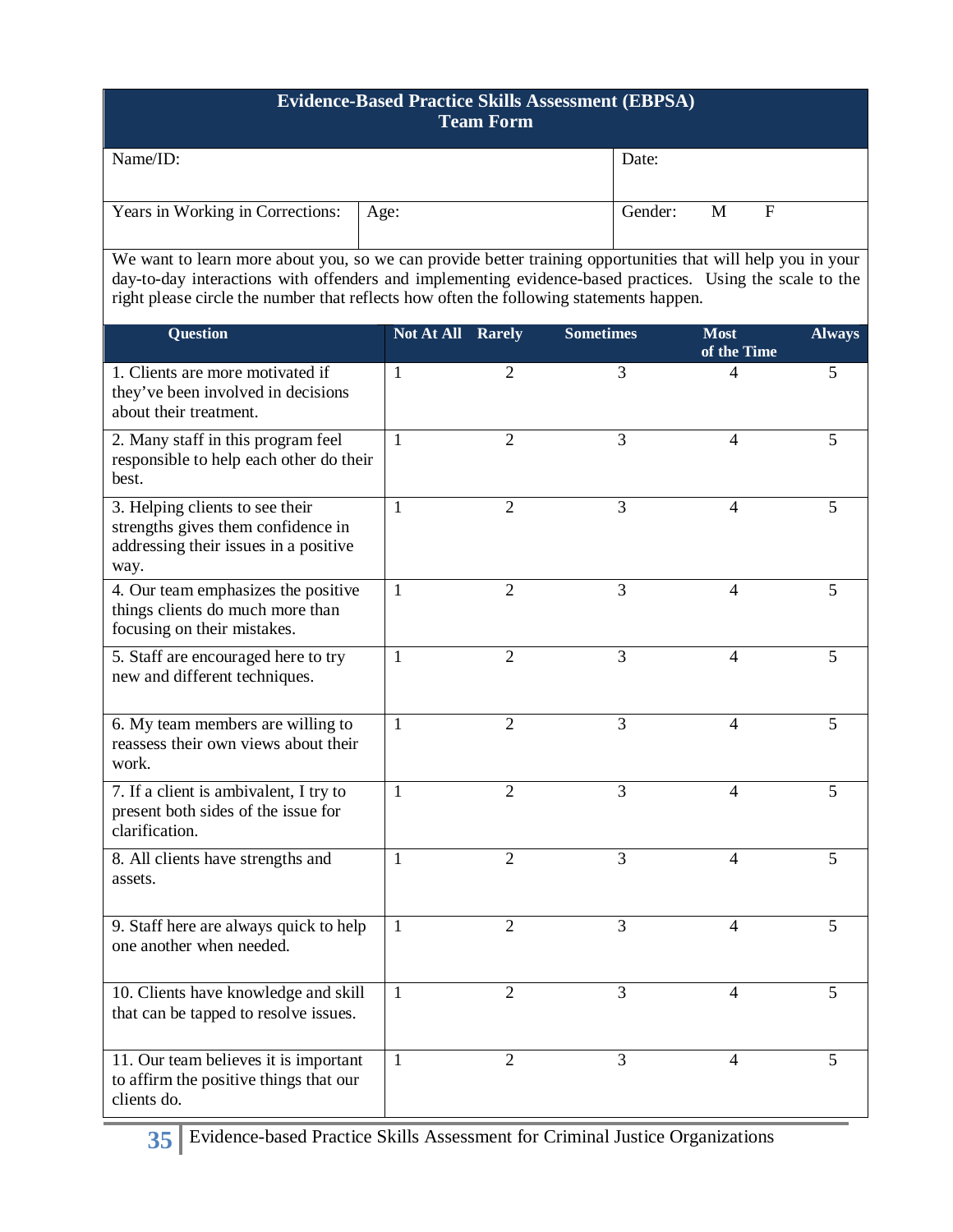| <b>Question</b>                                                                                          | Not At All Rarely |                | <b>Sometimes</b> | <b>Most</b><br>of the Time | <b>Always</b> |
|----------------------------------------------------------------------------------------------------------|-------------------|----------------|------------------|----------------------------|---------------|
| 12. Our team would never use power<br>or authority inappropriately.                                      | 1                 | 2              | 3                | 4                          | 5             |
| 13. Our team gives four positives for<br>every negative comment when we<br>give feedback to our clients. | 1                 | $\overline{2}$ | 3                | 4                          | 5             |
| 14. When new ideas are tried,<br>everyone is informed about it.                                          | 1                 | $\overline{2}$ | 3                | 4                          | 5             |
| 15. Ideas and suggestions from staff<br>get fair consideration by program<br>management.                 | 1                 | $\overline{2}$ | 3                | 4                          | 5             |
| 16. Our team members accept<br>responsibility for our team's goals.                                      | 1                 | $\overline{2}$ | 3                | 4                          | 5             |
| 17. At this program, staff work<br>together to do what is "best for the<br>clients."                     | 1                 | $\overline{2}$ | 3                | $\overline{4}$             | 5             |
| 18. Mutual trust and cooperation<br>among staff in this program are<br>strong.                           | 1                 | $\overline{2}$ | 3                | 4                          | 5             |
| 19. Our team members are willing to<br>ask other members for help.                                       | 1                 | $\overline{2}$ | 3                | $\overline{4}$             | 5             |
| 20. We actively listen to one another<br>when communicating with each other.                             | 1                 | $\overline{2}$ | 3                | 4                          | 5             |
| 21. I end my interviews by asking<br>clients if they have anything else they<br>want to say or clarify.  | $\mathbf{1}$      | $\overline{2}$ | 3                | 4                          | 5             |
| 22. Staff at this program make a<br>conscious effort to coordinate with<br>other service professionals.  | $\mathbf{1}$      | $\overline{2}$ | 3                | 4                          | 5             |
| 23. Our team is open to new ideas.                                                                       | $\mathbf{1}$      | $\overline{2}$ | 3                | 4                          | 5             |
| 24. We take our time to carefully<br>analyze information when problem-<br>solving.                       | 1                 | $\overline{2}$ | 3                | $\overline{4}$             | 5             |
| 25. Clients should take part in<br>planning what treatment or services<br>they will receive.             | 1                 | $\overline{2}$ | 3                | 4                          | 5             |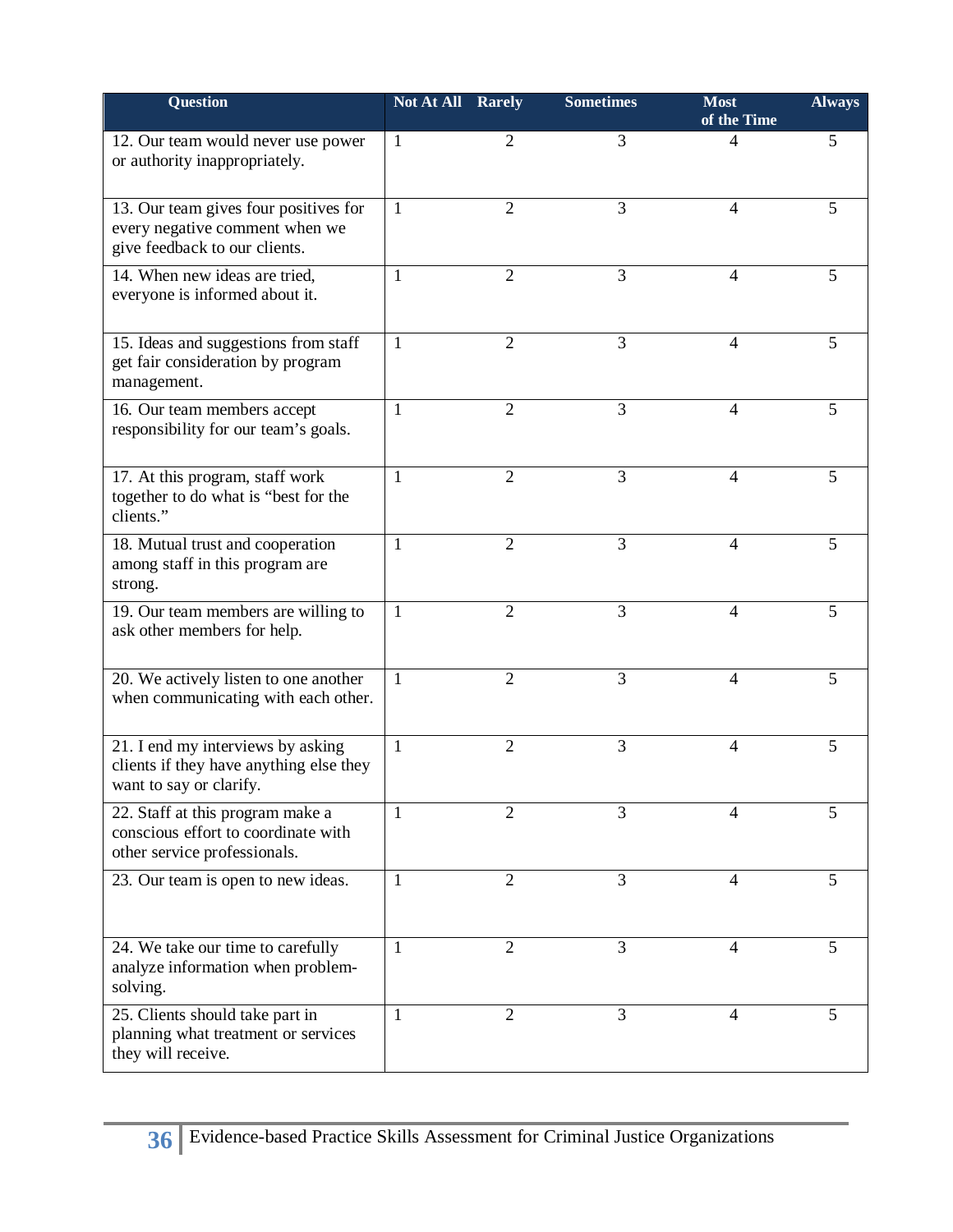| <b>Question</b>                                                                                                                      | Not At All   | Rarely         | <b>Sometimes</b> | <b>Most</b><br>of the Time | <b>Always</b> |
|--------------------------------------------------------------------------------------------------------------------------------------|--------------|----------------|------------------|----------------------------|---------------|
| 26. The staff here always work<br>together as a team.                                                                                | 1            | 2              | 3                | 4                          | 5             |
| 27. When I interview clients, I<br>summarize what they're saying from<br>time to time to make sure I understand<br>what I'm hearing. | 1            | $\overline{2}$ | 3                | 4                          | 5             |
| 28. Our team reads about new<br>techniques and treatment information<br>each month.                                                  | $\mathbf{1}$ | $\overline{2}$ | 3                | $\overline{4}$             | 5             |
| 29. I ask questions that allow clients<br>to tell their story in their own words.                                                    | 1            | 2              | 3                | 4                          | 5             |
| 30. Our team does a good job of<br>resolving team conflict.                                                                          | 1            | $\overline{2}$ | 3                | 4                          | 5             |
| 31. Many staff in this program set<br>high standards for themselves.                                                                 | 1            | $\overline{2}$ | 3                | 4                          | 5             |
| 32. Our team is able to brainstorm<br>effectively when trying to solve<br>problems.                                                  | 1            | $\overline{2}$ | 3                | 4                          | 5             |
| 33. The general attitude here is to use<br>new and changing technology.                                                              | $\mathbf{1}$ | $\overline{2}$ | 3                | 4                          | 5             |
| 34. Staff here design therapeutic<br>interventions together.                                                                         | 1            | $\overline{2}$ | 3                | 4                          | 5             |
| 35. My team members keep well<br>informed about trends in the field.                                                                 | $\mathbf{1}$ | $\overline{2}$ | 3                | 4                          | 5             |
| 36. We rely on valid and reliable<br>information when making decisions.                                                              | 1            | 2              | 3                | 4                          | 5             |
| 37. It is easy to change procedures<br>here to meet new conditions.                                                                  | 1            | 2              | 3                | 4                          | 5             |
| 38. It is important for us to understand<br>the aspirations of our clients.                                                          | $\mathbf{1}$ | 2              | 3                | 4                          | 5             |
| 39. When we experience differences<br>of opinion on our team, each person<br>states their own opinions.                              | 1            | 2              | 3                | 4                          | 5             |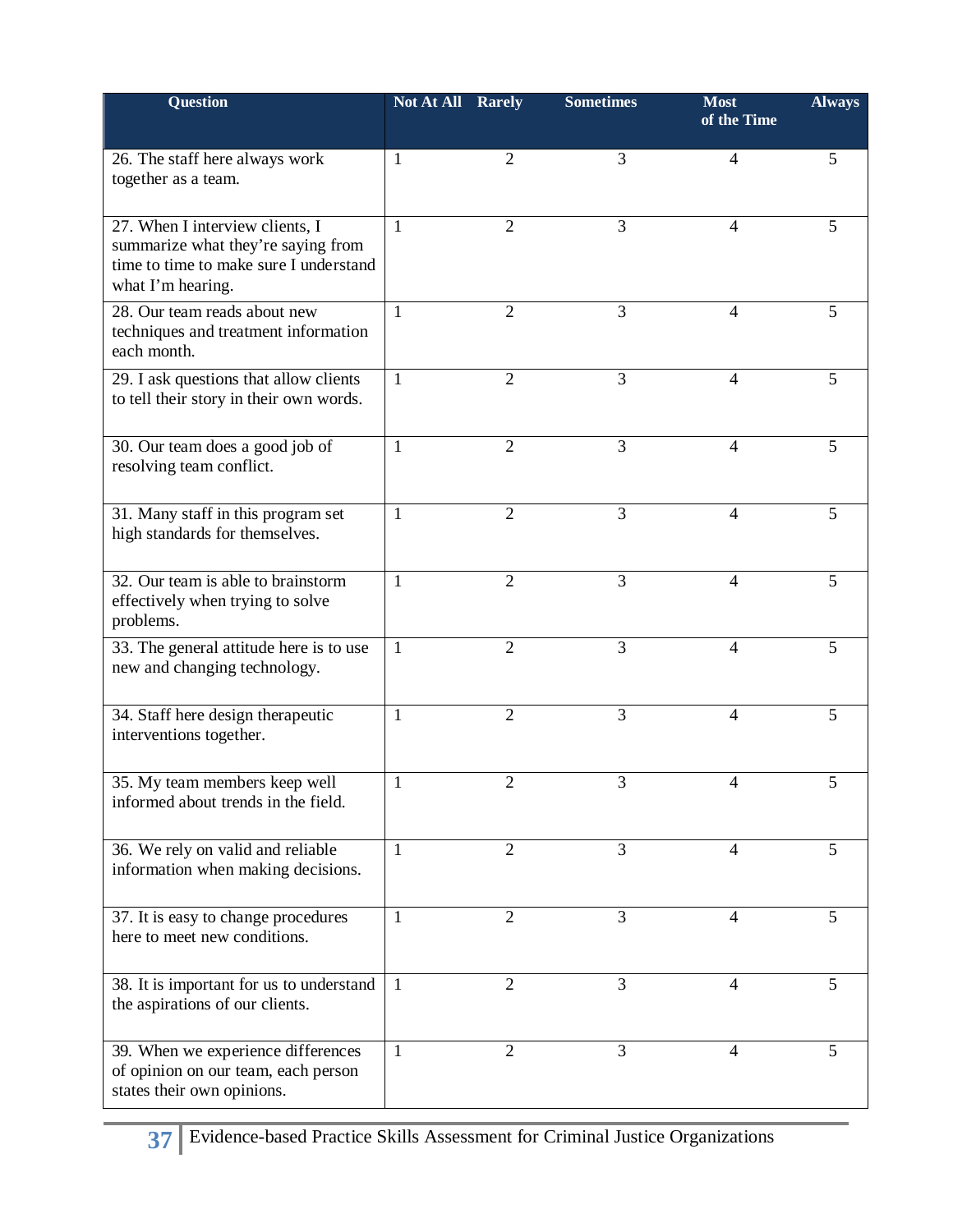| <b>Question</b>                                                                                          | <b>Not At All Rarely</b> |                | <b>Sometimes</b> | <b>Most</b><br>of the Time | <b>Always</b> |
|----------------------------------------------------------------------------------------------------------|--------------------------|----------------|------------------|----------------------------|---------------|
| 40. I pay attention to my body<br>language when I'm interacting with<br>clients.                         | $\mathbf{1}$             | $\overline{2}$ | 3                | 4                          | 5             |
| 41. Our team does a good job of<br>giving positive feedback to our<br>clients.                           | $\mathbf{1}$             | $\overline{2}$ | 3                | $\overline{4}$             | 5             |
| 42. We ask a lot of questions to<br>clarify what we mean when<br>communicating with each other.          | 1                        | 2              | 3                | 4                          | 5             |
| 43. I affirm the strengths of clients to<br>help give them confidence to tackle<br>the difficult issues. | 1                        | $\overline{2}$ | 3                | $\overline{4}$             | 5             |
| 44. I listen for statements that tell me<br>a client is willing to change their<br>behavior.             | $\mathbf{1}$             | 2              | 3                | 4                          | 5             |
| 45. We don't condone discrimination<br>or harassment against any person.                                 | $\overline{1}$           | $\overline{2}$ | 3                | 4                          | 5             |
| 46. We take enough time to consider<br>all of the information when making<br>decisions.                  | $\mathbf{1}$             | $\overline{2}$ | 3                | $\overline{4}$             | 5             |
| 47. Our team is willing to address<br>team conflict.                                                     | 1                        | $\overline{2}$ | 3                | $\overline{4}$             | 5             |
| 48. Program staff are always kept well<br>informed.                                                      | -1                       | $\overline{2}$ | 3                | $\overline{4}$             | 5             |
| 49. There is a high level of trust<br>between team members.                                              | 1                        | $\overline{2}$ | 3                | 4                          | 5             |
| 50. I am sincere when I give<br>compliments to clients about the<br>changes they are making.             | $\mathbf{1}$             | $\overline{2}$ | 3                | $\overline{4}$             | 5             |
| 51. Most staff at this program are<br>cordial.                                                           | $\mathbf{1}$             | 2              | 3                | 4                          | 5             |
| 52. We are firm but fair in how we<br>conduct our work.                                                  | 1                        | 2              | 3                | 4                          | 5             |
| 53. I let the client know I understand<br>what they're feeling.                                          | $\mathbf{1}$             | $\overline{2}$ | 3                | 4                          | 5             |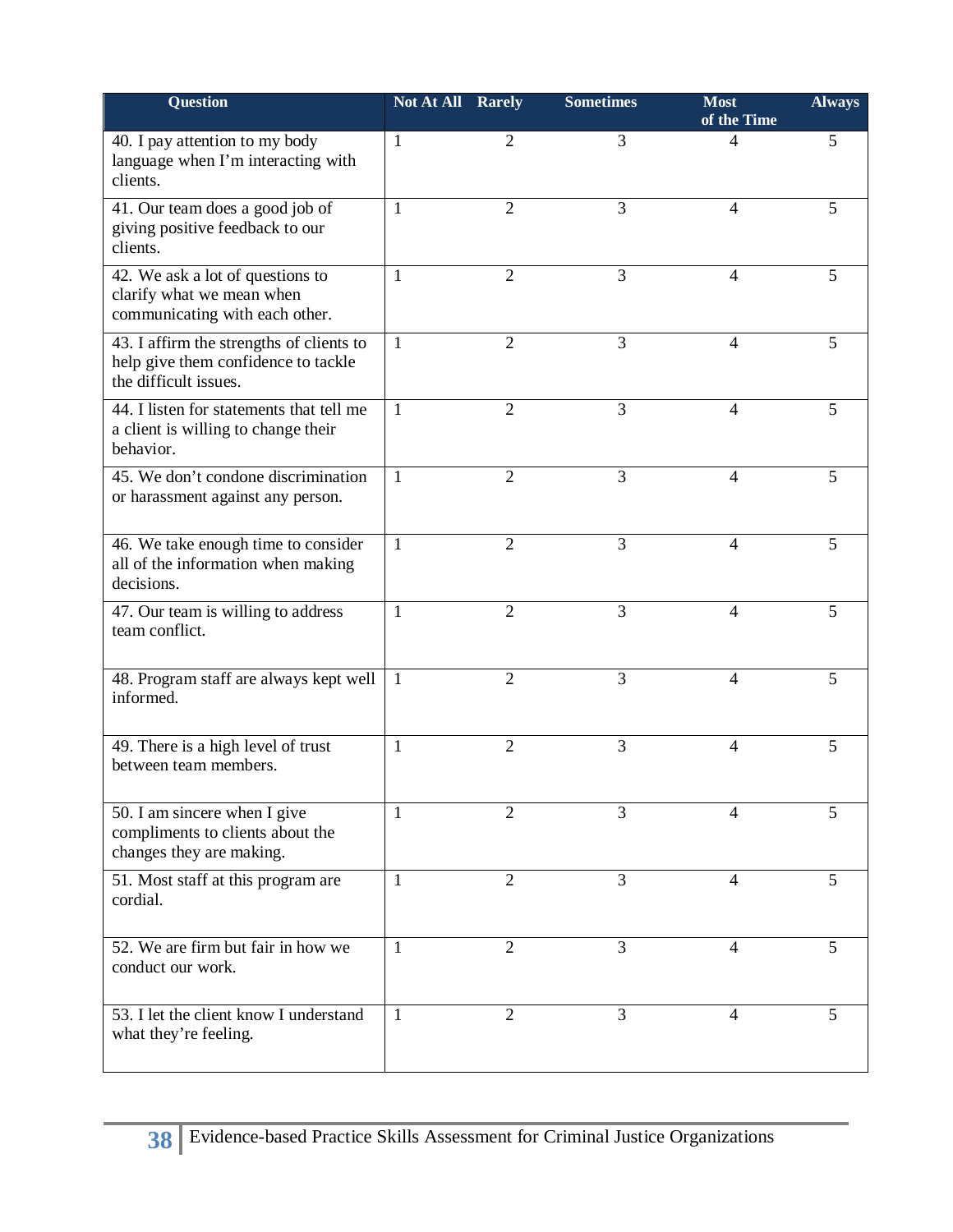| Question                                                                                                                          | Not At All   | Rarely         | <b>Sometimes</b> | <b>Most</b><br>of the Time | <b>Always</b> |
|-----------------------------------------------------------------------------------------------------------------------------------|--------------|----------------|------------------|----------------------------|---------------|
| 54. At the end of any interview, I<br>summarize the major points to make<br>sure the client and I have the same<br>understanding. | 1            | 2              | 3                | 4                          | 5             |
| 55. Our team keeps information<br>confidential.                                                                                   | 1            | 2              | 3                | 4                          | 5             |
| 56. The approach to clients must be<br>flexible because they vary in what<br>they need.                                           | $\mathbf{1}$ | $\overline{2}$ | 3                | 4                          | 5             |
| 57. Our team members are committed<br>to implementing team decisions/ team<br>goals.                                              | 1            | $\overline{2}$ | 3                | 4                          | 5             |
| 58. The director, staff, and staff<br>collaborate to make this program run<br>effectively.                                        | $\mathbf{1}$ | $\overline{2}$ | 3                | $\overline{4}$             | 5             |
| 59. Staff support the director in<br>enforcing program policies and rules.                                                        | 1            | $\overline{2}$ | 3                | 4                          | 5             |
| 60. This program encourages and<br>supports professional growth.                                                                  | 1            | $\overline{2}$ | 3                | 4                          | 5             |
| 61. Trying out new ideas is<br>encouraged.                                                                                        | 1            | $\overline{2}$ | 3                | 4                          | 5             |
| 62. When new ideas are introduced, a<br>rationale for the idea is given.                                                          | 1            | $\overline{2}$ | 3                | 4                          | 5             |
| 63. I learn a lot about clients by<br>asking open-ended questions.                                                                | 1            | 2              | 3                | 4                          | 5             |
| 64. I consciously use body language<br>to let clients know I am listening.                                                        | $\mathbf{1}$ | $\overline{2}$ | 3                | 4                          | 5             |
| 65. We are given enough time to learn<br>new skills before we integrate them<br>into our work.                                    | -1           | 2              | 3                | 4                          | 5             |
| 66. When I ask clients questions, I<br>make sure I word them so they have<br>to give me more than a "yes" or "no."                | $\mathbf{1}$ | $\overline{2}$ | 3                | 4                          | 5             |
| 67. Our team regularly reads<br>professional journal articles or books<br>about our work.                                         | $\mathbf{1}$ | 2              | 3                | 4                          | 5             |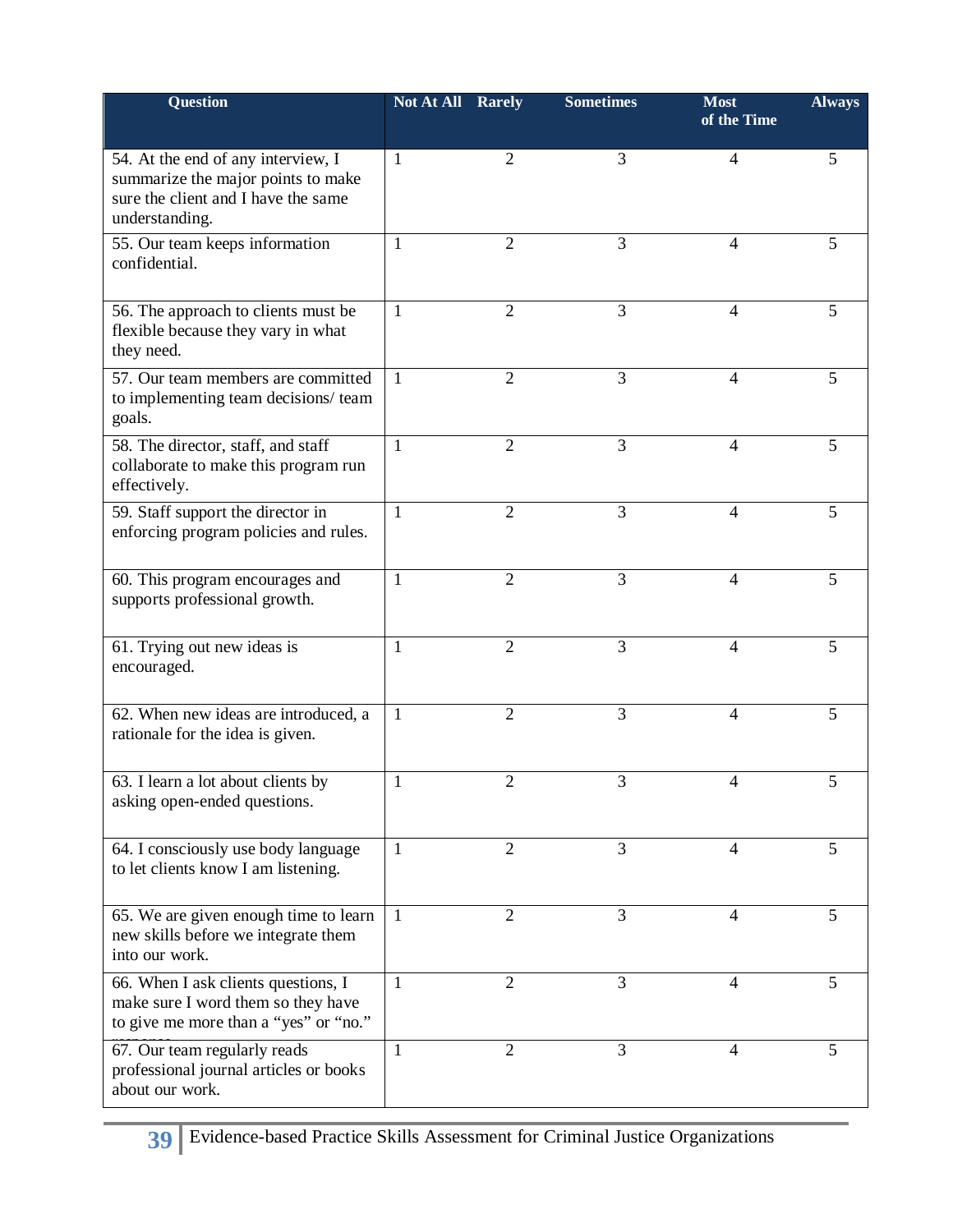| <b>Question</b>                                                                                                        | <b>Not At All Rarely</b> |                | <b>Sometimes</b> | <b>Most</b><br>of the Time | <b>Always</b> |
|------------------------------------------------------------------------------------------------------------------------|--------------------------|----------------|------------------|----------------------------|---------------|
| 68. Our team members are willing to<br>accept feedback from one another.                                               | $\mathbf{1}$             | 2              | 3                | 4                          | 5             |
| 69. Many staff in this program take<br>responsibility for improving the<br>program.                                    | 1                        | 2              | 3                | $\overline{4}$             | 5             |
| 70. We uphold our organization's<br>policies and procedures.                                                           | 1                        | $\overline{2}$ | 3                | 4                          | 5             |
| 71. We assume our team members<br>have useful ideas and perspectives.                                                  | 1                        | $\overline{2}$ | 3                | 4                          | 5             |
| 72. Our team does a good job of<br>regularly updating and improving our<br>skills.                                     | 1                        | 2              | 3                | 4                          | 5             |
| 73. Our team uses feedback to<br>facilitate discussing issues and<br>problems.                                         | 1                        | $\overline{2}$ | 3                | 4                          | 5             |
| 74. Our team does a good job of being<br>objective when listening to each other.                                       | 1                        | $\overline{2}$ | 3                | $\overline{4}$             | 5             |
| 75. We know where to go to get<br>pertinent information when solving<br>problems.                                      | 1                        | $\overline{2}$ | 3                | $\overline{4}$             | 5             |
| 76. Staff members always feel free to<br>ask questions and express concerns in<br>this program.                        | 1                        | $\overline{2}$ | 3                | 4                          | 5             |
| 77. Our team believes our work is<br>more effective when we emphasize<br>the positive behavior our clients<br>achieve. | $\mathbf{1}$             | $\overline{2}$ | 3                | 4                          | 5             |
| 78. The work with clients should be<br>solution-focused.                                                               | -1                       | $\overline{2}$ | 3                | 4                          | 5             |
| 79. I let clients know I'm listening by<br>nodding my head and keeping eye<br>contact.                                 | $\mathbf{1}$             | 2              | 3                | 4                          | 5             |
| 80. I make sure I acknowledge with<br>clients when they make a positive<br>change, no matter how small it is.          | 1                        | 2              | 3                | 4                          | 5             |
| 81. You frequently hear good staff<br>ideas for improving treatment.                                                   | 1                        | $\overline{2}$ | 3                | 4                          | 5             |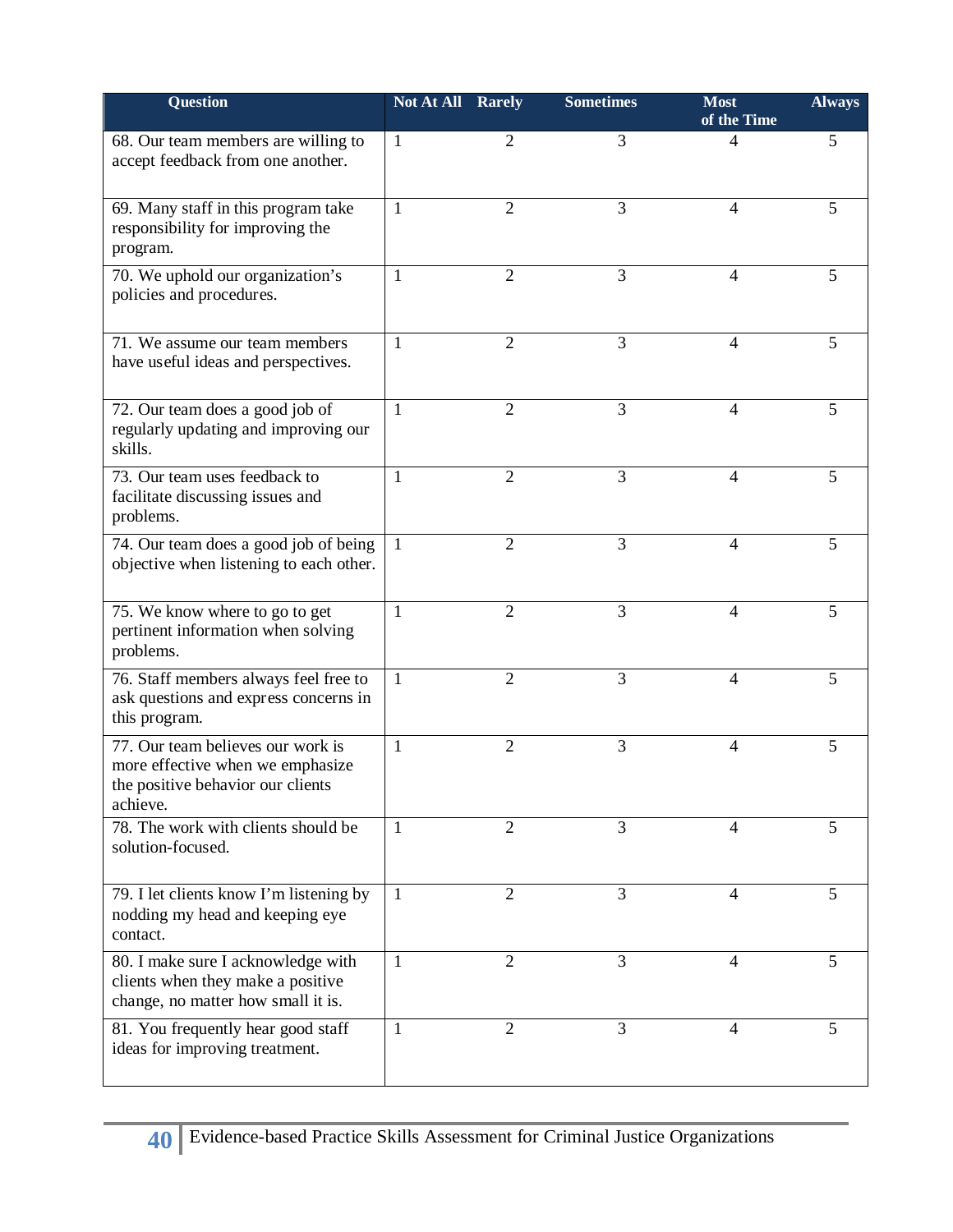| <b>Question</b>                                                                                                       | <b>Not At All Rarely</b> |                | <b>Sometimes</b> | <b>Most</b><br>of the Time | <b>Always</b> |
|-----------------------------------------------------------------------------------------------------------------------|--------------------------|----------------|------------------|----------------------------|---------------|
| 82. Focusing on the strengths and<br>assets of our clients helps to find ways<br>to engage clients in their programs. | $\overline{1}$           | $\overline{2}$ | 3                | 4                          | 5             |
| 83. Our team values the different<br>ideas, opinions and different work<br>styles we have on our team.                | 1                        | $\overline{2}$ | 3                | $\overline{4}$             | 5             |
| 84. I clarify what a client means if I<br>don't understand what she or he said<br>to me.                              | 1                        | 2              | 3                | 4                          | 5             |
| 85. The formal and informal<br>communication channels here work<br>very well.                                         | 1                        | $\overline{2}$ | 3                | 4                          | 5             |
| 86. I rephrase or repeat back to a<br>client to make sure I heard what they<br>said.                                  | $\mathbf{1}$             | 2              | 3                | 4                          | 5             |
| 87. Our team is able to define<br>problems very clearly.                                                              | 1                        | 2              | 3                | 4                          | 5             |
| 88. I reflect back to the client what I<br>think she or he is feeling.                                                | 1                        | $\overline{2}$ | 3                | $\overline{4}$             | 5             |
| 89. I pay attention to statements that<br>clients make that tell me they<br>recognize they have a problem.            | 1                        | 2              | 3                | $\overline{4}$             | 5             |
| 90. Our team has enough<br>opportunities to keep our professional<br>skills up-to-date.                               | 1                        | $\overline{2}$ | 3                | 4                          | 5             |
| 91. Many staff in this program help<br>maintain discipline in the entire<br>program, not just their sessions.         | 1                        | $\overline{2}$ | 3                | 4                          | 5             |
| 92. We look at all possible<br>alternatives when looking at issues.                                                   | -1                       | $\overline{2}$ | 3                | 4                          | 5             |
| 93. Our team maintains the highest<br>standards of honesty and integrity.                                             | $\mathbf{1}$             | 2              | 3                | 4                          | 5             |
| 94. Our team members are willing to<br>offer help to other members.                                                   | 1                        | 2              | 3                | 4                          | 5             |
| 95. Our team members are willing to<br>offer feedback to one another.                                                 | $\mathbf{1}$             | 2              | 3                | 4                          | 5             |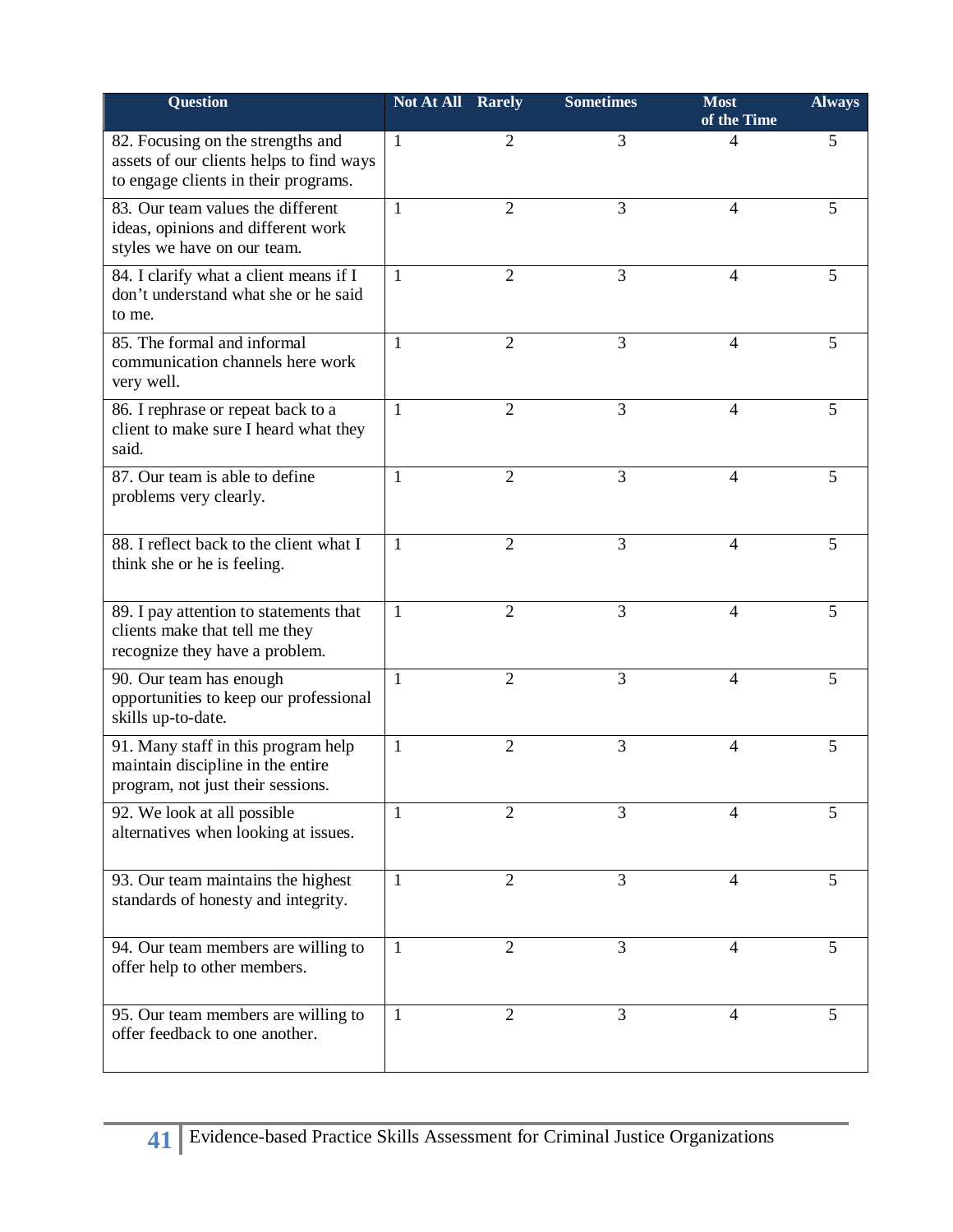| 96. Staff here all get along very well.                                                    |   | 2              | 3 | 4 | 5  |
|--------------------------------------------------------------------------------------------|---|----------------|---|---|----|
| 97. When faced with a problem, we<br>can usually identify its root causes.                 |   | 2              | 3 | 4 | 5. |
| 98. Our team does a good job of<br>holding each other accountable for<br>commitments made. |   | $\mathfrak{D}$ | 3 | 4 | 5  |
| 99. We test out our potential solutions<br>before fully implementing.                      | 1 | 2              | 3 | 4 | 5  |
| 100. Our team members are respectful<br>in how they communicate with one<br>another.       |   | $\mathfrak{D}$ | 3 | 4 | 5  |
| 101. We get good training for new<br>things we are going to be doing.                      |   | $\overline{2}$ | 3 | 4 | 5  |
| 102. We use logic and objectivity<br>when thinking through issues.                         | 1 | 2              | 3 | 4 | 5  |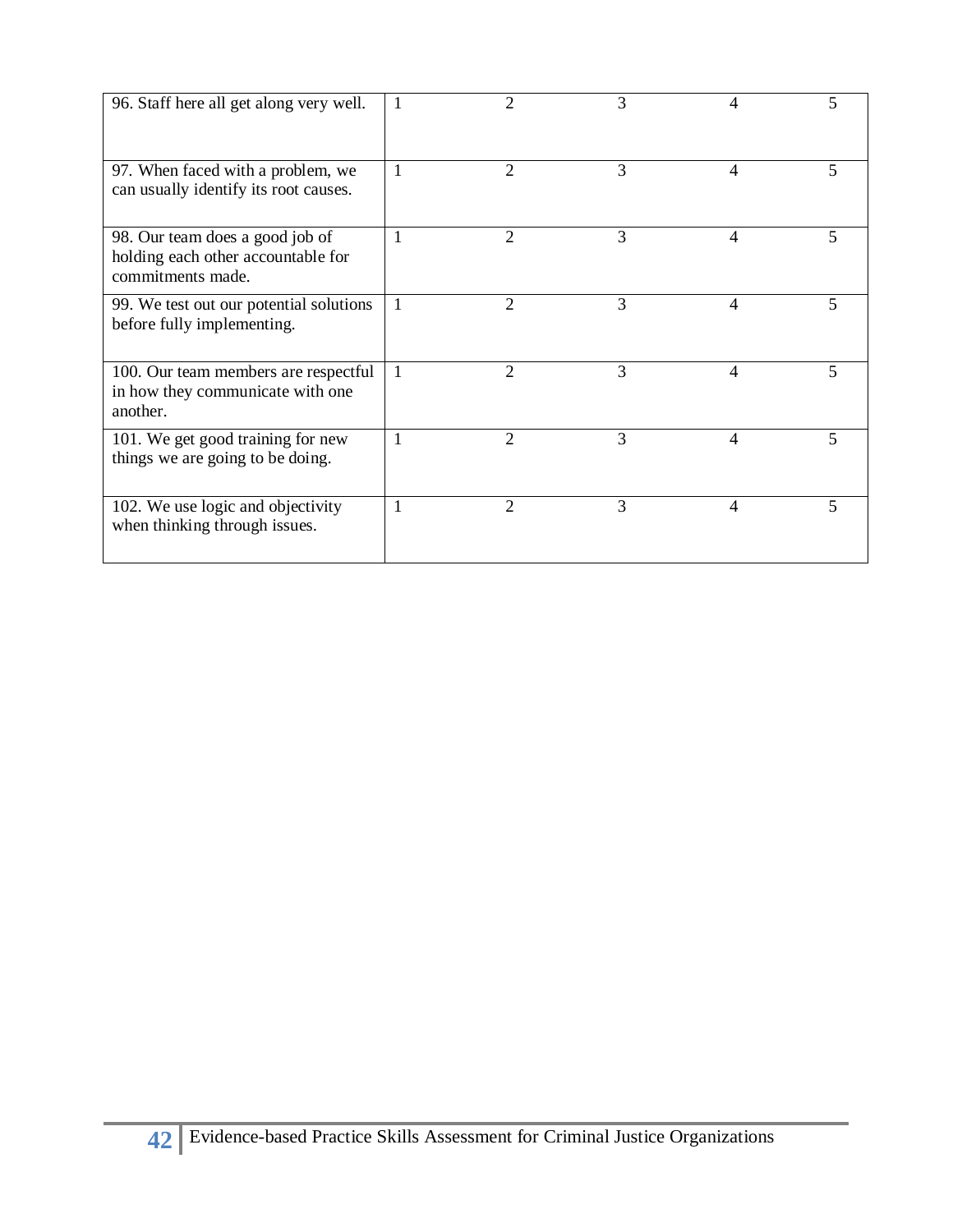## **Scoring Key for EBPSA Team Form**

| <b>SCALE</b>                  | <b>QUESTIONS</b>                                                                                            |
|-------------------------------|-------------------------------------------------------------------------------------------------------------|
| <b>Organizational Support</b> | 2, 5, 9, 14, 15, 17, 18, 22, 26, 31, 33, 34, 37, 48, 51, 58, 59, 61, 62, 65,<br>69, 76, 81, 85, 91, 96, 101 |
| Strength-Based Approach       | 1, 3, 8, 10, 25, 38, 56, 78, 82                                                                             |
| <b>Interviewing Skills</b>    | 7, 21, 27, 29, 40, 43, 44, 50, 53, 54, 63, 64, 66, 79, 80, 84, 86, 88, 89                                   |
| <b>Analytical Thinking</b>    | 24, 32, 75, 87, 97, 99                                                                                      |
| <b>Critical Thinking</b>      | 6, 23, 35, 36, 46, 92, 102                                                                                  |
| Communication                 | 39, 42, 71, 73, 74, 100, 20                                                                                 |
| Ethics                        | 12, 45, 52, 55, 70, 93                                                                                      |
| Growth                        | 28, 60, 67, 72, 90                                                                                          |
| <b>Teamwork Skills</b>        | 16, 19, 30, 47, 49, 57, 68, 83, 94, 95, 98                                                                  |
| Use of Positive Reinforcement | 4, 11, 13, 41, 77                                                                                           |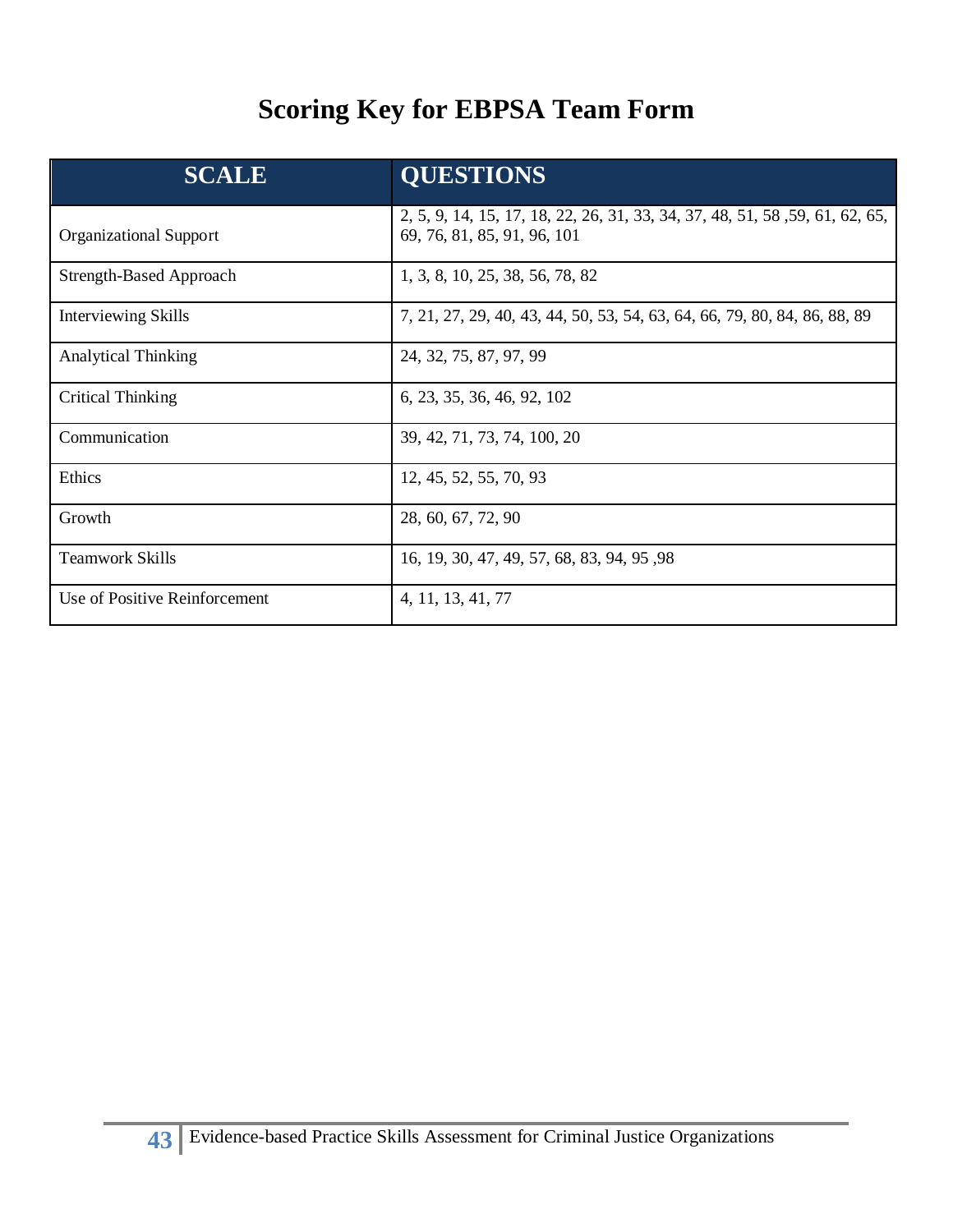# **APPENDIX D EBPSA – Individual Form And Scoring Key**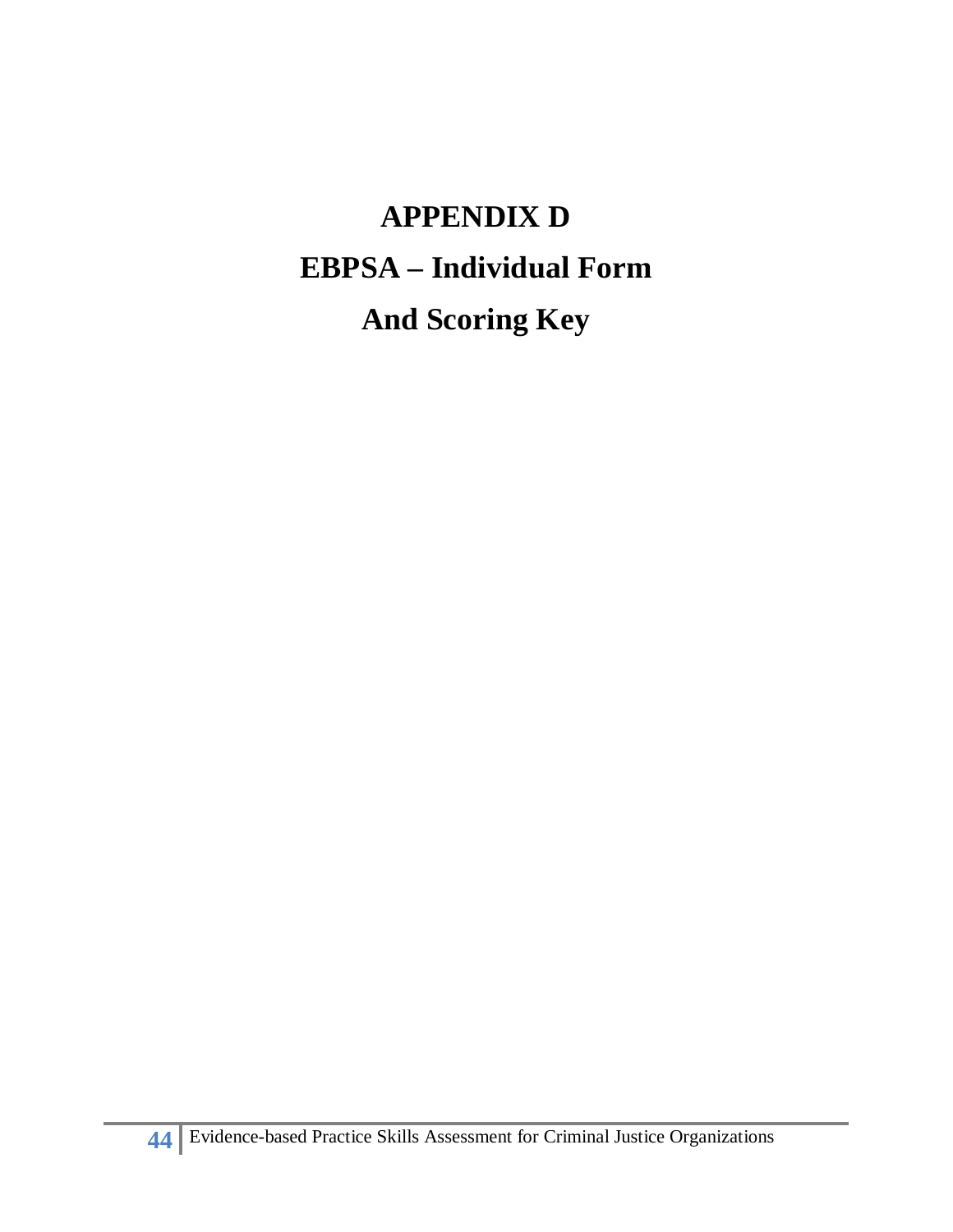### **Evidence-Based Practice Skills Assessment (EBPSA) Individual Form**

| Name/ID:                                | Date:   |   |   |
|-----------------------------------------|---------|---|---|
|                                         |         |   |   |
|                                         |         |   |   |
| Years in Working in Corrections:   Age: | Gender: | M | F |
|                                         |         |   |   |

 We want to learn more about you, so we can provide better training opportunities that will help you in your day-to-day interactions with offenders and implementing evidence-based practices. Using the scale to the right please circle the number that reflects how often the following statements happen.

| <b>Question</b>                                                                                              | <b>Not At All Rarely</b> |                | <b>Sometimes</b> | <b>Most</b><br>of the Time | <b>Always</b>  |
|--------------------------------------------------------------------------------------------------------------|--------------------------|----------------|------------------|----------------------------|----------------|
| 1. I use logic and objectivity when<br>thinking through issues.                                              | 1                        | 2              | 3                | 4                          | 5              |
| 2. I uphold our organization's policies<br>and procedures.                                                   | 1                        | $\overline{2}$ | 3                | 4                          | 5              |
| 3. I rephrase or repeat back to a client<br>to make sure I heard what they said.                             | 1                        | 2              | 3                | 4                          | 5              |
| 4. I rely on valid and reliable<br>information when making decisions.                                        | $\mathbf{1}$             | 2              | 3                | 4                          | 5              |
| 5. I make sure I acknowledge with<br>clients when they make a positive<br>change, no matter how small it is. | $\mathbf{1}$             | $\overline{2}$ | 3                | $\overline{4}$             | 5              |
| 6. I end my interviews by asking<br>clients if they have anything else they<br>want to say or clarify.       | 1                        | $\overline{2}$ | 3                | $\overline{\mathcal{L}}$   | 5              |
| 7. Many staff in this program feel<br>responsible to help each other do their<br>best.                       | 1                        | $\overline{2}$ | 3                | 4                          | 5              |
| 8. When faced with a problem, I can<br>usually identify its root causes.                                     | $\mathbf{1}$             | $\overline{2}$ | $\overline{3}$   | $\overline{4}$             | $\overline{5}$ |
| 9. We are given enough time to learn<br>new skills before we integrate them<br>into our work.                | 1                        | $\overline{2}$ | 3                | $\overline{4}$             | 5              |
| 10. I keep well informed about trends<br>in the field.                                                       | 1                        | 2              | 3                | 4                          | 5              |
| 11. The staff here always work<br>together as a team.                                                        | 1                        | $\overline{2}$ | 3                | $\overline{4}$             | 5              |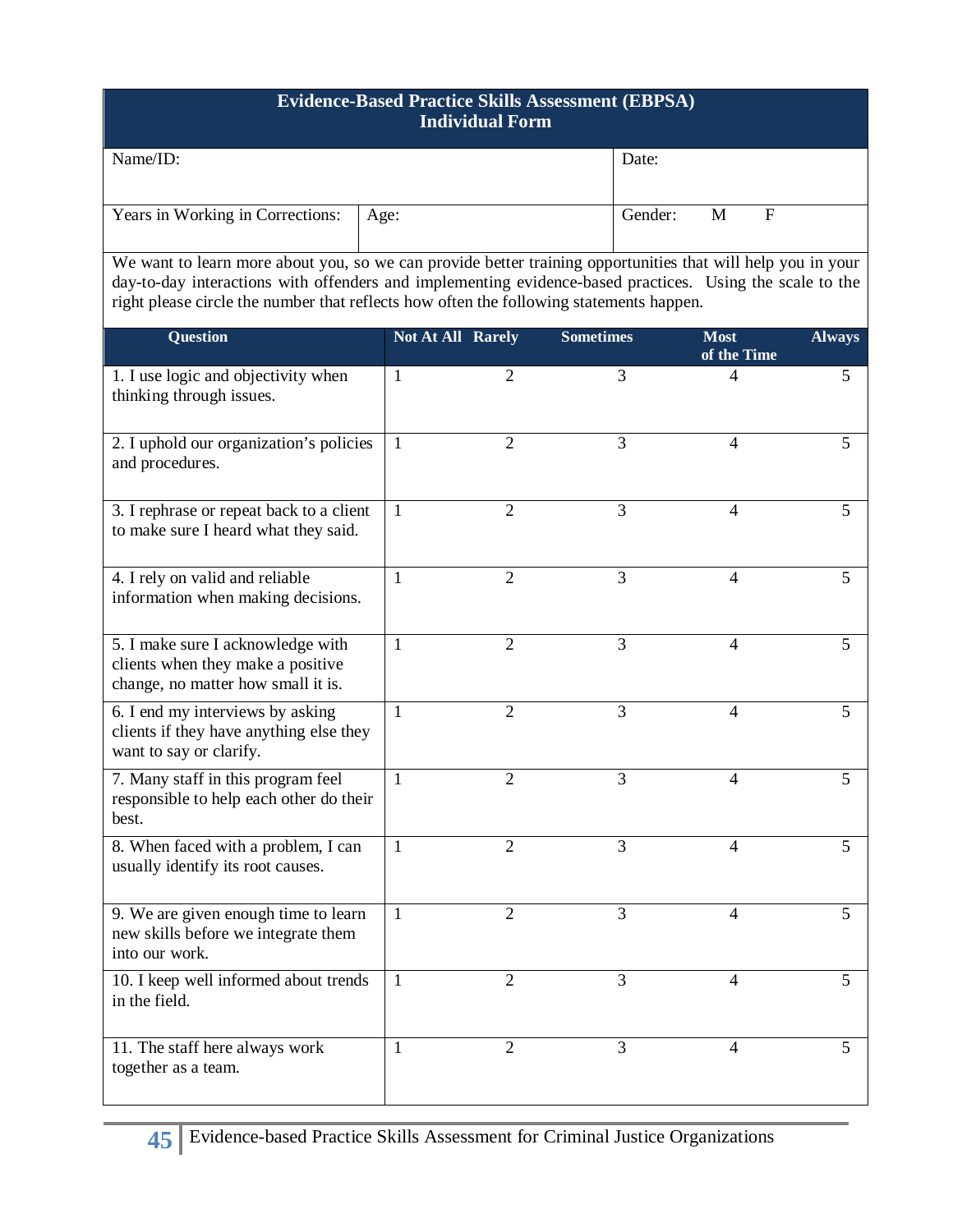| <b>Question</b>                                                                                                                | <b>Not At All Rarely</b> |                | <b>Sometimes</b> | <b>Most</b><br>of the Time | <b>Always</b> |
|--------------------------------------------------------------------------------------------------------------------------------|--------------------------|----------------|------------------|----------------------------|---------------|
| 12. When I ask clients questions, I<br>make sure I word them so they have<br>to give me more than a "yes" or "no"<br>response. | 1                        | $\overline{2}$ | 3                | 4                          | 5             |
| 13. Staff members always feel free to<br>ask questions and express concerns in<br>this program.                                | $\mathbf{1}$             | $\overline{2}$ | 3                | 4                          | 5             |
| 14. Staff here all get along very well.                                                                                        | 1                        | $\overline{2}$ | 3                | 4                          | 5             |
| 15. Trying out new ideas is<br>encouraged                                                                                      | 1                        | $\overline{2}$ | 3                | $\overline{4}$             | 5             |
| 16. All clients have strengths and<br>assets.                                                                                  | 1                        | $\overline{2}$ | 3                | $\overline{4}$             | 5             |
| 17. I am willing to offer feedback to<br>my team mates.                                                                        | 1                        | $\overline{2}$ | 3                | 4                          | 5             |
| 18. The director, staff, and staff<br>collaborate to make this program run<br>effectively.                                     | 1                        | $\overline{2}$ | 3                | $\overline{4}$             | 5             |
| 19. I know where to go to get<br>pertinent information when solving<br>problems.                                               | 1                        | $\overline{2}$ | 3                | 4                          | 5             |
| 20. I am willing to accept feedback<br>from my team mates.                                                                     | 1                        | $\overline{2}$ | 3                | 4                          | 5             |
| 21. I consciously use body language<br>to let clients know I am listening.                                                     | 1                        | $\overline{2}$ | 3                | $\overline{4}$             | 5             |
| 22. I let clients know I'm listening by<br>nodding my head and keeping eye<br>contact.                                         | $\mathbf{1}$             | $\overline{2}$ | 3                | 4                          | 5             |
| 23. I listen for statements that tell me<br>a client is willing to change their<br>behavior.                                   | 1                        | $\overline{2}$ | 3                | 4                          | 5             |
| 24. I am willing to address conflicts<br>that may arise within our team.                                                       | 1                        | 2              | 3                | $\overline{4}$             | 5             |
| 25. I do a good job at resolving<br>conflicts with others.                                                                     | 1                        | $\overline{2}$ | 3                | 4                          | 5             |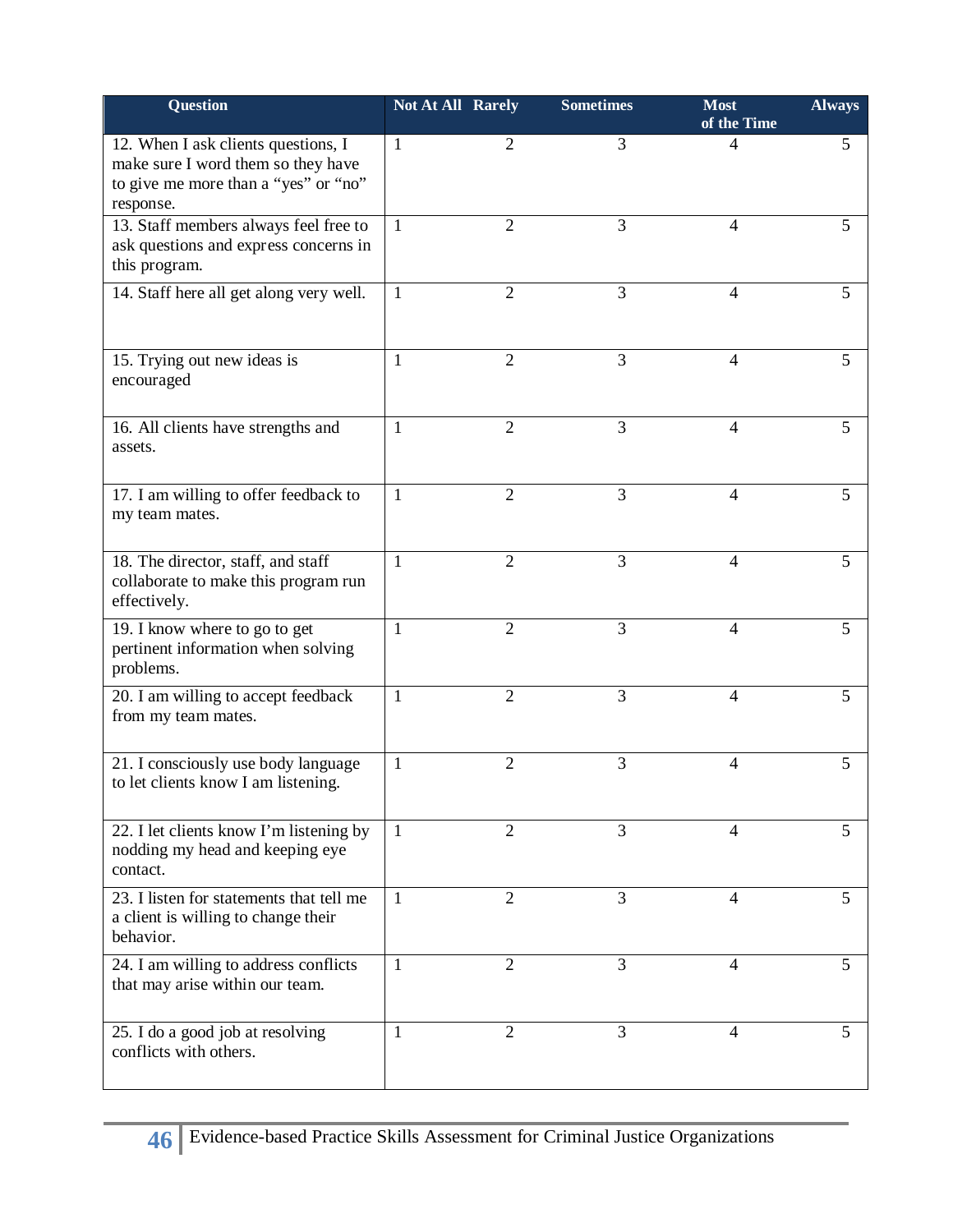| <b>Question</b>                                                                                               | <b>Not At All Rarely</b> |                | <b>Sometimes</b> | <b>Most</b><br>of the Time | <b>Always</b> |
|---------------------------------------------------------------------------------------------------------------|--------------------------|----------------|------------------|----------------------------|---------------|
| 26. I look at all possible alternatives<br>when looking at issues.                                            | 1                        | $\overline{2}$ | 3                | $\overline{4}$             | 5             |
| 27. Clients should take part in<br>planning what treatment or services<br>they will receive.                  | 1                        | $\overline{2}$ | 3                | 4                          | 5             |
| 28. I am open to new ideas.                                                                                   | 1                        | $\overline{2}$ | 3                | 4                          | 5             |
| 29. If a client is ambivalent, I try to<br>present both sides of the issue for<br>clarification.              | 1                        | 2              | 3                | 4                          | 5             |
| 30. I am willing to offer help to my<br>team mates.                                                           | 1                        | $\overline{2}$ | 3                | 4                          | 5             |
| 31. When new ideas are introduced, a<br>rationale for the idea is given.                                      | 1                        | $\overline{2}$ | 3                | 4                          | 5             |
| 32. You have enough opportunities to<br>keep your professional skills up-to-<br>date.                         | $\mathbf{1}$             | $\overline{2}$ | 3                | $\overline{4}$             | 5             |
| 33. I keep information confidential.                                                                          | 1                        | $\overline{2}$ | 3                | 4                          | 5             |
| 34. I accept responsibility for our<br>team's goals.                                                          | 1                        | $\overline{2}$ | 3                | 4                          | 5             |
| 35. Many staff in this program help<br>maintain discipline in the entire<br>program, not just their sessions. | $\mathbf{1}$             | $\overline{2}$ | 3                | $\overline{4}$             | 5             |
| 36. The formal and informal<br>communication channels here work<br>very well.                                 | 1                        | $\overline{2}$ | 3                | 4                          | 5             |
| 37. At this program, staff work<br>together to do what is "best for the<br>clients."                          | $\mathbf{1}$             | $\overline{2}$ | 3                | $\overline{4}$             | 5             |
| 38. Many staff in this program take<br>responsibility for improving the<br>program.                           | 1                        | $\overline{2}$ | 3                | 4                          | 5             |
| 39. The general attitude here is to use<br>new and changing technology.                                       | 1                        | $\overline{2}$ | 3                | 4                          | 5             |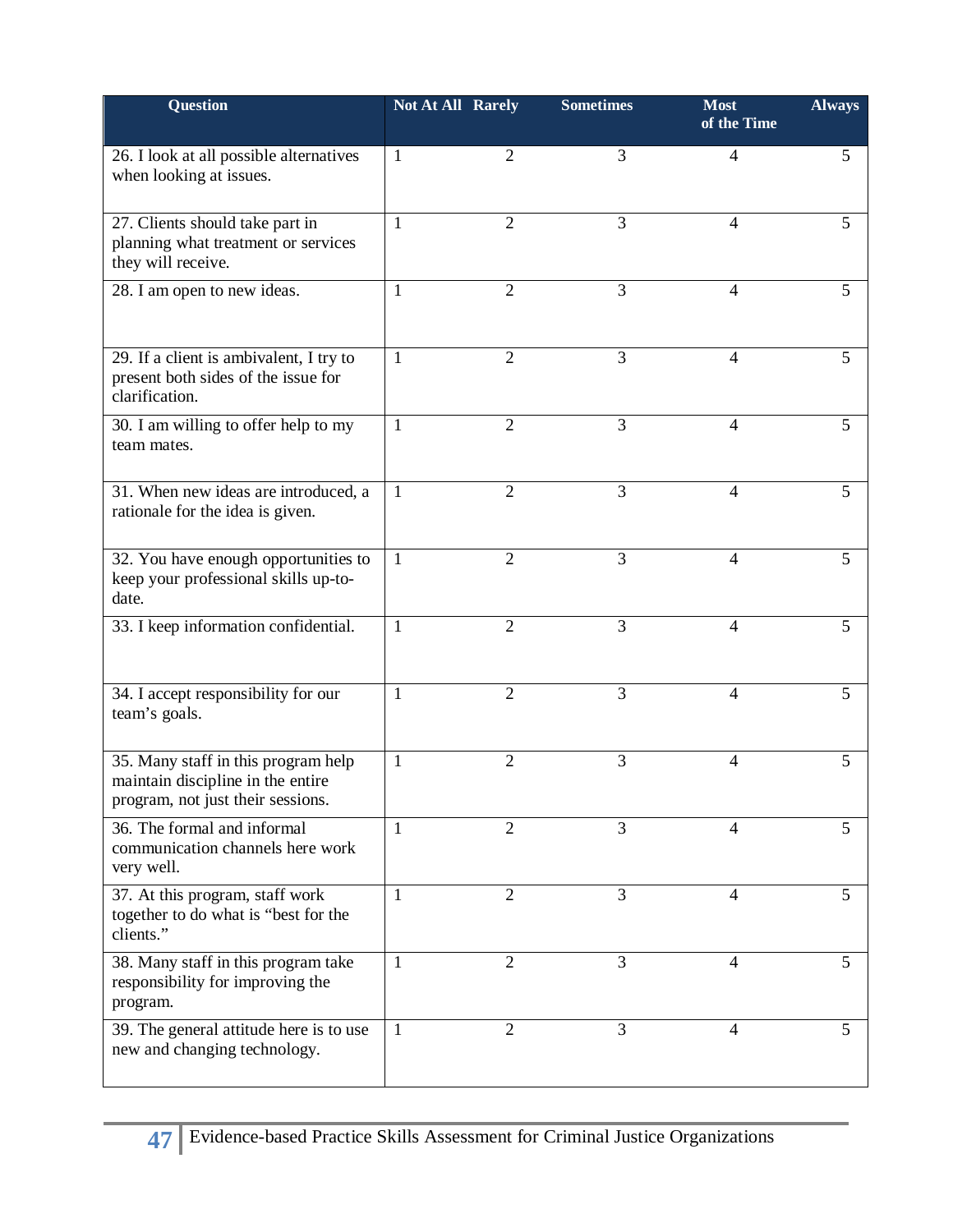| <b>Question</b>                                                                                                                   | <b>Not At All Rarely</b> |                | <b>Sometimes</b> | <b>Most</b><br>of the Time | <b>Always</b> |
|-----------------------------------------------------------------------------------------------------------------------------------|--------------------------|----------------|------------------|----------------------------|---------------|
| 40. At the end of any interview, I<br>summarize the major points to make<br>sure the client and I have the same<br>understanding. | 1                        | 2              | 3                | 4                          | 5             |
| 41. Staff support the director in<br>enforcing program policies and rules.                                                        | 1                        | $\overline{2}$ | 3                | 4                          | 5             |
| 42. The work with clients should be<br>solution-focused.                                                                          | 1                        | 2              | 3                | 4                          | 5             |
| 43. I clarify what a client means if I<br>don't understand what she or he said<br>to me.                                          | 1                        | $\overline{2}$ | 3                | 4                          | 5             |
| 44. Many staff in this program set<br>high standards for themselves.                                                              | 1                        | $\overline{2}$ | 3                | 4                          | 5             |
| 45. Staff are encouraged here to try<br>new and different techniques.                                                             | 1                        | 2              | 3                | 4                          | 5             |
| 46. Staff at this program make a<br>conscious effort to coordinate with<br>other service professionals.                           | $\mathbf{1}$             | $\overline{2}$ | 3                | $\overline{4}$             | 5             |
| 47. I am firm but fair in how I conduct<br>my work.                                                                               | 1                        | 2              | 3                | 4                          | 5             |
| 48. I am committed to implementing<br>team decisions/team goals.                                                                  | $\mathbf{1}$             | $\overline{2}$ | 3                | 4                          | 5             |
| 49. The approach to clients must be<br>flexible because they vary in what<br>they need.                                           | 1                        | $\overline{2}$ | 3                | 4                          | 5             |
| 50. Mutual trust and cooperation<br>among staff in this program are<br>strong.                                                    | 1                        | $\overline{2}$ | 3                | 4                          | 5             |
| 51. You regularly read professional<br>journal articles or books about our<br>work.                                               | 1                        | $\overline{2}$ | 3                | 4                          | 5             |
| 52. I maintain the highest standards of<br>honesty and integrity.                                                                 | 1                        | $\overline{2}$ | 3                | 4                          | 5             |
| 53. Focusing on the strengths and<br>assets of our clients helps to find ways<br>to engage clients in their programs.             | 1                        | $\overline{2}$ | 3                | 4                          | 5             |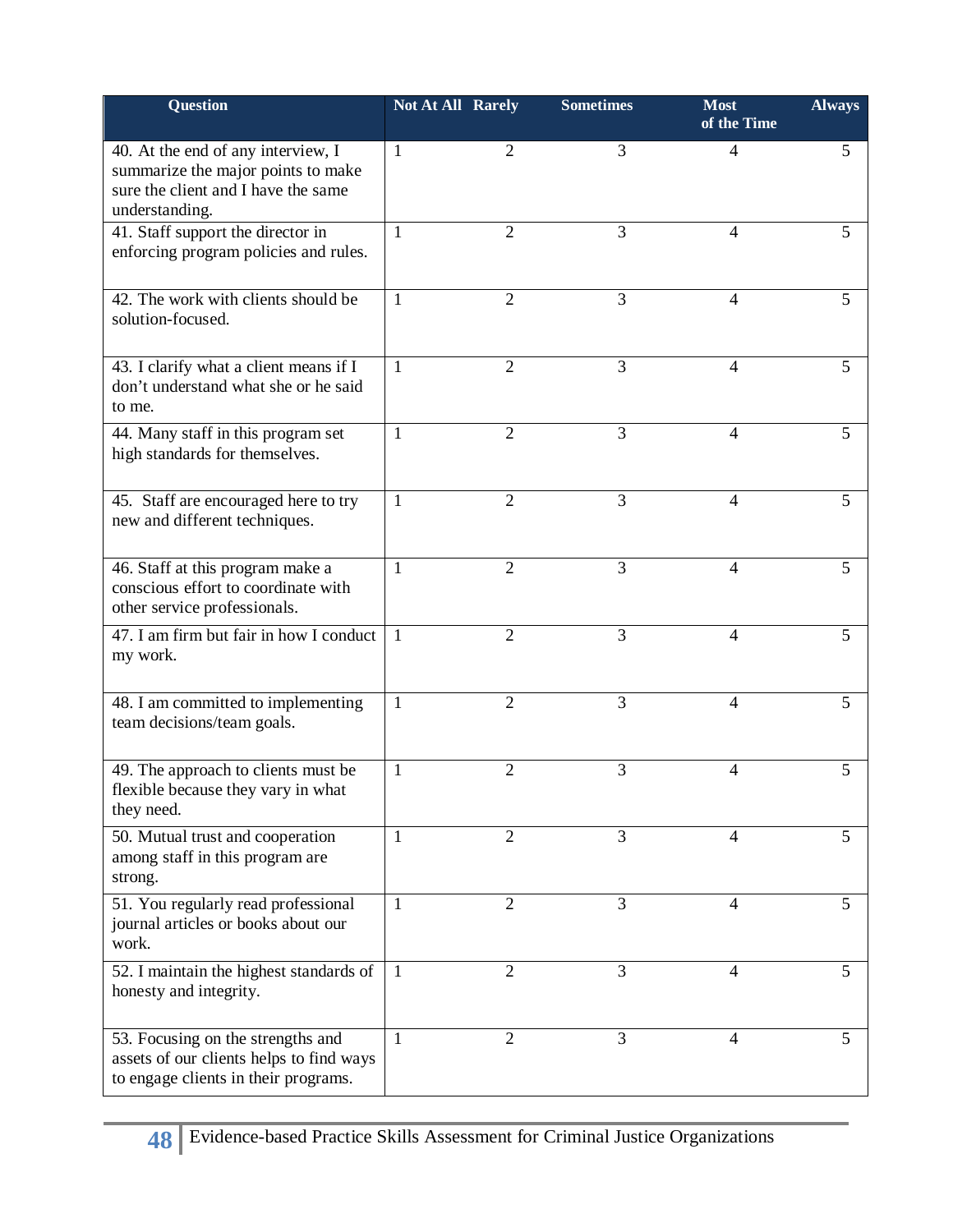| Question                                                                                                                             | <b>Not At All Rarely</b> |                | <b>Sometimes</b> | <b>Most</b><br>of the Time | <b>Always</b> |
|--------------------------------------------------------------------------------------------------------------------------------------|--------------------------|----------------|------------------|----------------------------|---------------|
| 54. I believe it is important to affirm<br>the positive things that my clients do.                                                   | $\mathbf{1}$             | 2              | 3                | 4                          | 5             |
| 55. Clients have knowledge and skill<br>that can be tapped to resolve issues.                                                        | $\mathbf{1}$             | $\overline{2}$ | 3                | 4                          | 5             |
| 56. I do a good job of giving positive<br>feedback to my clients.                                                                    | $\mathbf{1}$             | $\overline{2}$ | 3                | 4                          | 5             |
| 57. I pay attention to my body<br>language when I'm interacting with<br>clients.                                                     | 1                        | $\overline{2}$ | 3                | 4                          | 5             |
| 58. I learn a lot about clients by<br>asking open-ended questions.                                                                   | 1                        | $\overline{2}$ | 3                | 4                          | 5             |
| 59. I emphasize the positive things<br>clients do much more than focusing<br>on their mistakes.                                      | $\mathbf{1}$             | $\overline{2}$ | 3                | 4                          | 5             |
| 60. When new ideas are tried,<br>everyone is informed about it.                                                                      | 1                        | $\overline{2}$ | 3                | 4                          | 5             |
| 61. We get good training for new<br>things we are going to be doing.                                                                 | $\mathbf{1}$             | $\overline{2}$ | 3                | $\overline{4}$             | 5             |
| 62. When I interview clients, I<br>summarize what they're saying from<br>time to time to make sure I understand<br>what I'm hearing. | 1                        | $\overline{2}$ | 3                | 4                          | 5             |
| 63. I let the client know I understand<br>what they're feeling.                                                                      | $\mathbf{1}$             | $\overline{2}$ | 3                | 4                          | 5             |
| 64. Ideas and suggestions from staff<br>get fair consideration by program<br>management.                                             | -1                       | 2              | 3                | 4                          | 5             |
| 65. I pay attention to statements that<br>clients make that tell me they<br>recognize they have a problem.                           | $\mathbf{1}$             | $\overline{2}$ | 3                | 4                          | 5             |
| 66. I take enough time to consider all<br>of the information when making<br>decisions.                                               | $\mathbf{1}$             | $\overline{2}$ | 3                | 4                          | 5             |
| 67. It is important for us to understand<br>the aspirations of our clients.                                                          | -1                       | 2              | 3                | 4                          | 5             |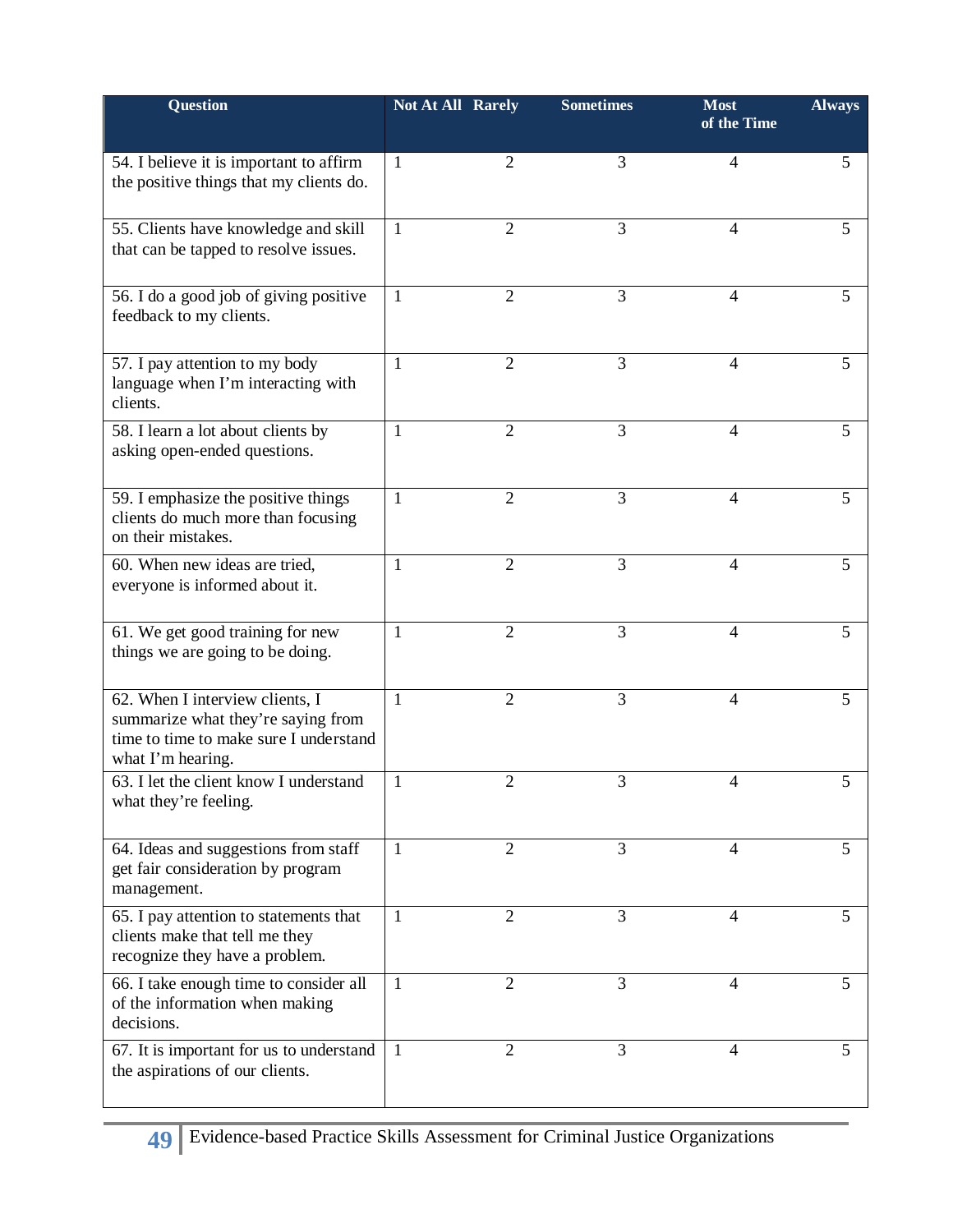| <b>Question</b>                                                                                          | <b>Not At All Rarely</b> |                | <b>Sometimes</b> | <b>Most</b><br>of the Time | <b>Always</b> |
|----------------------------------------------------------------------------------------------------------|--------------------------|----------------|------------------|----------------------------|---------------|
| 68. I ask questions that allow clients<br>to tell their story in their own words.                        | 1                        | 2              | 3                | 4                          | 5             |
| 69. You frequently hear good staff<br>ideas for improving treatment.                                     | 1                        | $\overline{2}$ | 3                | $\overline{4}$             | 5             |
| 70. I am willing to reassess my own<br>views about my work.                                              | 1                        | $\overline{2}$ | 3                | 4                          | 5             |
| 71. Staff here are always quick to help<br>one another when needed.                                      | 1                        | $\overline{2}$ | 3                | $\overline{4}$             | 5             |
| 72. Program staff are always kept well<br>informed.                                                      | 1                        | $\overline{2}$ | 3                | 4                          | 5             |
| 73. Most staff at this program are<br>cordial.                                                           | 1                        | 2              | 3                | 4                          | 5             |
| 74. There is a high level of trust<br>between me and my team mates.                                      | 1                        | $\overline{2}$ | 3                | 4                          | 5             |
| 75. I take my time to carefully analyze<br>information when problem-solving.                             | 1                        | $\overline{2}$ | 3                | $\overline{4}$             | 5             |
| 76. I am able to define problems very<br>clearly.                                                        | 1                        | $\overline{2}$ | 3                | 4                          | 5             |
| 77. You read about new techniques<br>and treatment information each<br>month.                            | 1                        | $\overline{2}$ | 3                | 4                          | 5             |
| 78. I value the different ideas,<br>opinions and work styles our team<br>has.                            | 1                        | 2              | 3                | 4                          | 5             |
| 79. It is easy to change procedures<br>here to meet new conditions.                                      | 1                        | $\overline{2}$ | 3                | 4                          | 5             |
| 80. I affirm the strengths of clients to<br>help give them confidence to tackle<br>the difficult issues. | 1                        | $\overline{2}$ | 3                | 4                          | 5             |
| 81. Clients are more motivated if<br>they've been involved in decisions<br>about their treatment.        | 1                        | $\overline{2}$ | 3                | 4                          | 5             |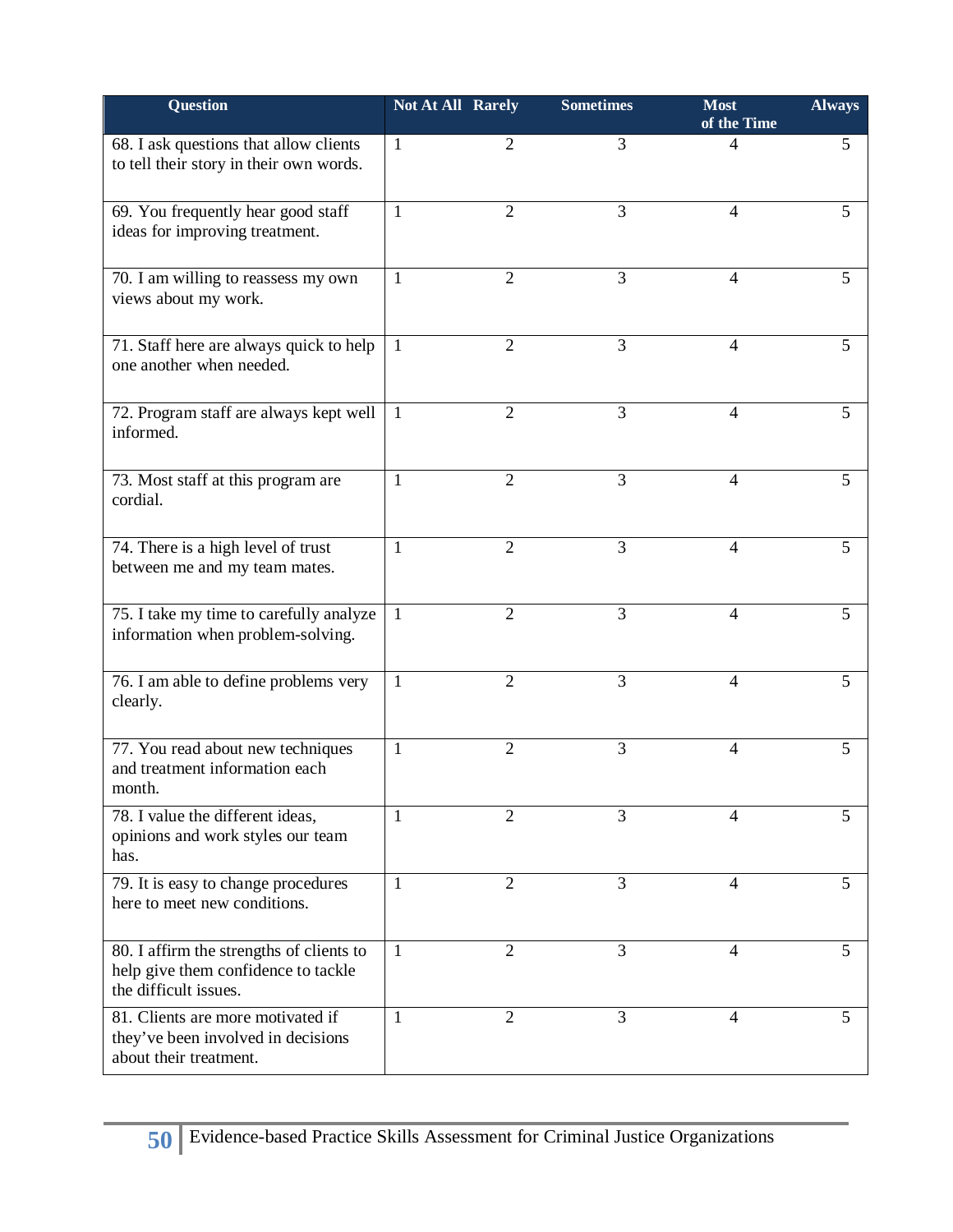| Question                                                                                                                | <b>Not At All Rarely</b> |                | <b>Sometimes</b> | <b>Most</b><br>of the Time | <b>Always</b> |
|-------------------------------------------------------------------------------------------------------------------------|--------------------------|----------------|------------------|----------------------------|---------------|
| 82. I am sincere when I give<br>compliments to clients about the<br>changes they are making.                            | $\overline{1}$           | $\overline{2}$ | 3                | 4                          | 5             |
| 83. Staff here design therapeutic<br>interventions together.                                                            | 1                        | $\overline{2}$ | 3                | 4                          | 5             |
| 84. I am willing to ask my team mates<br>for help.                                                                      | $\mathbf{1}$             | $\overline{2}$ | 3                | $\overline{4}$             | 5             |
| 85. You do a good job of regularly<br>updating and improving your skills.                                               | $\mathbf{1}$             | $\overline{2}$ | 3                | 4                          | 5             |
| 86. I reflect back to the client what I<br>think she or he is feeling.                                                  | 1                        | $\overline{2}$ | 3                | $\overline{4}$             | 5             |
| 87. Helping clients to see their<br>strengths gives them confidence in<br>addressing their issues in a positive<br>way. | 1                        | $\overline{2}$ | 3                | $\overline{4}$             | 5             |
| 88. I am able to brainstorm effectively<br>when trying to solve problems.                                               | $\mathbf{1}$             | $\overline{2}$ | 3                | 4                          | 5             |
| 89. I believe our work is more<br>effective when we emphasize the<br>positive behavior my clients achieve.              | 1                        | $\overline{2}$ | $\overline{3}$   | 4                          | 5             |
| 90. I do a good job of holding other<br>team mates accountable for the<br>commitments they made.                        | $\mathbf{1}$             | $\overline{2}$ | 3                | $\overline{4}$             | 5             |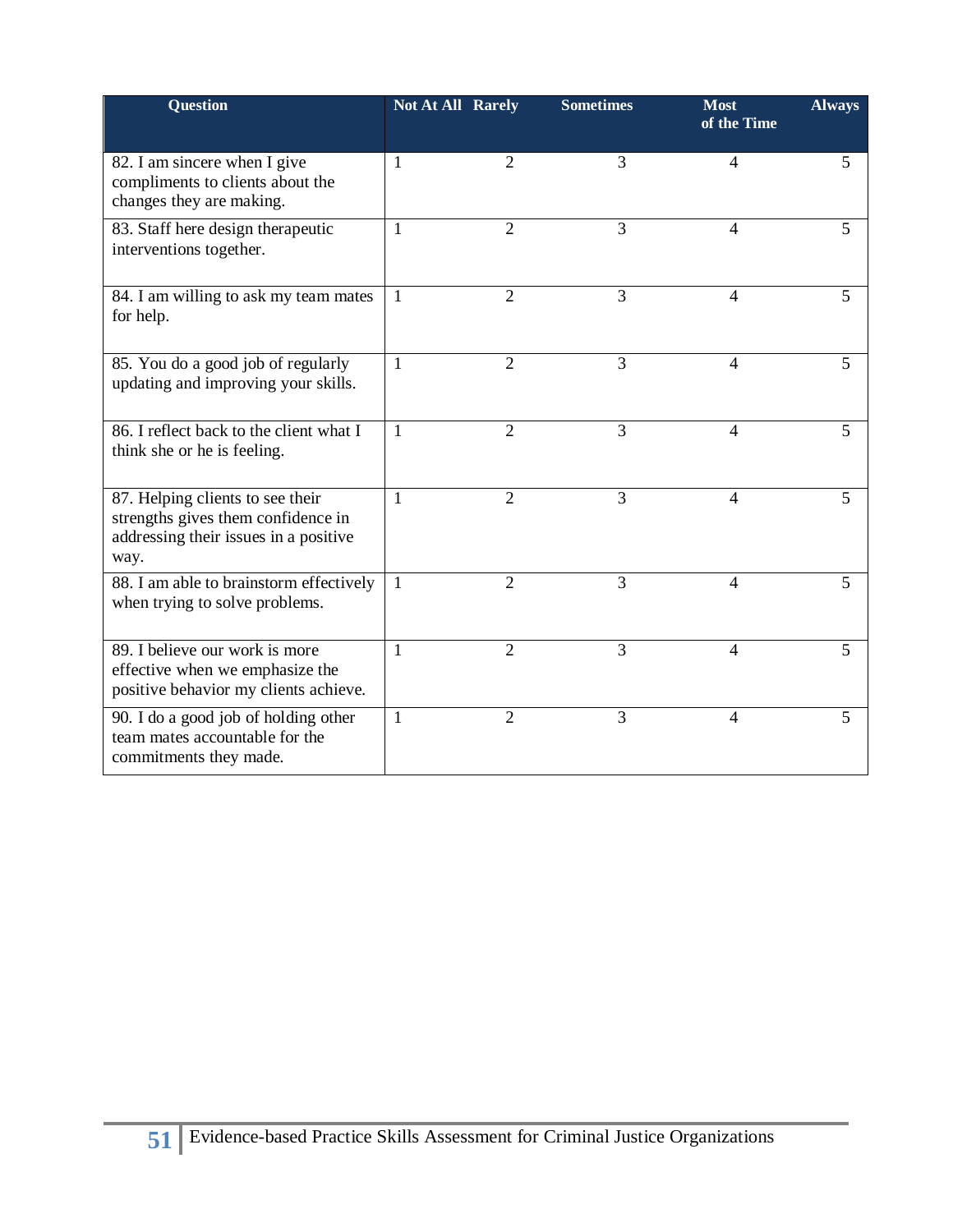## **Scoring Key for EBPSA Individual Form**

| <b>SCALE</b>                   | <b>QUESTIONS</b>                                                                                        |
|--------------------------------|---------------------------------------------------------------------------------------------------------|
| <b>Organizational Support</b>  | 7, 9, 11, 13, 14, 15, 18, 31, 35, 36, 37, 38, 39, 41, 44, 45, 46, 50, 61,<br>64, 69, 71, 72, 73, 79, 83 |
| <b>Strength-Based Approach</b> | 16, 27, 42, 49, 53, 55, 67, 81, 87                                                                      |
| Interviewing                   | 3, 5, 6, 12, 21, 22, 23, 29, 40, 43, 57, 58, 62, 63, 65, 68, 80, 82, 86                                 |
| <b>Analytical Thinking</b>     | 8, 19, 75, 76, 88                                                                                       |
| Critical Thinking              | 1, 4, 10, 26, 28, 66, 70                                                                                |
| Ethics                         | 2, 33, 47, 52                                                                                           |
| Growth                         | 32, 51, 77, 85                                                                                          |
| <b>Teamwork Skills</b>         | 17, 24, 25, 30, 34, 48, 74, 78, 84, 90                                                                  |
| Use of Positive Reinforcements | 54, 56, 59, 89                                                                                          |